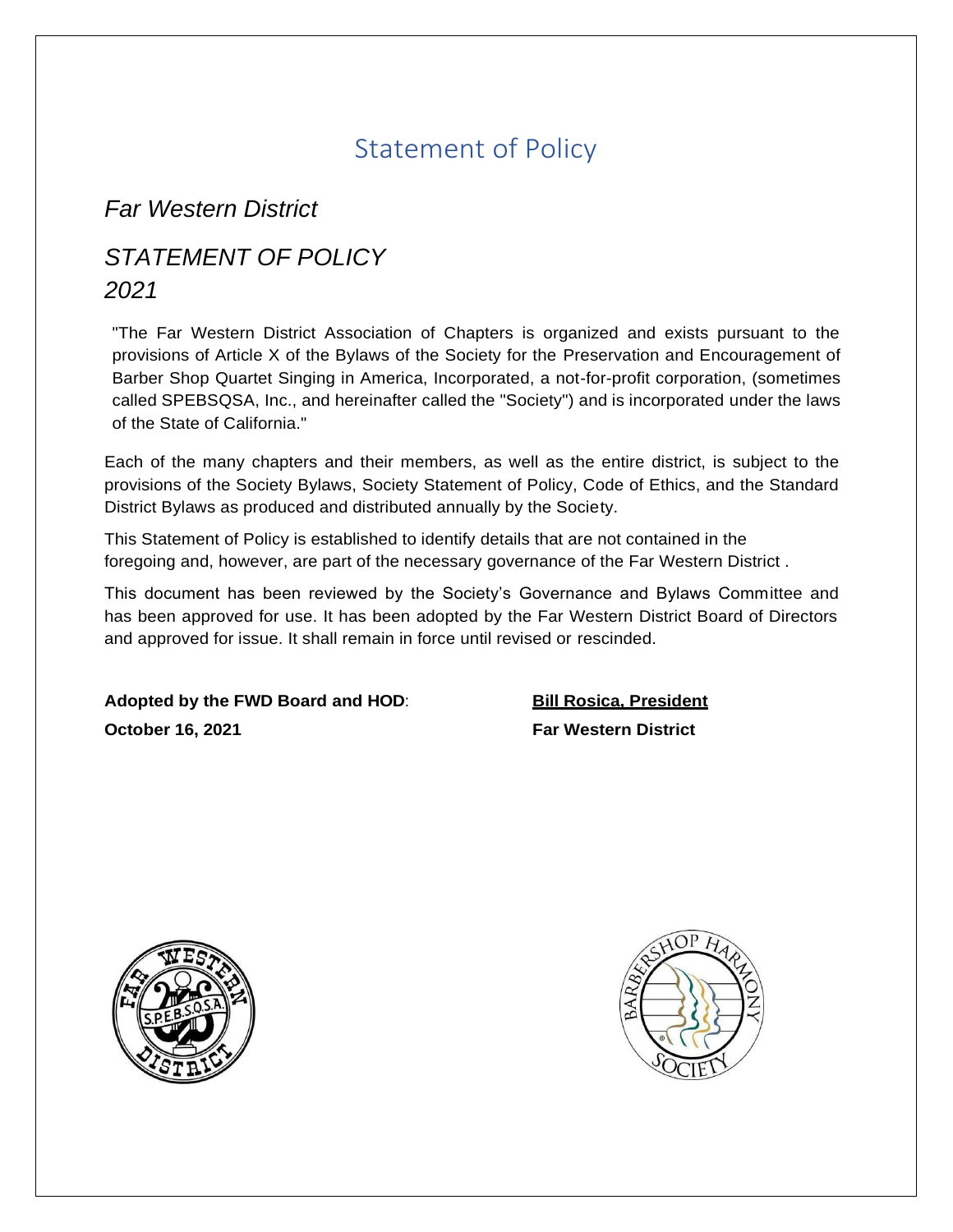#### **TABLE OF CONTENTS**

### **ARTICLE I: PURPOSE**

| 1.1 THE NEED FOR A STATEMENT OF POLICY |  |
|----------------------------------------|--|
|                                        |  |

# ARTICLE II: GEOGRAPHICAL BOUNDARIES OF THE DISTRICT AND DIVISIONS

### **ARTICLE III: HOUSE OF DELEGATES**

### **ARTICLE IV: DISTRICT OFFICERS**

# **ARTICLE V: REPORTS OF DISTRICT OFFICIALS**

| 5.1 ANNUAL REPORTS |  |
|--------------------|--|
|                    |  |

## **ARTICLE VI: DISTRICT MEDIA**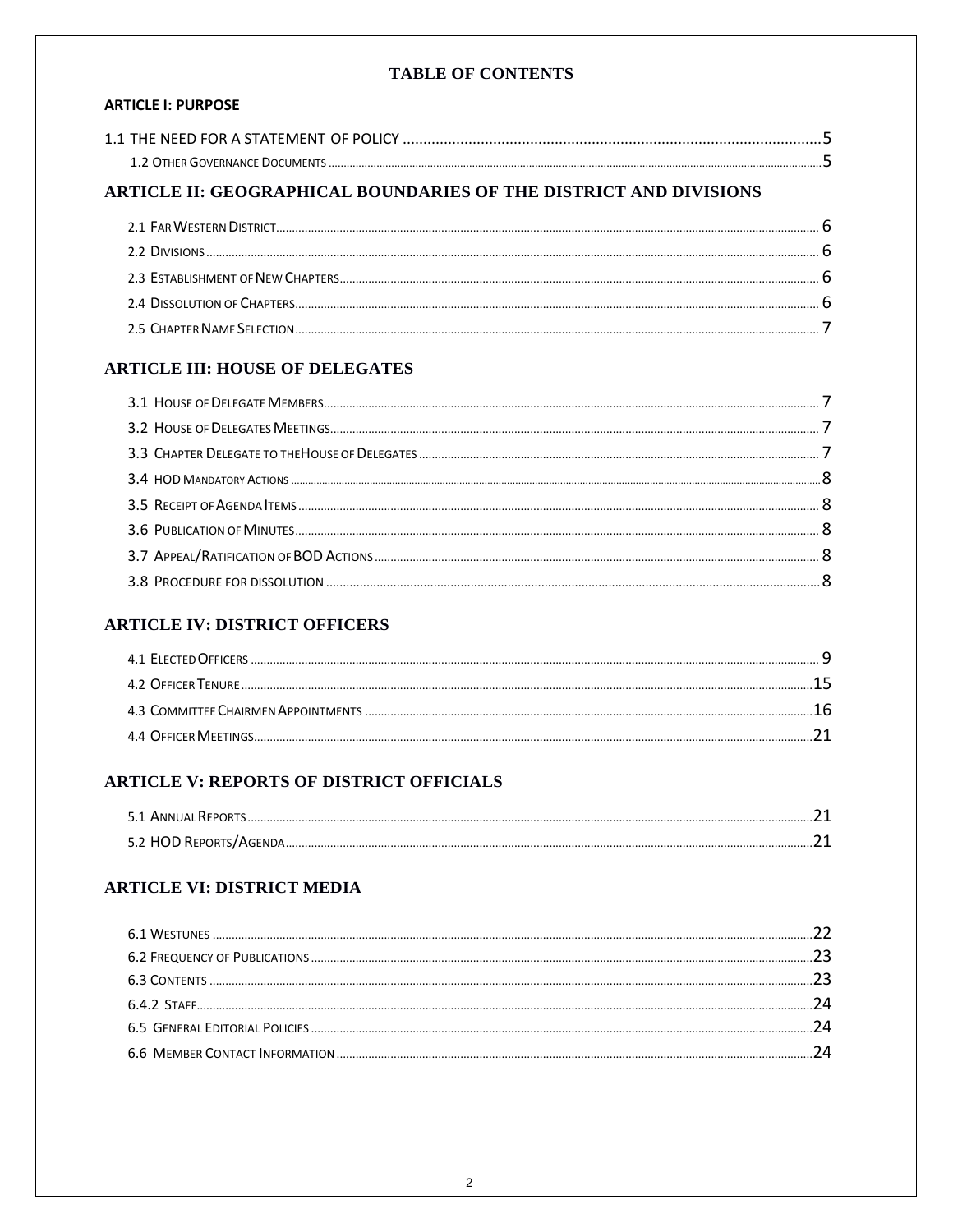#### **ARTICLE VII: DISTRICT DIRECTORY**

| 24  |
|-----|
| ΙД. |
| 2Δ. |

### **ARTICLE VIII: CONVENTIONS AND CONTESTS**

# **ARTICLE IX: SHOW CLEARANCES**

### **ARTICLE X: FINANCES**

### **ARTICLE XI: DEADLINE DATES**

### ARTICLE XII: CHAPTER OFFICER TRAINING SESSIONS

| 12 1 EADERSHIP ACADEMN                                |  |
|-------------------------------------------------------|--|
| 12.2 SELECTION OF LEADERSHIP ACADEMY TRAINING VENLIES |  |

### **ARTICLE XIII: EDUCATIONAL PROGRAMS**

## **ARTICLE XIV: AWARDS**

| 14.1 QUARTET AND CHORUS AWARDS. |
|---------------------------------|
|---------------------------------|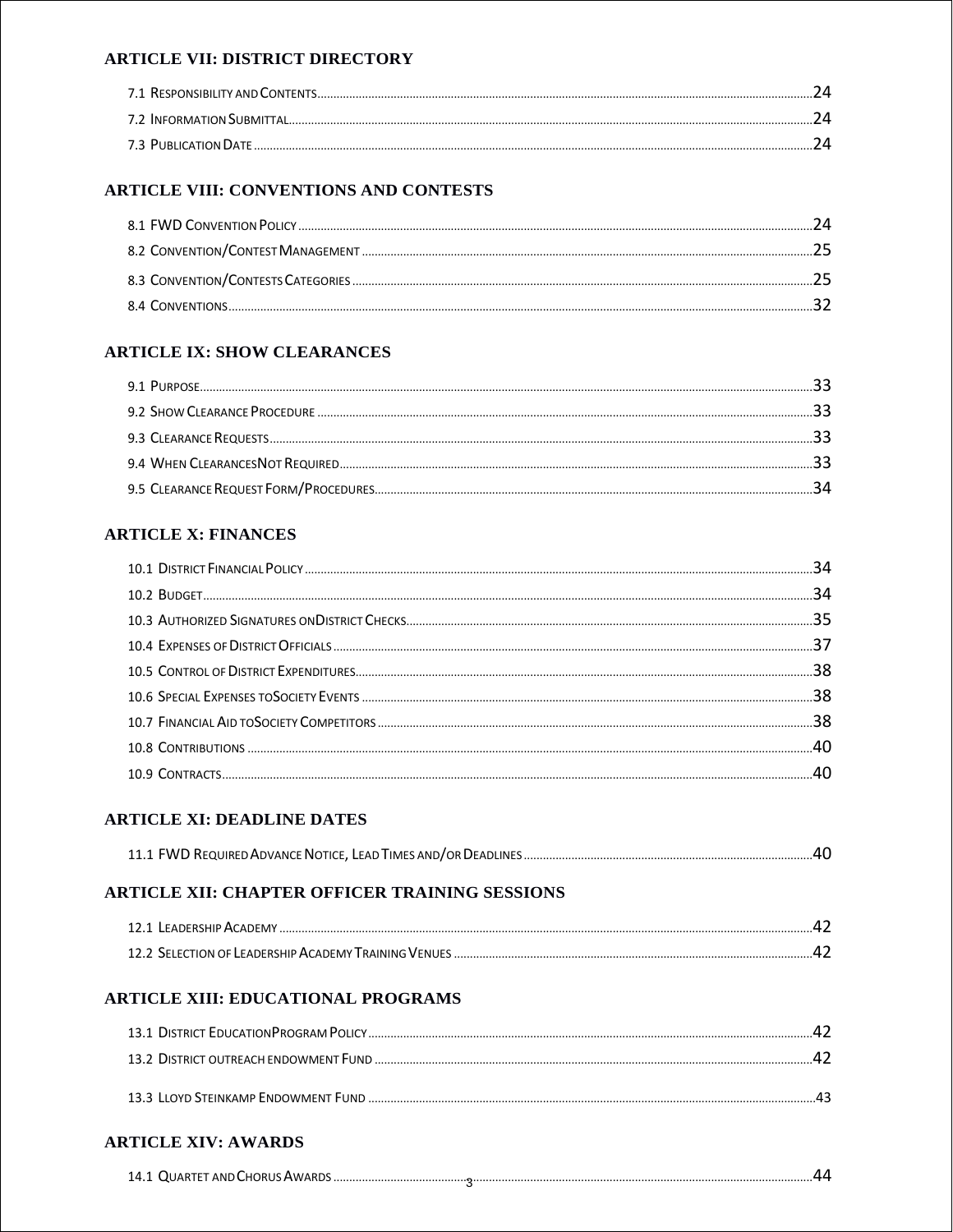### **ARTICLE XV: AFFILIATE ORGANIZATIONS**

# ARTICLE XVI: DISTRICT OWNED EQUIPMENT

### **ARTICLE XVII: AMENDMENTS**

| 44 |
|----|
| 49 |
| 49 |
|    |

|--|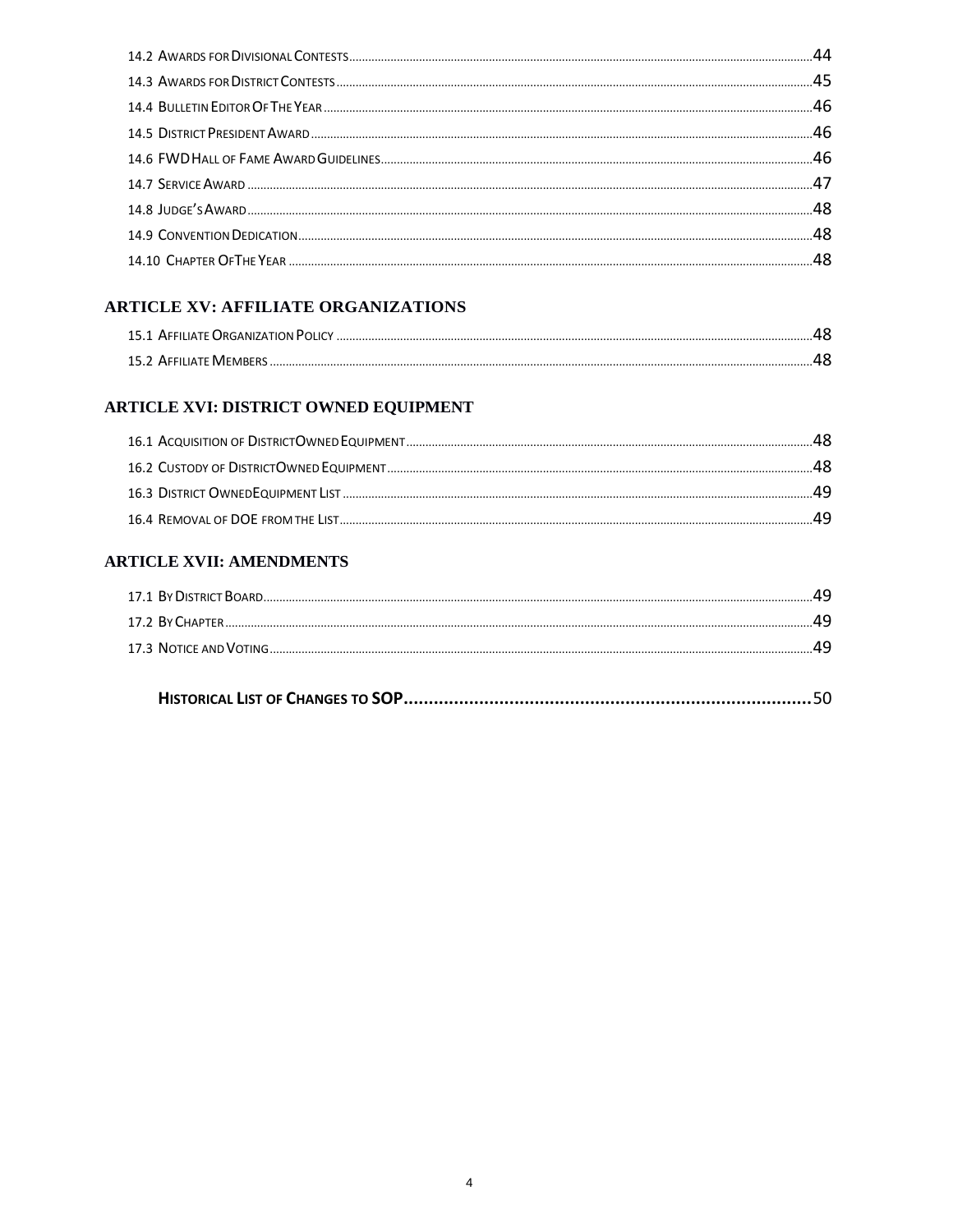

# **FAR WESTERN DISTRICT STATEMENT OF POLICY**

# ARTICLE I: PURPOSE

### **1.1 THE NEED FOR A STATEMENT OF POLICY**

From time to time, the Far Western District House of Delegates (FWD HOD and the Far Western District Board of Directors (FWD BOD) shall determine policy for the conduct of district affairs, which, upon approval of the BOD, HOD and Society Governance and Bylaws Committee (See Section 17.03), becomes binding upon the District and the individual chapters as appropriate. (See Standard District Bylaws (Art. 10.01)). These actions shall be readily availableto all members serving in a district administrative capacity. To fulfill this need, the Board of Directors has adopted this Statement ofPolicy

### **1.2** Other Governance Documents

Other documents relating to the conduct of district affairs and referenced in this Statement of Policy include the Standard District Bylaws, Society Contest Rules, Society Statements of Policy, Society Operations Manual, WESTUNES Operations Manual and the FWD Directory.

#### **FWD Directory**

- **Score Based Plateau List (AAA, AA, A)**
- **District Youth OutreachManual**
- **FWD Youth Medical/Parental Release Form**
- **Far Western District Youth Activity Code of Conduct forAdults,"**
- **FWD Convention Regulations.**

The following documents, which can be amended only by action of the Society Board of Directors or the Society Executive Director, are referenced in this Statement of Policy:

- Society Contest Rules
- Society Statements of Policy
- Society Operations Manual

"These documents are available through the Society website."

All policy matters adopted by either the Board of Directors or the House of Delegates in the future will be incorporated herein. Amendments/revisions shall be made by additions to, or reprinting o f , the affected page(s), and the reprinting of the table at the front of this document showing the following: date of the amendment, pages amended, reason for amendment, the authority for the change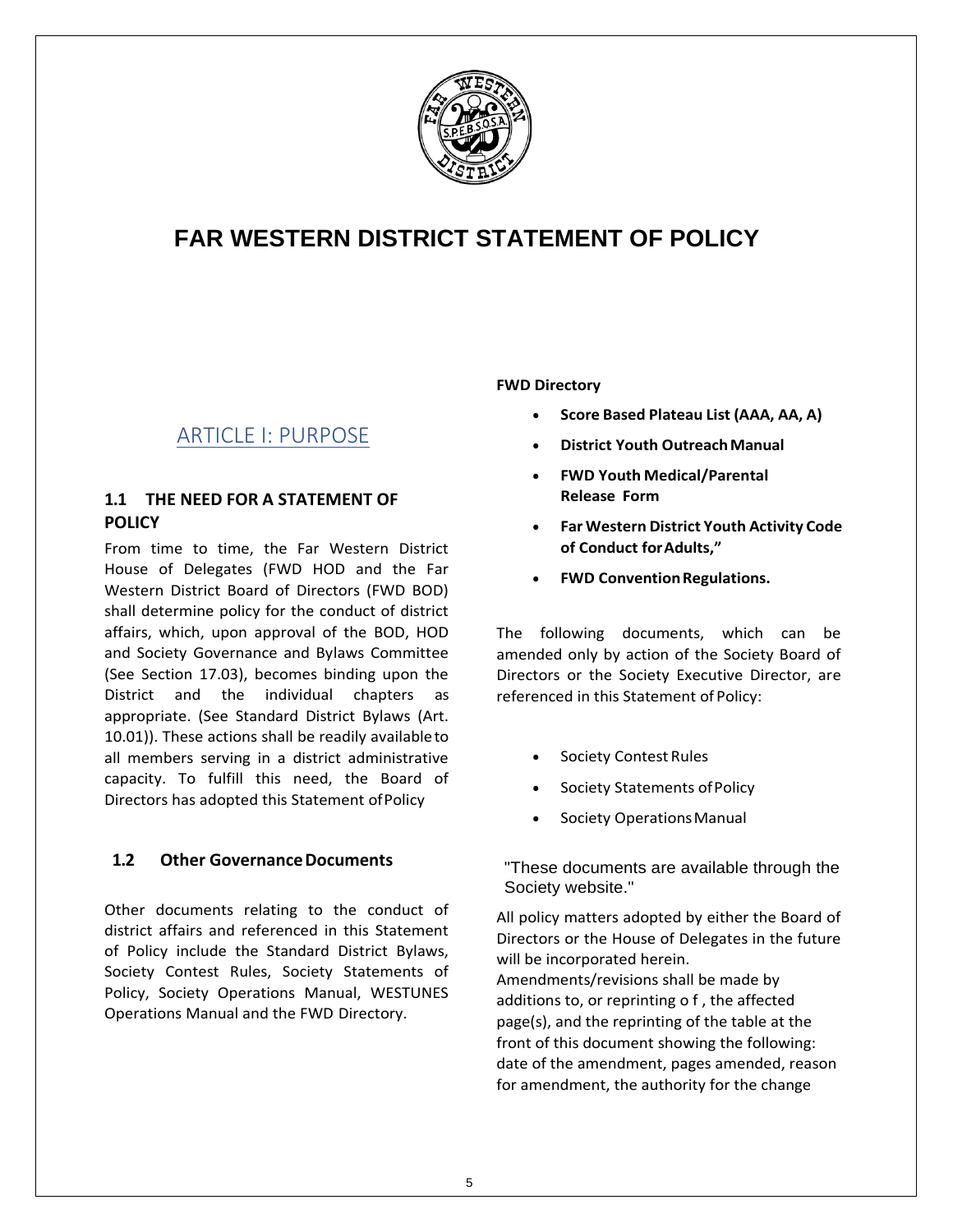(HOD, FWD BOD etc.) and person responsible for making the change.

Society Governance and Bylaws Committee approval must be obtained for any amendment/revision to this Statement of Policy document. (See Section 17.03)

### **ARTICLE II: GEOGRAPHICAL BOUNDARIES OF THE DISTRICT AND DIVISIONS**

#### **2.1 FAR WESTERN DISTRICT.**

The Far Western District boundaries are established by the Society Board of Directors. The District consists of the states of Arizona, California, Hawaii, Nevada and Southern Utah

#### **2.2 Divisions**

There shall be five Divisions within the District. They are:

- **Division 1 SOUTHWEST**
- $\Box$ **Division 2 SOUTHEAST**
- **Division 3 NORTHWEST**
- **Division 4 NORTHEAST**
- $\overline{2}$ **Division 5 ARIZONA**

Chapters have been, or new chapters will be, assigned to the geographical division that is identified with their normal meeting place as shown below. "Each chartered chapter situated within the territorial limits of the District shall be a member of the District.

#### **2.2.1 DIVISION 1, SOUTHWEST** DIVISION

California counties as follows: San Luis Obispo, Kern, Santa Barbara, Ventura and Los Angeles County. Santa Barbara County includes the islands of San Miguel, Santa Rosa and Santa Cruz. Ventura County includes San Nicolas Island and Los Angeles County includes Santa Catalina and San Clemente Islands.

#### **2.2.2 DIVISION 2, SOUTHEAST DIVISION**

California counties as follows: San Bernardino, Riverside, San Diego, Imperial, Orange County and that portion of Nevada that lies south of the 37th parallel and Washington County, Utah

#### **2.2.3 DIVISION 3, NORTHWESTDIVISION**

The State of Hawaii and the California counties west of the Coastal Range: Del Norte, Humboldt, Trinity, Mendocino, Lake, Sonoma, Napa, Marin, Contra Costa and Alameda, as well as the counties of San Francisco, San Mateo, Monterey, Santa Cruz and Santa Clara.

#### **2.2.4 DIVISION 4, NORTHEASTDIVISION**

That portion of Nevada which lies north of the 37<sup>th</sup> parallel and the following California counties: Kings, Tulare and Inyo (whose common southern boundaries form an east-west line forming the southern boundary of this division), Fresno, San Benito, Merced, Madera, Stanislaus, Mariposa, San Joaquin, Calaveras, Tuolumne, Mono, Sacramento, Amador, Alpine, Yolo, El Dorado, Colusa, Sutter, Placer, Yuba, Nevada, Glenn, Butte, Sierra, Tehama, Plumas, Shasta, Lassen, Siskiyou, Modoc and Solano.

#### **2.2.5 DIVISION 5, ARIZONA**

The State of Arizona.

#### **2.3.1 ESTABLISHMENT OF NEW CHAPTERS**

District Chairman for Member Services Committee and the Board of Directors shall work with extension groups, license groups, and newly formed chapters in conformance with Society Rules and Regulations regarding the

establishment of such chapters.

#### **2.3.2 DISSOLUTION OF CHAPTERS**

"The Board of Directors shall have the power to dissolve chapters in accordance with the Standard Chapter Bylaws Art. XI, Section 11.01, which states: In the event of the dissolution or winding up of this chapter, voluntarily or otherwise, all of its assets remaining after payment, or provision for the payment, of all debts and liabilities of the chapter shall be distributed to the District if it is then existing and organized and operated exclusively for charitable and/or educational purposes and exempt from taxation under Section 501(c)(3) of the Internal Revenue Code. If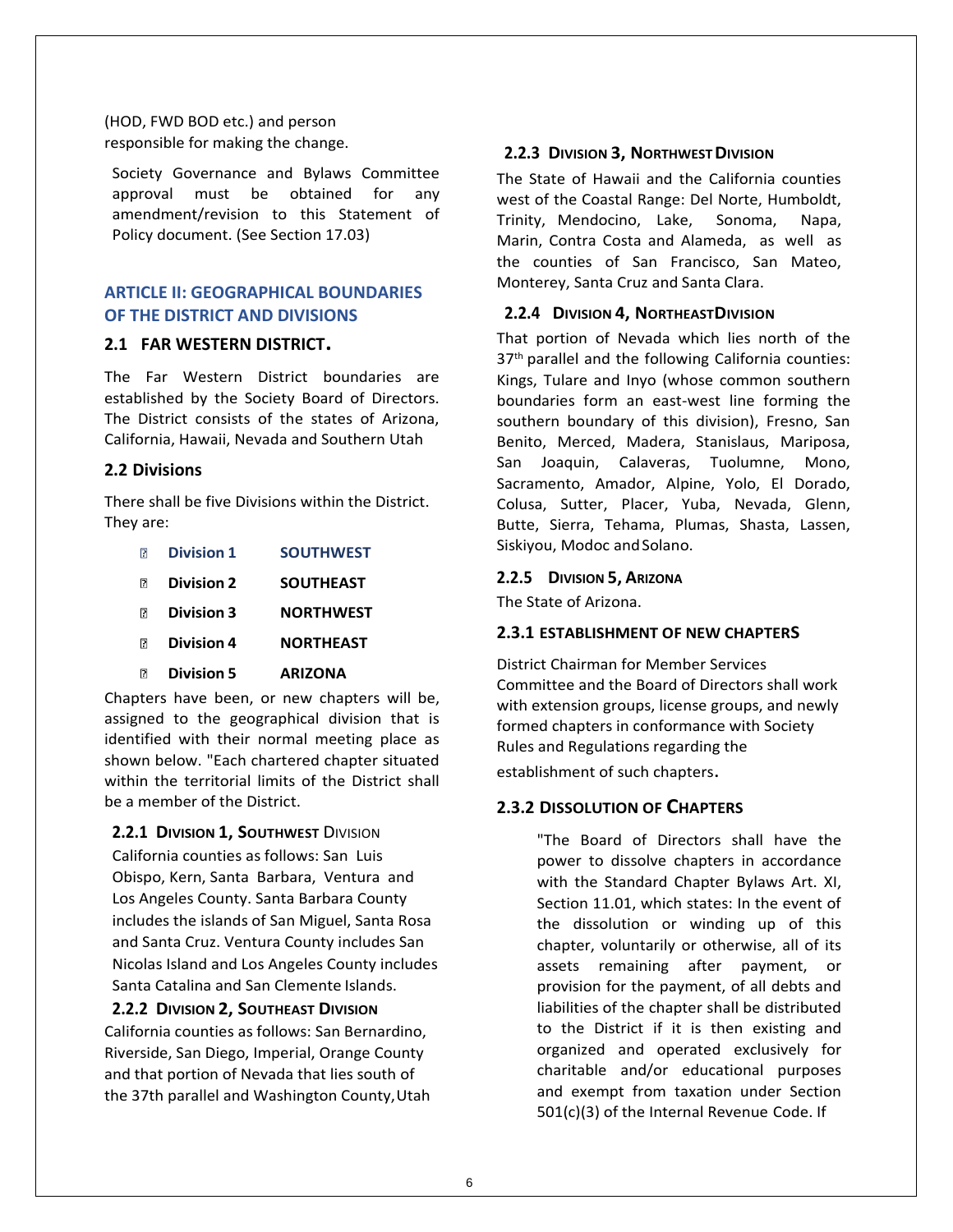the District is not then existing and so organized, operating and exempt, then such remaining assets shall be distributed to the Society if it is then existing and so organized, operating and exempt; but if neither the District or the Society is then existing and so organized, operating and exempt, then such remaining assets shall distributed to another existing organization that is organized and operating exclusively for one or more of the purposes for which the District and the Society were formed, and which is exempt from taxation under Section 501(c)(3) of the Internal Revenue Code."

### **2.3.3** CHAPTER NAME SELECTION

When selecting or changing a chapter name, new and existing chapters will be guided by the Society Rules and Regulations *Section III, Chapter Charters, A. Active Chapters, and* Society Bylaws*, Art. III, Para 3.03.*

Further, it is required that the name selection be favorably acted upon by the FWD BOD prior to the endorsement by the district president and the subsequent submission of the request to the Society for approval.

#### **ARTICLE III: HOUSE OF DELEGATES**

#### **3.1 HOUSE OF DELEGATEMEMBERS**

"The District House of Delegates shall be the supreme legislative and governing body of the District and shall consist of (a) the duly designated delegate (traditionally the Chapter President, unless the Chapter President names an alternate delegate) from each duly chartered District chapter; (b) each member of the District Board of Directors; (c) any number of past District presidents, at the option of the District House of Delegates, who are members of the Society, available and willing to serve, and whose principal barbershopping activity is

in a chapter of the District. Each of the above-named shall be a "Delegate." Such House of Delegates shall be subject to the rules and regulations of the Society and the Society Bylaws and shall have discretionary powers in all District affairs."

### **3.2 HOUSE OF DELEGATESMEETINGS**

The Far Western District House of Delegates meets twice annually during district Spring and Fall convention weekends. The official Delegate Call, stating dates, location, quorum requirements, etc. relative to HOD meetings for District Conventions must appear in *WESTUNES* no later than 45 days prior to meetings for District conventions. In addition, the District Secretary will provide, via mail, or provided by electronic means, a brochure containing reports of all district officers and committee chairmen. This brochure shall be in the hands of all delegates no later than 30 days before each HOD meeting.

The official "credential card" issued with the HOD brochure is mailed/or provided by electronic means to chapter president. It shall be signed by the chapter secretary and chapter president and presented by the Chapter delegate when registering at the HOD meeting. "A quorum for the transaction of business by the District House of Delegates shall be 30% of the Delegates or alternates. All meetings of the District House of Delegates shall be conducted in accordance with Robert's Rules of Order (Current Edition)."

### **3.3 CHAPTER DELEGATE TO THE HOUSE OF DELEGATES**

"Each Delegate shall be a member in good standing of the chapter he represents. Each Delegate shall be entitled to one vote on any question submitted for vote at the House of Delegates meetings, and no person shall be entitled to more than one vote regardless of the offices or representative positions held. No proxy or absentee votes shall be permitted."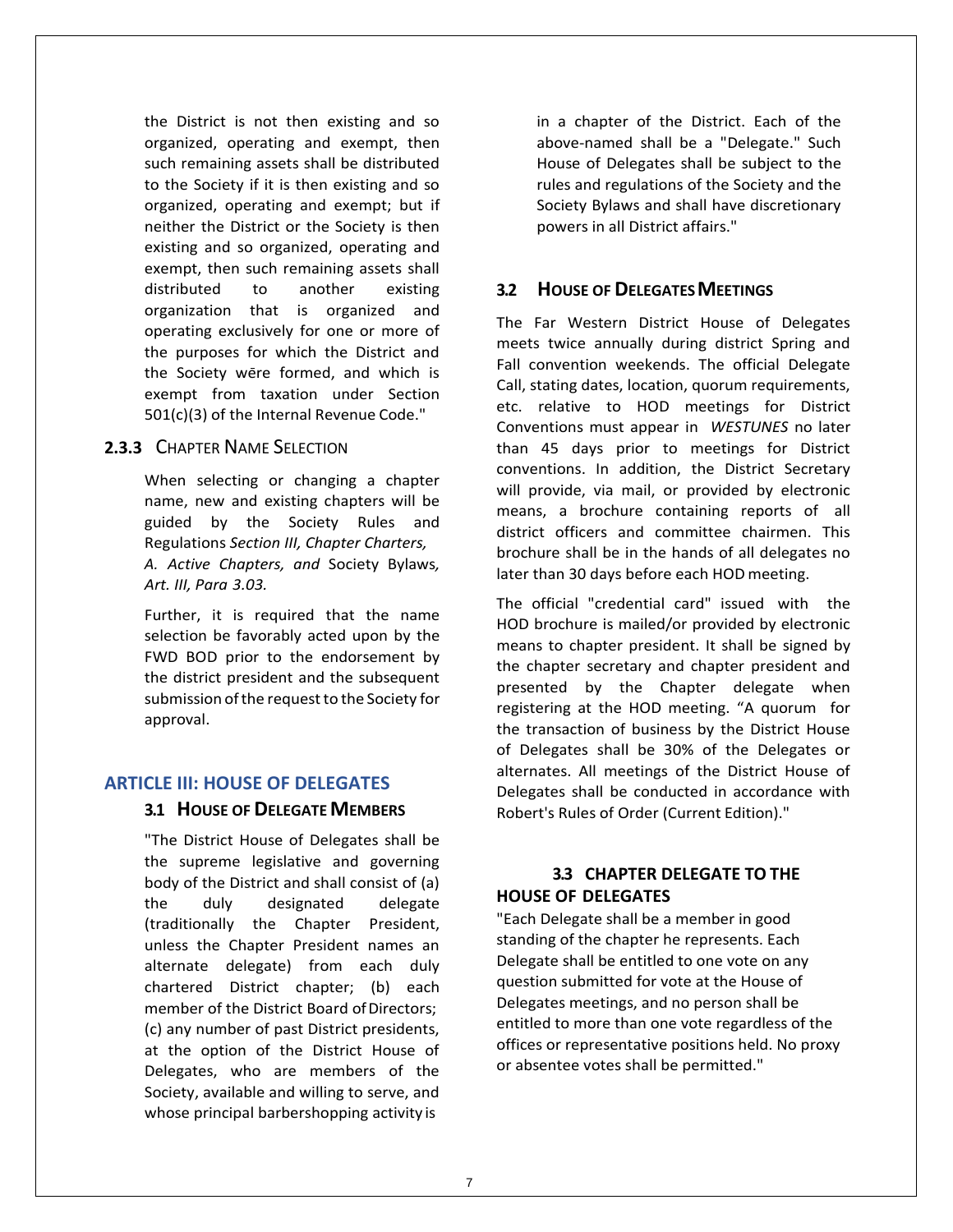### **3.4 HOD MANDATORY ACTIONS**

It is mandatory that the HOD act on the following matters:

- Election of district officers
- The District House of Delegates shall fix the District dues, fees and assessments payable to the District by member chapters of the District and/or by the members of such chapters, including members of the Frank H. ThorneChapter who reside in the District. Members holding membership in two or more chapters in the District shall not be required to pay multiple District dues, but members holding membership in chapters in two or more districts shall be obligated to pay dues to each of those Districts.
- Amendmentsto FWD Statement of Policy
- Agenda items submitted by chapters, delegates or BOD
- Approval of the District budget
- Any other matters acted upon by the Board of Directors when deemed proper or necessary by the District President and included as agenda items.

The order of business at the District House of Delegates meetings shall include the following:

1. Roll call, checking of credentialsand establishing a quorum.

- 2. Minutes of previous meeting.
- 3. Reports of officers and committees.
- 4. Unfinished business.
- 5. New business.

6. Report of Nominating Committee(fall meeting only).

7. Election of officers (fall meeting only).

8. Adjournment.

#### **3.5 RECEIPT OF AGENDAITEMS**

Agenda items for the HOD from District Delegates must be received by the District Secretary 30 days prior to the HOD meeting. The chapter presidents must receive the agenda and other reports from the District Secretary not later than 15 days prior to the

meeting unless such item is an appeal or call for ratification of a FWD BOD action by the HOD as outlined in Article III, Section 3.6below.

#### **3.6 PUBLICATION OF MINUTES**

Timely publication of the actions of the HOD and FWD BOD meetings on t he F W D We b s i t e , in the district bulletin, *WESTUNES*, is mandatory.

#### **3.7 APPEAL/RATIFICATION OF BOD ACTIONS**

The District Board of Directors shall be the responsible administrative agency of the District and shall have the power and authority totransact all business of the District during the interval between District House of Delegates meetings. The District Board of Directors shall be authorized to make budgeted expenditures and emergency expenditures and is empowered to take such emergency action as may be in the best interestof the District. It shall also enforce Society and District rules and regulations.

All business conducted by the FWD BOD in the absence of appeal or call for ratification by the House of Delegates, will be considered final. Such appeal may be presented to the HOD by any delegate and may be placed on the agenda of that HOD meeting for discussion and vote by a majority vote of the members present.

#### **3.8 Procedure for Dissolution**

In the event the district decides to dissolve for any reason, it shall first offer a motion of dissolutionto the House of Delegates, and said motion must be passed by two-thirds of the authorized delegates present and voting. After passing by the required two-thirds vote, the request for dissolution shall be presented to the Society Board for consideration and action. The request for dissolution shall be accompanied by a statement of the districts assets, liabilities, and financial accounting for the previous two years.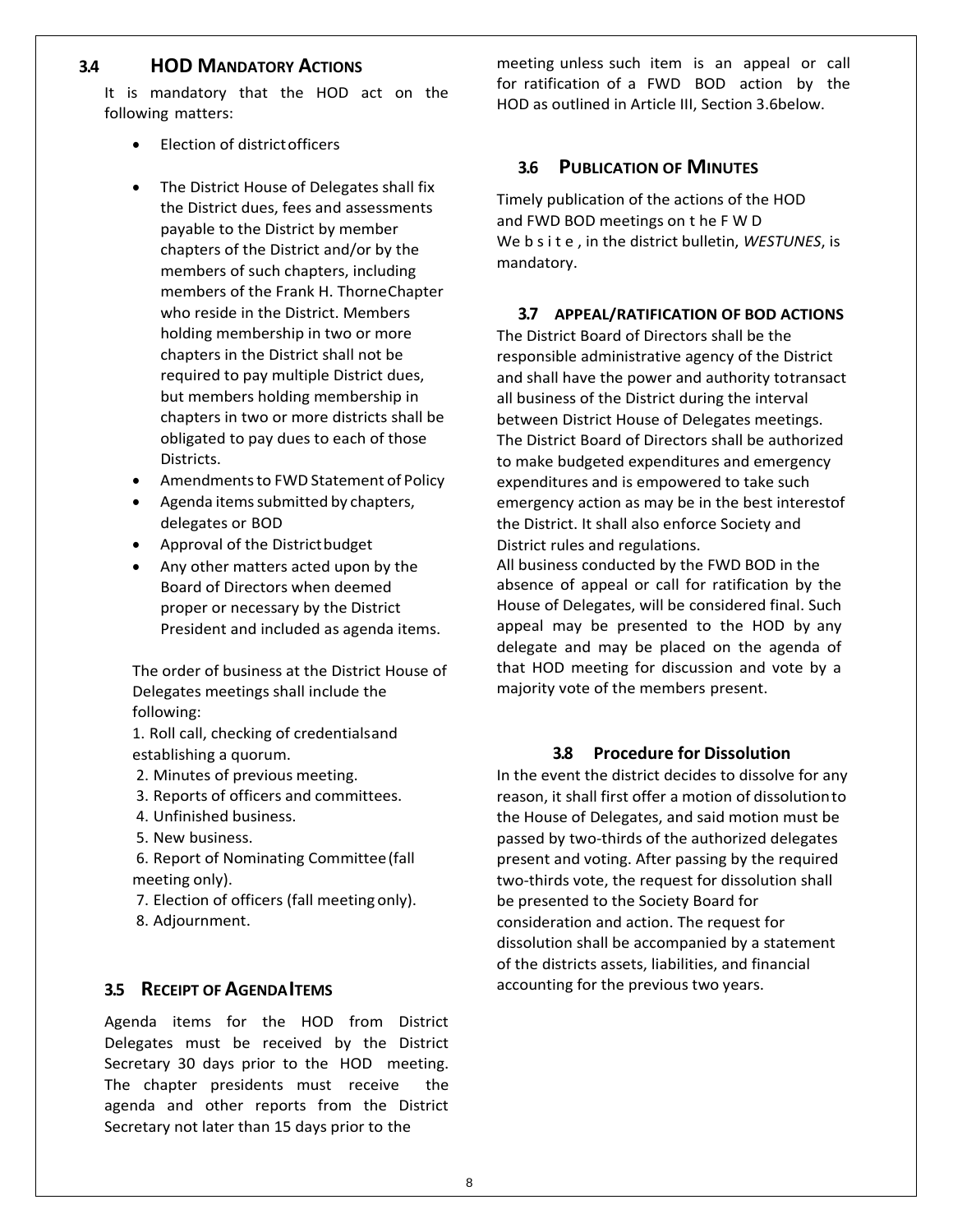### ARTICLE IV: DISTRICT OFFICERS

### **4.1 ELECTED OFFICERS**

Each officer of the District shall be an active member in good standing of a chapter within the District other than the Frank H. Thorne Chapter. FWD Officers are nominated by the FWD Nominating Committee, or properly nominated from the floor (see Art. XI, Para.11.2.6)

District officers shall be elected by the District House of Delegates, except that the retiring District president shall automatically succeed to the office of immediate past president. A president who resigns or is removed during his term of office does not thereby become the immediate past president. Officers shall take office on January 1 of the year following their election. Officers shall serve for a term (as fixed below in this statement of policy) of either one or two years; provided however, that all officers shall serve until their successors are elected and take office. No District president having served a term of two years (or two consecutive terms of one year) shall be eligible to succeed himself.

In the event that an elective District office or District Board of Directors position shall become vacant, or be about to become vacant, for any reason, the District Board of Directors shall elect a qualified member of the District to fill such vacancy, and the person so elected shall hold office until his successor is elected and qualified. In the event of a vacancy in the office of immediate past president, a successor may be elected from among those qualified past presidents who are able and willing to serve.

In the event that the District president, elected by the Board of Directors to fill a vacancy under the provision set forth above, shall serve more than nine months of a one-year term, or more than one year and nine months of a two-year term in such office, it shall be considered a full term for the purposes of determining his eligibility for election to a successive term.

**The elected officers shall be as follows**:

- President
- **Executive Vice President**
- District Vice President Southwest Division
- District Vice President Southeast Division
- District Vice President Northwest Division
- District Vice President Northeast Division
- District Vice President Arizona Division
- District Vice President Music & Performance
- District Vice President Contest &Judging
- Secretary
- Treasurer

#### **4.1.1 DISTRICT PRESIDENT**

The District President is the chief executive officer of his district. He manages officers and committee chairmen, who are charged to ensure that Society and district programs and policies are implemented at the chapter level.

Further, he:

- a) Supervises and monitors all administrative functions and activities of his district.
- b) Maintains knowledge of all governing documents.
- c) Establishes annual priorities and goals for his district, sets the pace to promote their success and is responsible for achieving them.
- d) Reports progress toward achieving goals to the Society Board though the Society Executive Vice-President.

e) Chairs all meetings of the BOD and HOD. He will be the chairman of the district board of directors and officiate at all FWD BOD and HOD meetings. He shall be the district spokesman, direct all programs, appoint chairmen for activity functions, appoint committee as needed to study new concepts, review policy, and to deliberate on speculative initiatives. He will supervise and monitor all work activity and be fully knowledgeable of all functions and charges. He shall communicate with his district officers with written reports, verbally, by mail, e-mail, and/or telephone, and in any other manner to ensure activity progress in the interim between FWD BOD meetings. He shall develop a district work plan, approve of all financial matters andreport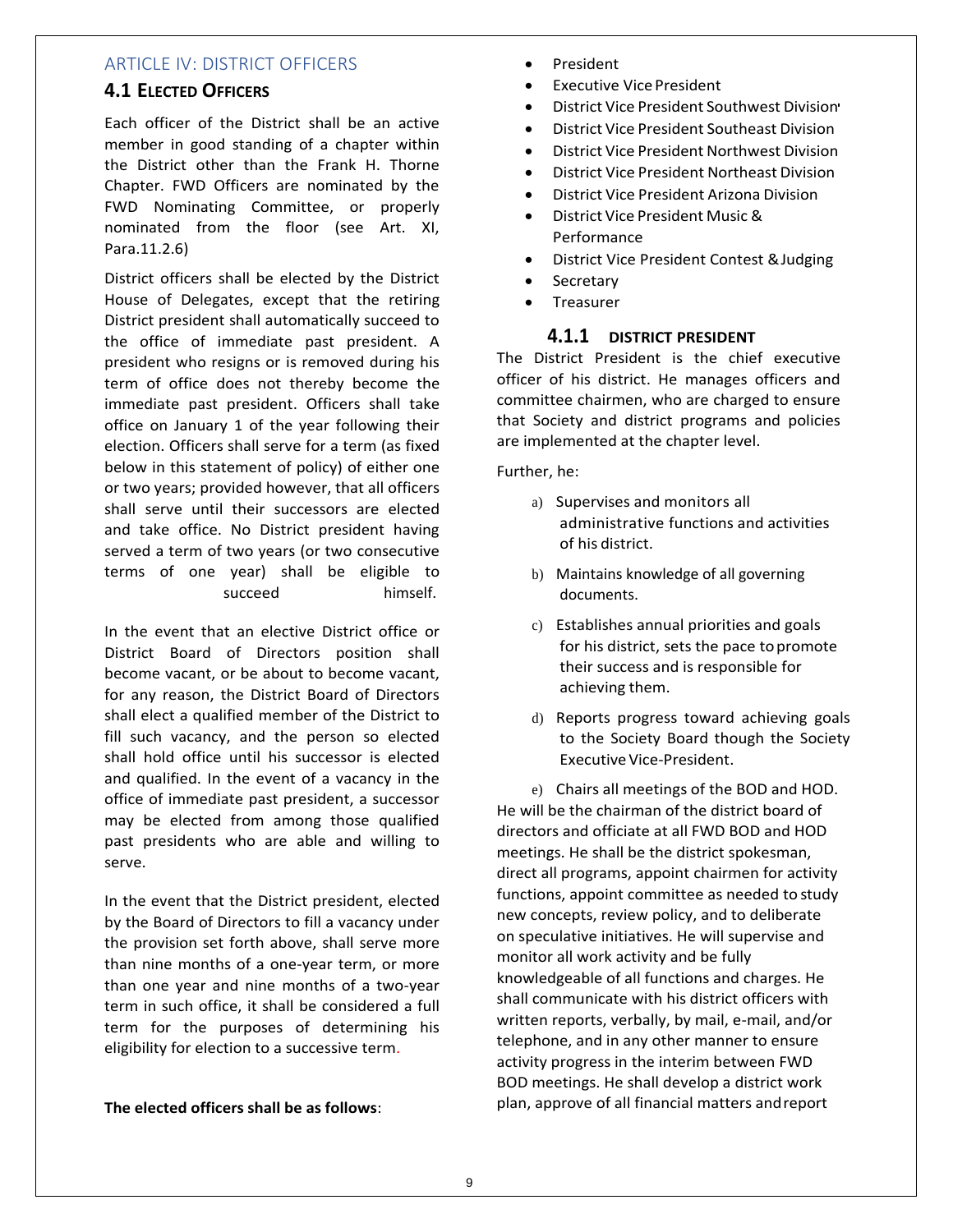to the Society Board on such plans and budgets semi- annually.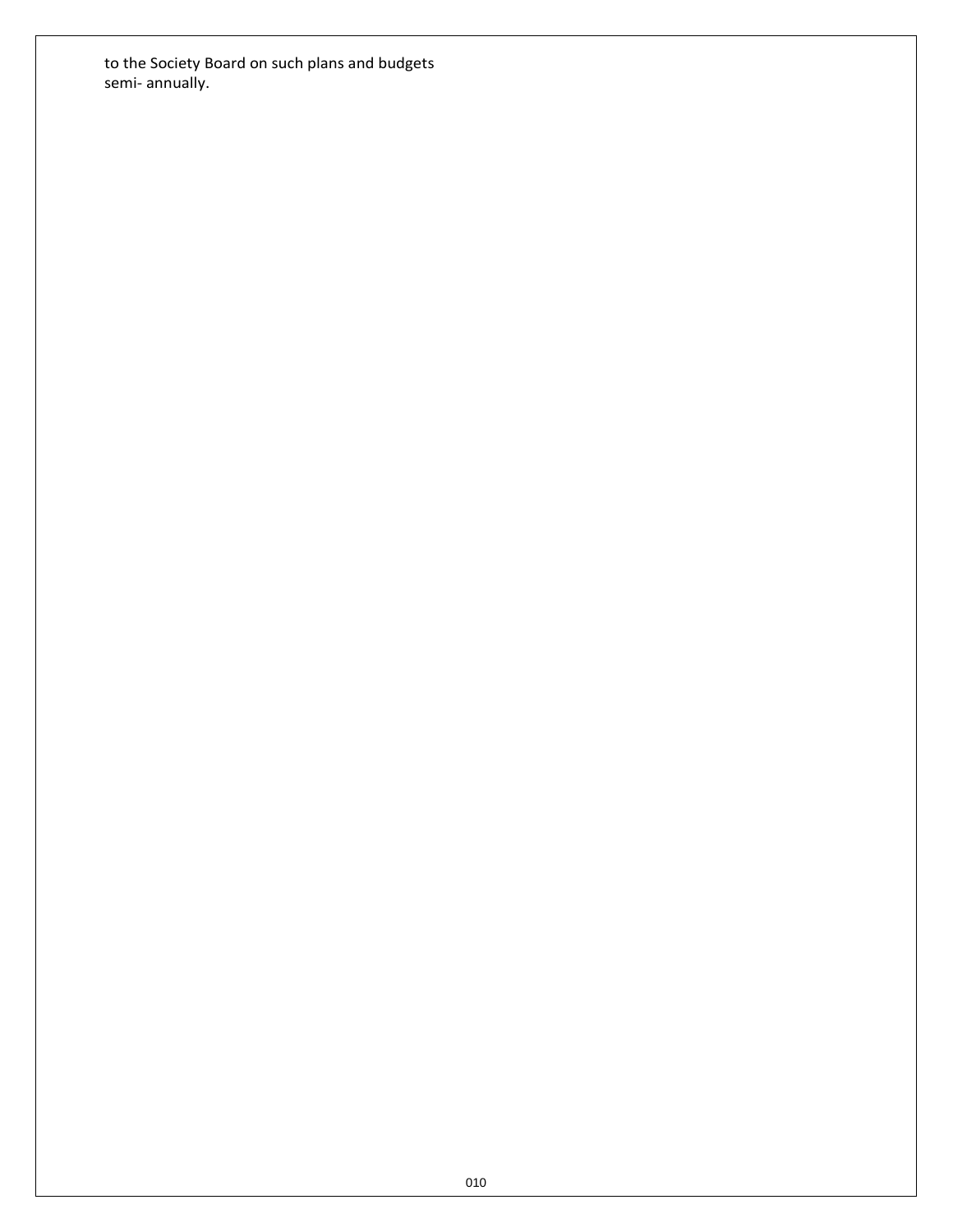He directly communicates with: FWD BOD, committee chairmen, Society leadership, and Society Headquarters.

#### **4.1.2 DISTRICT EXECUTIVE VICE-PRESIDENT**

Reporting directly to the District President, the duties of the District Executive Vice**-**President are:

- 1. Preside at BOD meetings in the absence of the President
- 2. Preside at meetings of the District Management Team.
- 3. And perform such other duties as assigned by the President.
- 4. Attends all FWD HOD and BOD meetings.

#### **4.1.3 DISTRICT VICE-PRESIDENT FOR SOUTHWEST DIVISION (DIV.1)**

Reporting directly to the District President, the District Vice-President for the Southwest Division, Division 1 (see Sec. 2.2.1), as the onsite division manager, is responsible for:

- f) Providing active, managerial liaison between the chapters in Southwest Division and the District President and the point-contact in the division for district matters.
- g) Establishing a work plan in coordination with the District over-all work plan and maintaining cognizance of the ongoing status of theobjectives.
- h) Actively encouraging chapters in Southwest Division to support and participate in divisional opportunities (Leadership Academy, Harmony College West, etc) as provided by the district.
- i) Providing coordination, and communications with the chairmen of the Standing Functional Committees in the matters of Chapter Support and Leadership training, Chorus Director Development, Contest and Judging, Events, Marketing and PR, Member Services and Youth in Harmony. He actively assists these

chairmen in the recruiting of men to help the chairmen facilitate their programs within the division. The DVP specifically helps to recruit, assign and supervise the support within the division.

- j) Assuring that the individual chapters of the division have ready access to advice and counsel from district specialists and are receiving resources that are needed and requested and that their "voices" are being heard at district level.
- k) Annually, in advance, locates suitable venues for divisional Leadership Academy) and coordinates the activity with the District Leadership Academy Coordinator.
- l) Providing timely reports to the District President and the BOD concerning the ongoing health of the division identifying needs and or examples of superior performance against the established work plan. Also write timely articles for the Westunes and submit to the editor 30 days prior to publication of each issue.
- m) Attends all FWD HOD and BODmeetings.

#### **4.1.4 DISTRICT VICE-PRESIDENT FOR SOUTHEAST DIVISION (DIV.2)**

Reporting directly to the District President, the District Vice-President for the Southeast Division, Division 2 (see Sec. 2.2.2), as the onsite division manager, is responsible for:

- n) Providing active, managerial liaison between the chapters in Southeast Division and the District President and the point-contact in the division for district matters.
- o) Establishingawork planincoordinationwith the District over-all work plan and maintainingcognizance ofthe ongoing status of the objectives.

Actively encouraging chapters in Southeast Division to support and participate in divisional contests, district events and educational opportunities of Leadership Academy, Harmony College West, etc.)

p) Providing coordination, and communications with the chairmen of the Standing Functional Committees in the matters of Chapter Support and Leadership training (s), Chorus Director Development, Contest and Judging, Events, Marketing and PR , Member Services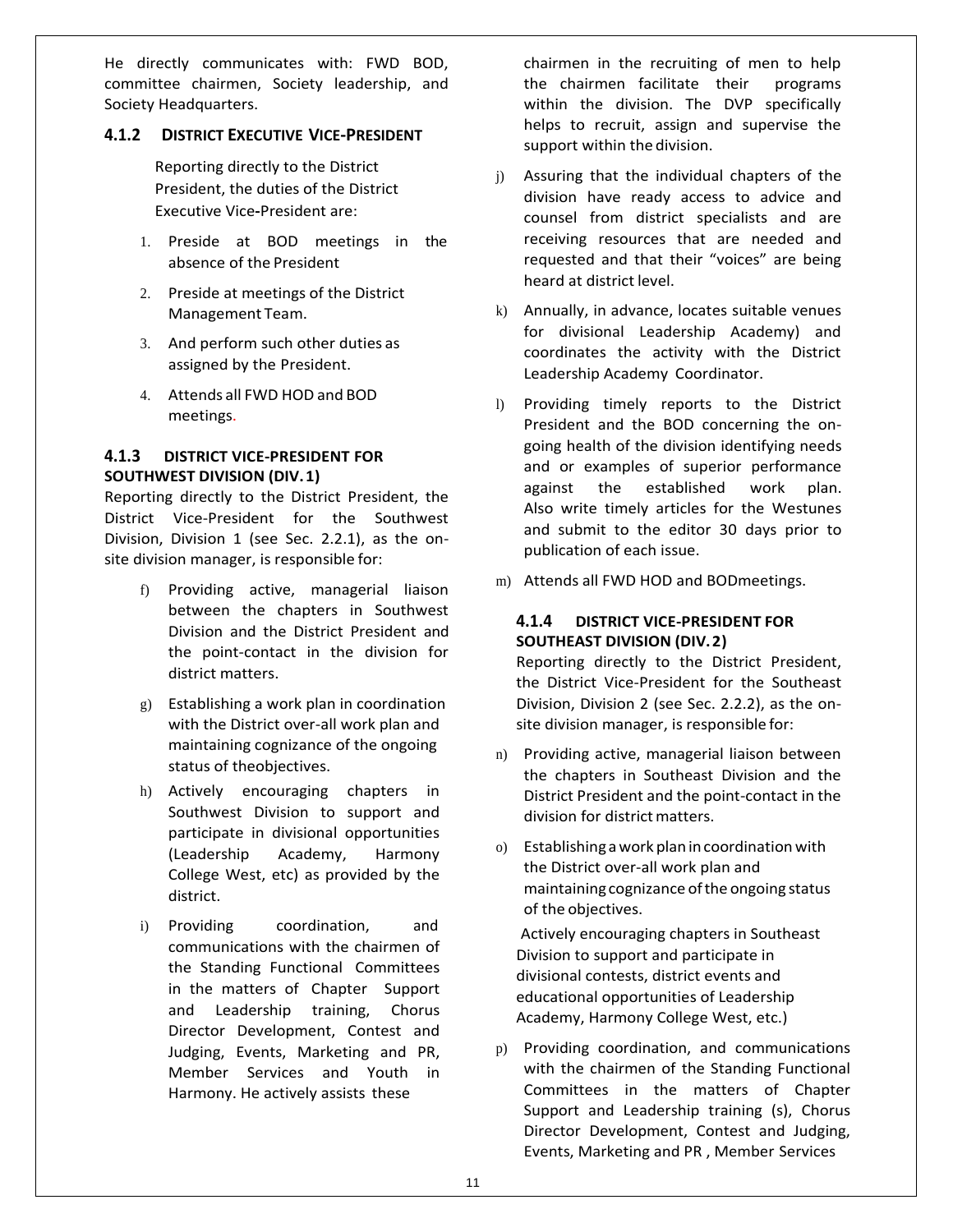and Youth in Harmony. He actively assists these chairmen in the recruiting of men to help the chairmen facilitate their programs within the division. The DVP specifically helps to recruit, assign and supervise the s within the division.

- q) Assuring that the individual chapters of the division have ready access to advice and counsel from district specialists and are receiving resources that are needed/requested and that their "voices" are being heard at district level.
- r) Annually, in advance, locates suitable venues for divisional Leadership Academy and coordinates the activity with the District Leadership Academy Coordinator.(DLAC)
- s) Providing timely reports to the District President and the BOD concerning the on- going health of the division identifying needs and or examples of superior performance against the established work plan. Also write timely articles for the Westunes and submit to the editor 30 days prior to publication of each issue.
- t) Attends all FWD HOD and BOD meetings.

### **4.1.5 DISTRICT VICE-PRESIDENT FOR NORTHWEST DIVISION (DIV. 3)**

Reporting directly to the District President, the District Vice-President for the Northwest Division, Division 3 (see Sec. 2.2.3) as the on-site division manager is responsible for:

- u) Providing active, managerial liaison between the chapters in The Northwest Division West/Hawaii and the District President and the pointcontact in the division for district matters.
- v) Establishing a work plan in coordination with the District over-all work plan and maintaining cognizance of the ongoing status of theobjectives.
- w) Actively encouraging chapters in

Northwest Division to support and participate in divisional contests,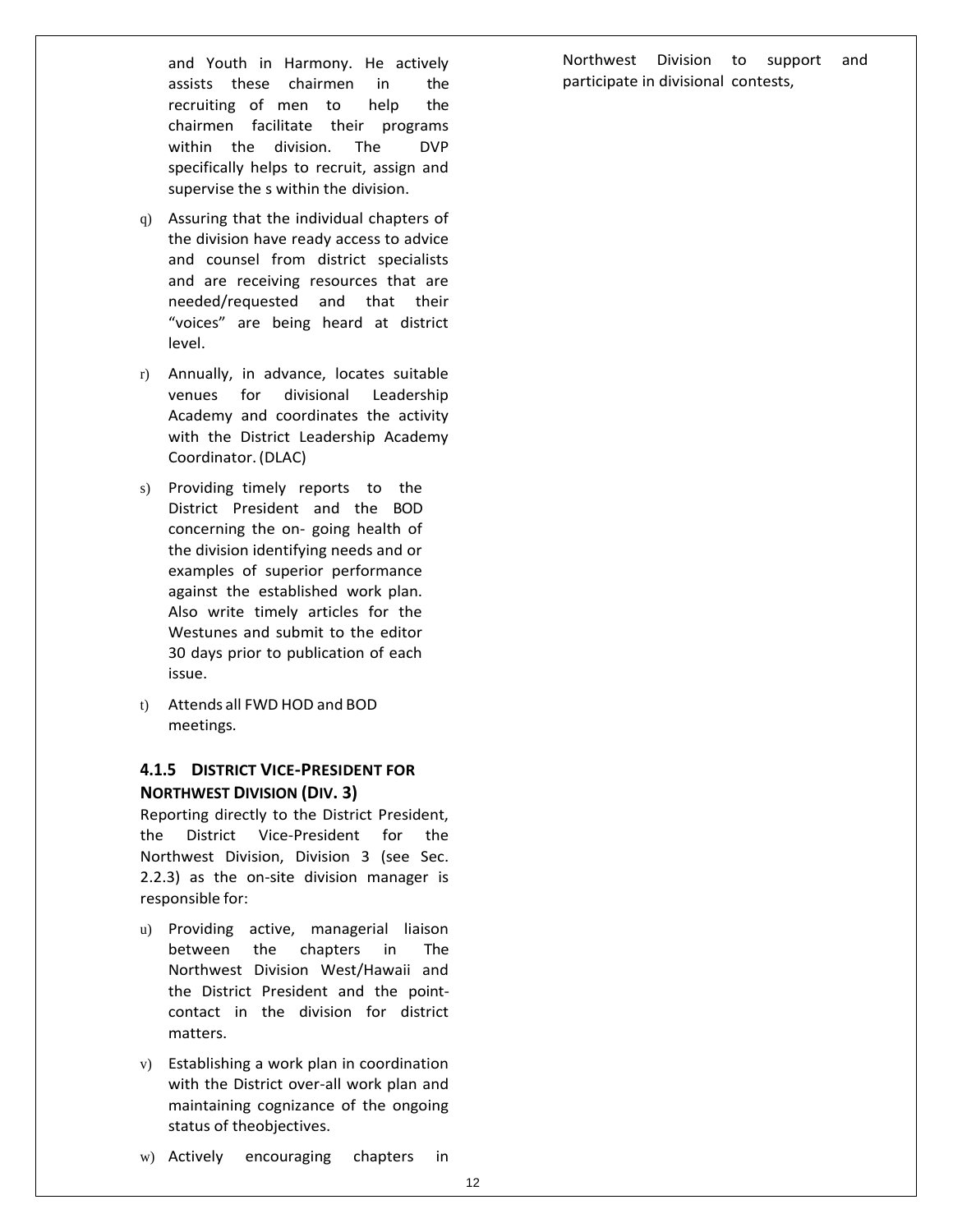district events and educational opportunities (Leadership Academy Harmony College West, etc.) as provided by the district.

- x) Providing coordination, and communications with the chairmen of the Standing Functional Committees in the matters of Chapter Support and Leadership training, Chorus Director Development, Contest and Judging, Events, Marketing and PR, Member Services and Youth in Harmony. He actively assists these chairmen in the recruiting of men to help the chairmen facilitate their programs within the division. The DVP specifically helps to recruit, assign and supervise the s within the division.
- y) Assuring that the individual chapters of the division have ready access to advice and counsel from district specialists and
- z) Annually, in advance, locates suitable venues for divisional Leadership Academy and coordinates the activity with the District Leadership Academy Coordinator. (DLAC)
- x) aa) Providing timely reports to the District President and the BOD concerning the on- going health of the division identifying needs and or examples of superior performance against the established work plan. Also write timely articles for the Westunes and submit to the editor 30 days prior to publication of each issue.

bb) Attends all FWD HOD and BOD meetings.

### **4.1.6 DISTRICT VICE-PRESIDENT FOR NORTHEAST DIVISION. DIV. 4)**

Reporting directly to the District President, the District Vice-President for the the Northeast Division, Division 4 (see Sec. 2.2.4), site division manager, is responsible for:

cc) Providing active, managerial liaison between the chapters in Northeast Division and the District President and the point-contact in the division for district matters.

dd) Establishing a work plan in coordination with the District over-all work plan and maintainingcognizance ofthe ongoing status of the objectives.

Actively encouraging chapters in Northeast Division to support and participate in

are receiving resources that are needed/requested and that their "voices" are being heard at district level.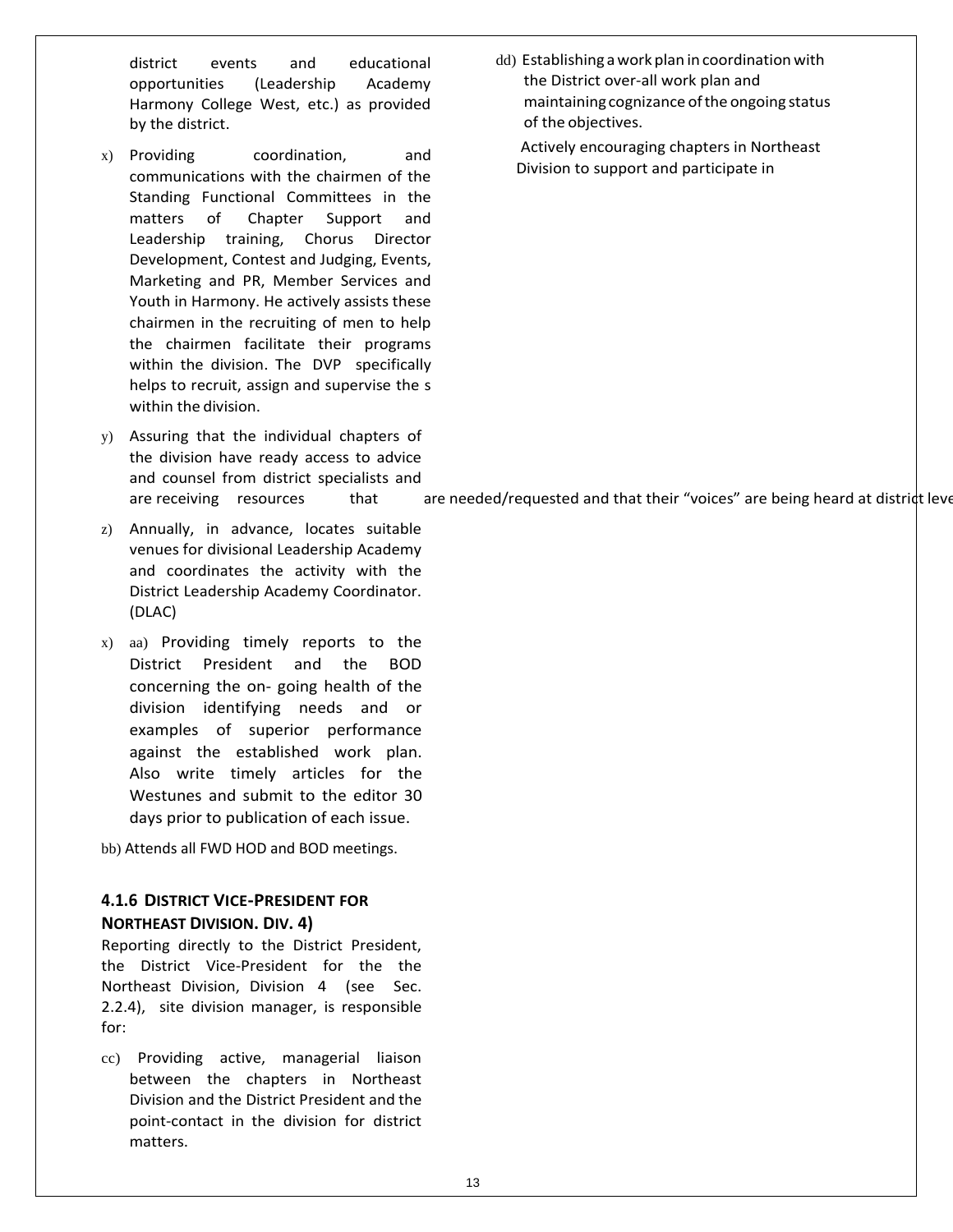divisional contests, district events and educational opportunities of Leadership Academy, Harmony College West, etc.)

- ee) Providing coordination, and communications with the chairmen of the Standing Functional Committees in the matters of Chapter Support and Leadership training (s), Chorus Director Development, Contest and Judging, Events, Marketing and PR , Member Services and Youth in Harmony. He actively assists these chairmen in the recruiting of men to help the chairmen facilitate their programs within the division. The DVP specifically helps to recruit, assign and supervise the s within the division.
- ff) Assuring that the individual chapters of the division have ready access to advice and counsel from district specialists and are receiving resources that are needed/requested and that their "voices" are being heard at district level.
- gg) Annually, in advance, locates suitable venues for divisional Leadership Academy and coordinates the activity with the the District Leadership Academy Coordinator. (DLAC)
- y) hh) Providing timely reports to the District President and the BOD concerning the on- going health of the division identifying needs and or examples of superior performance against the established work plan. Also write timely articles for the Westunes and submit to the editor 30 days prior to publication of each issue.
- ii) Attends all FWD HOD and BOD meetings.

### **4.1.7 DISTRICT VICE-PRESIDENT ARIZONA DIVISION (DIV. 5)**

Reporting directly to the District President, the District Vice-President, Arizona, Division 5 (see Sec. 2.2.5), as the on-site division manager, is responsible for:

> a) Providing active, managerial liaison between the chapters in Arizona

Division and the District President and the point-contact in thedivision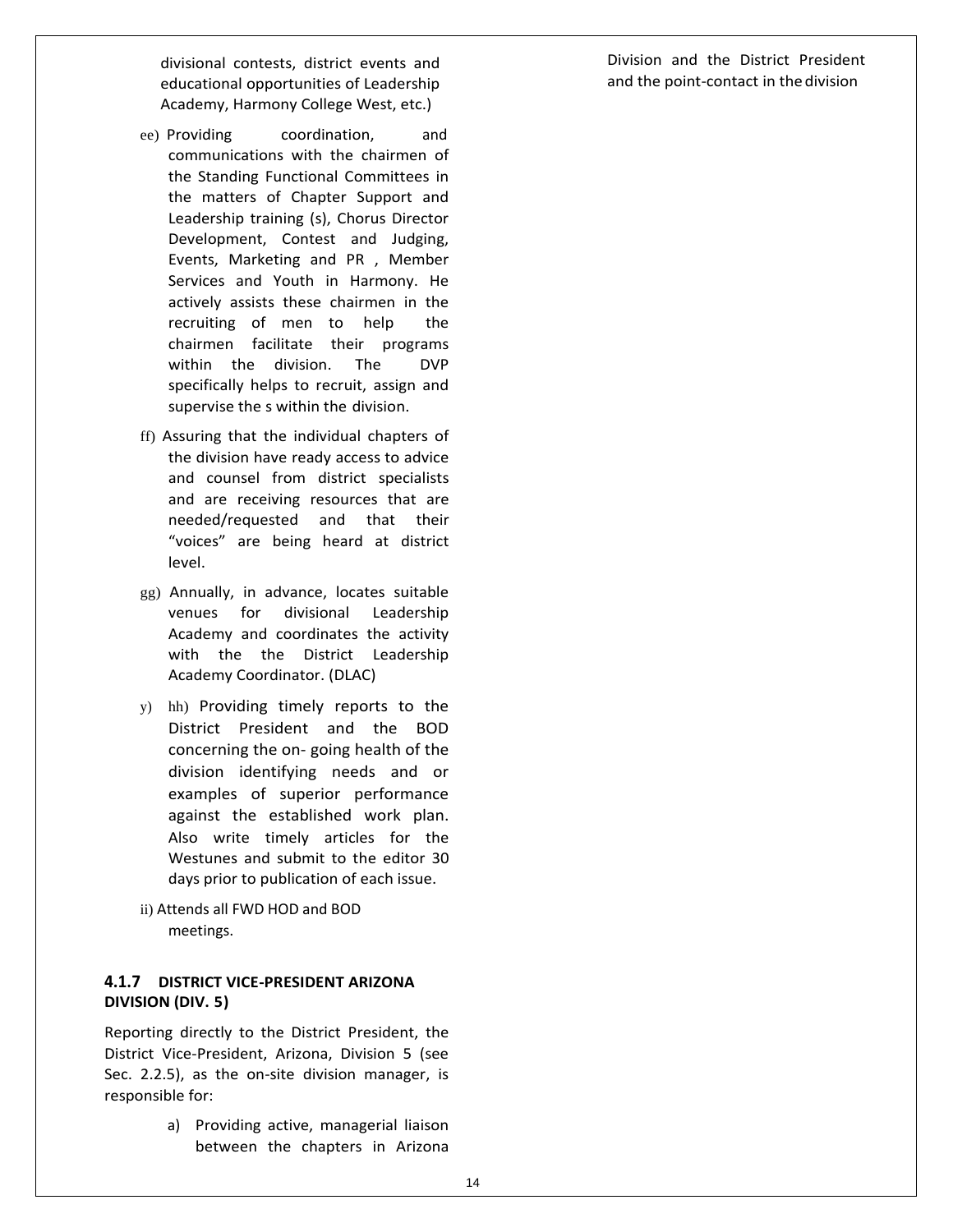for district matters.

- b) Establishing a work plan in coordination with the District over-all work plan and maintaining cognizance of the ongoing status of theobjectives.
- c) Actively encouraging chapters in Arizona Division to support and participate in divisional contests district events and educational opportunities Leadership Academy Harmony College West, etc as provided by the district.
- d) Providing coordination, and communications with the chairmen of the Standing Functional Committees in the matters of Chapter Support and Leadership training, Chorus Director Development, Contest and Judging, Events, Marketing and PR, Member Services and Youth in Harmony. He actively assists these chairmen in the recruiting of men to help the chairmen facilitate their programs within the division. The DVP specifically helps to recruit, assign and supervise the s within the division.
- e) Assuring that the individual chapters of the division have ready access to advice and counsel from district specialists and are receiving resources that are needed/requested and that their "voices" are being heard at district level.
- f) Annually, in advance, locates suitable venues for divisional Leadership Academy and coordinates the activity with the District Leadership Academy Coordinator.(DLAC)
- z) Providing timely reports to the District President and the BOD concerning the ongoing health of the division identifying needs and or examples of superior performance against the established workplan.

Also write timely articles for the Westunes and submit to the editor 30 days prior to publication of each issue.

**4.1.8 DISTRICT SECRETARY**

The duties of the District Secretary:

jj) Attends all FWD HOD and BOD meetings.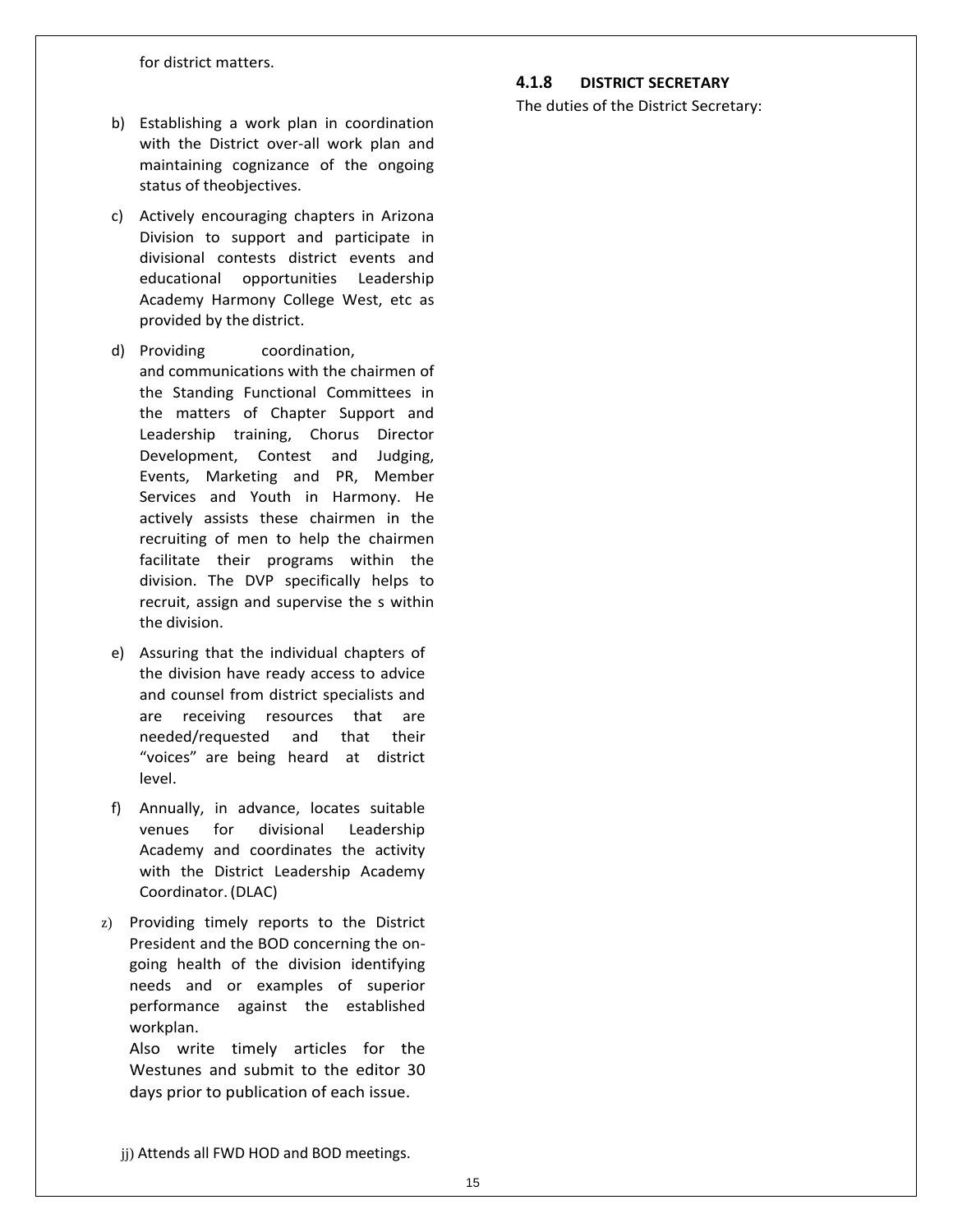- kk) He is the recording and corresponding secretary for the district.
- ll) He is the custodian of the district calendar and district documents including Bylaws, Statement of Policy, Articles of Incorporation, et al.
- mm) He issues chapter show clearances in accordance with Society instructions; maintains a list of and publicizes chapter shows.
- nn) Records and transcribes the minutes of all district meetings.
- oo) Calls all the district officials and chapter delegates to their appropriate meetings.
- pp) Prepares minutes on all FWD BOD actions and distributes them, as well as district regulations and statements of policy, to chapter delegates.
- qq) Attends all FWD BOD and HOD meetings.

He directly communicates with: District President, FWD BOD, committee chairmen, chapter show chairmen, Society Headquarters, district publications.

#### **4.1.9 DISTRICT TREASURER**.

The district treasurer is the chief financial officer of the district. The duties of the District Treasurer:

- rr) He is the manager of the district budget and expense disbursements.
- a) Maintains financial records, analyzes expenditures and is cognizant of state/federal policies regarding non-profitorganizations.
- b) He is a member of the district finance committee (if established by the president) which reviews policy, financial accounting.
- c) Submits appropriate financial reports to the FWD BOD and

Society Board of Directors.

He will attend and be a voting member of all district business (HOD and BOD) meetings. He shall report by regulations or as appropriate on the financial status of the district, presenting a balance sheet for approval and instructs all district officials on expense reporting. He calls annually for budget input, subject to FWD BOD discussion and approval and presents the budget to the HOD for approval.

He directly communicates with: District President FWD BOD, committee chairmen, Society Director of Finance and Administration, and Society Headquarters.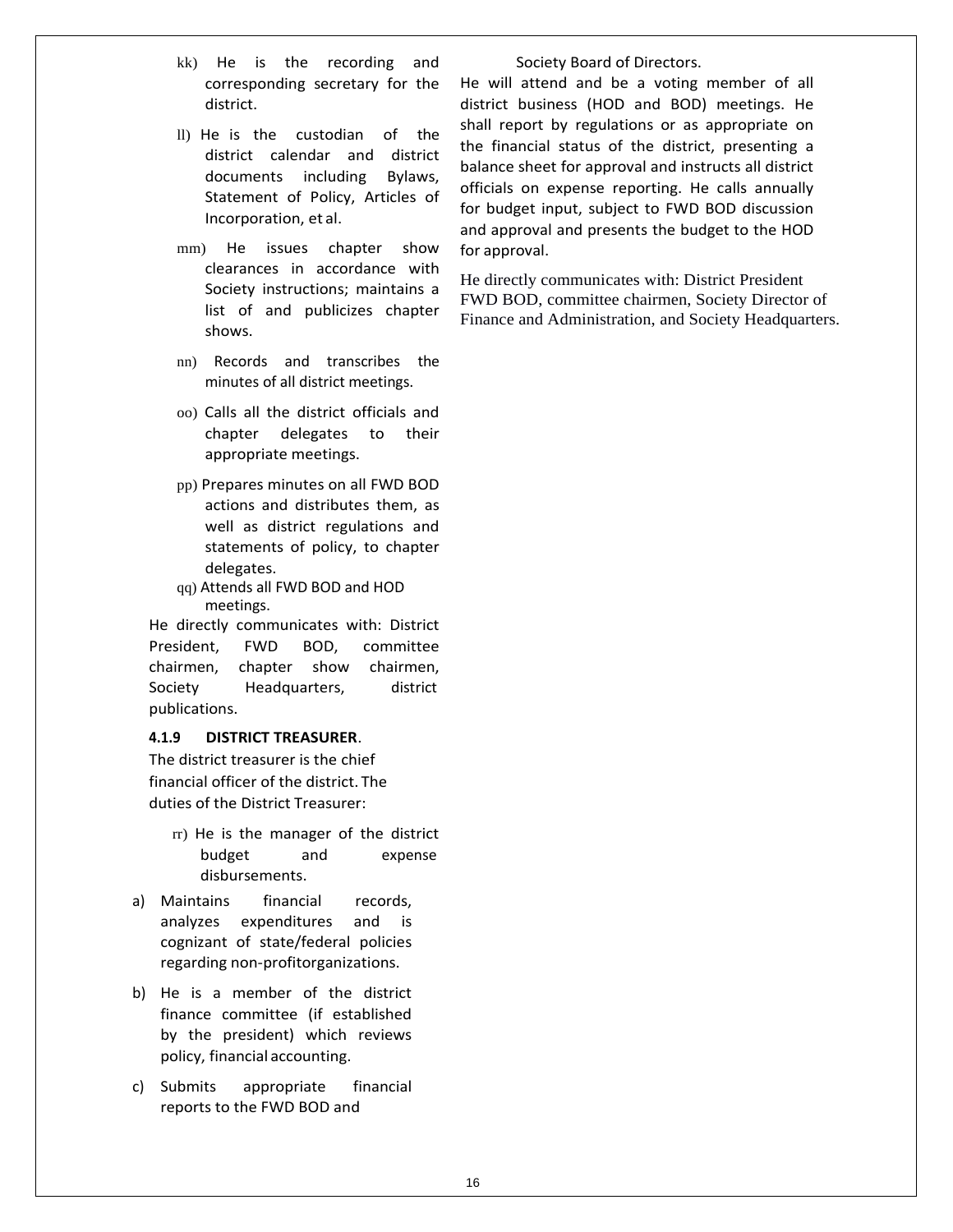#### **4.1.9 DISTRICTIMMEDIATEPASTPRESIDENT**

The District Immediate Past President serves as an advisor to the District President and Board of Directors. His duties include:

- May be assigned as the chairman of one of the Standing Function Committees,
- And other duties as may be assigned by the District President.
- Attends all FWD HOD and BOD meetings.

He directly communicates with the District President and the FWD BOD.

### **4.1.10 VP CONTEST AND JUDGING**

The VP Contest and Judging r ep o r t s d i r ec t l y to th e D i s tr i c t P r e s i d e n t. The VP Contest and Judging must be a Certified Judge per the Society International C&J Committee rules. The duties of the VP Contest and Judging (DRCJ) are:

- a. Acting as liaison between the Society Contest and Judging Committee and the district.
- b. Recommending/requesting personnel for judgingpanels
- c. Attending appropriate Society C&J meetings.
- d. Communicating with and coordinating Society Contest and Judging policy within thedistrict.
- **e.** Organizing and administering all **contest** judging activities within the district.
- f. Communicating with all potential contestants in district contests.
- g. Promoting and handling all applications of judging candidates from the district and schedules practice panels at district contests.
- h. Working with the Chairman of the Events Committee to ensure that all

contest venues have suitable sound and lighting systems for contests.

i. Attending FWD BOD and HOD meetings.

The VP Contest & Judging directly communicates with: District through, the President, th e Ex e c u t i v e V i c e P r e s i d e n t District Board of Directors, District Geographical Vice Presidents, district convention chairmen, and the Society C&J Committee.

### **4.1.11 VP MUSIC AND PERFORMANCE**

Reporting directly to the District President, the dut i e s of th e VP Music an d Performance are:

a. Is responsible for all music activities within the district that will improve and expand the musical knowledge and performance abilities of the membership including but not limited to:

b Quartet and chorus coaching programs, including music coach guilds and music coach training,

c Developing and administering performance evaluation programs for quartets andchapters,

d. District music educationschools,

e. Coordinating of all Society music representative visitations to the district,

f. Communicating with local music educators and developing student participation in college and high school quartet contests,

g. Coordinating with the Chairman of the annual district Harmony College West school, making arrangements for faculty, classes offered and faculty to be used.

h. Managing the Chapter Chorus Coaching Reimbursement program (See Form in FWD Website, MEMBERS ONLY, Forms and Files)

i. Providing guidance to chapter Vice-Presidents of music and performance.

j. Attending FWD BOD and HOD meetings.

## **4.2 OFFICER TENURE**

The following tenure is established for the District elective positions: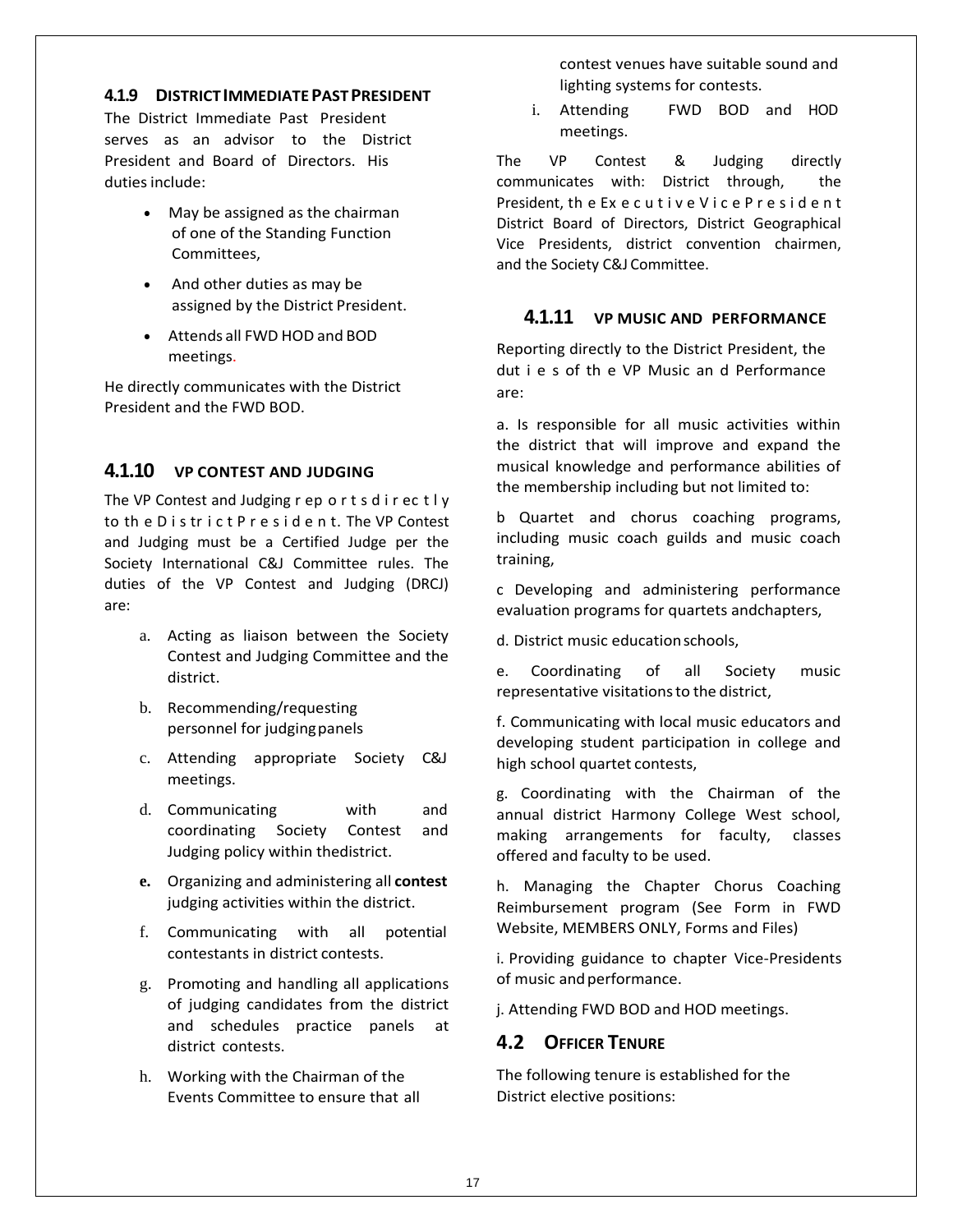#### District President

Elected annually for one year. May succeed himself once for a total of two years continuous service.

May be re-elected to one additional cycle (one year, renewable to two years) after an interval of two years.

#### Executive Vice President

Elected annually for a one year term. May be re- elected to succeed himself three times for a total continuous service of four years.

#### District Vice-Presidents

Elected annually for a one-year term. May be re- elected to succeed themselves five times for a total continuous service of six years.

#### District Treasurer

Elected annually for a one-year term. May be re- elected annually with no maximum tenure established.

#### District Secretary

Elected annually for a one-year term. May be re- elected annually with no maximum tenure established.

#### **4.3 COMMITTEE CHAIRMEN APPOINTMENTS**

The District President, in accordance with the Standard District Bylaws, will appoint committee chairmen for the standing, special and/or ad hoc committees for a one year term commencing January 1 and ending December 31 of the administrative year.

#### **4.3.1 DISTRICT COMMITTEES**

District Committees consist of: the Nominating Committee, the Audit Committee, Required Functional standing committees, Ad Hoc committees (as may be needed); and any others deemed necessary by the District President to conduct the business and

functions of the Far Western District. The details of each are identified in the following sections.

#### **4.3.1.1 Nominating Committee**.

The Nominating Committee shall consist of three or more past District presidents, or members of the House of Delegates, Annually, on or before January 1 the president or president-elect shall appoint/reappoint the nominating committee. The majority of the members of the nominating committee shall be past district officers and all members shall be required to have demonstrated knowledge of district affairs and experience in the governance of the District. The term for each member will be three years. Where applicable, the district immediate past president will be appointed to the nominating committee, joining the members with two years or less service. If the immediate past president is not available or does not wish to serve, the president-elect will appoint a past district president or a HOD member for a three year term. The chairman of the nominating committee is the member with the highest committee-seniority (i.e., in his third year of service to the committee) who will be automatically retired at the completion of his third year.

The nominating committee shall prepare a slate of eligible candidates (at least one for each position) for each district office and district Board members at large, at such time and in the manner prescribed in Section 11.2.6 of this SOP.

The slate shall be presented to the FWD Board at their summer meeting and subsequently published in the

district bulletin *WESTUNES* to be in the hands of the district HOD delegates 30 days prior to the Fall HOD meeting. The slate will also be published in the Official Delegate's Brochure distributed 30 days prior to the Fall HOD meeting. The election of officers is described in Section 11.2.6 of this document.

In accordance with the provisions of Sections 7.01(c)(iii) and (iv) of the Society bylaws the District president shall annually obtain and report to the Society nominating committee the recommendation of the District as to the pool of candidates under consideration by the Society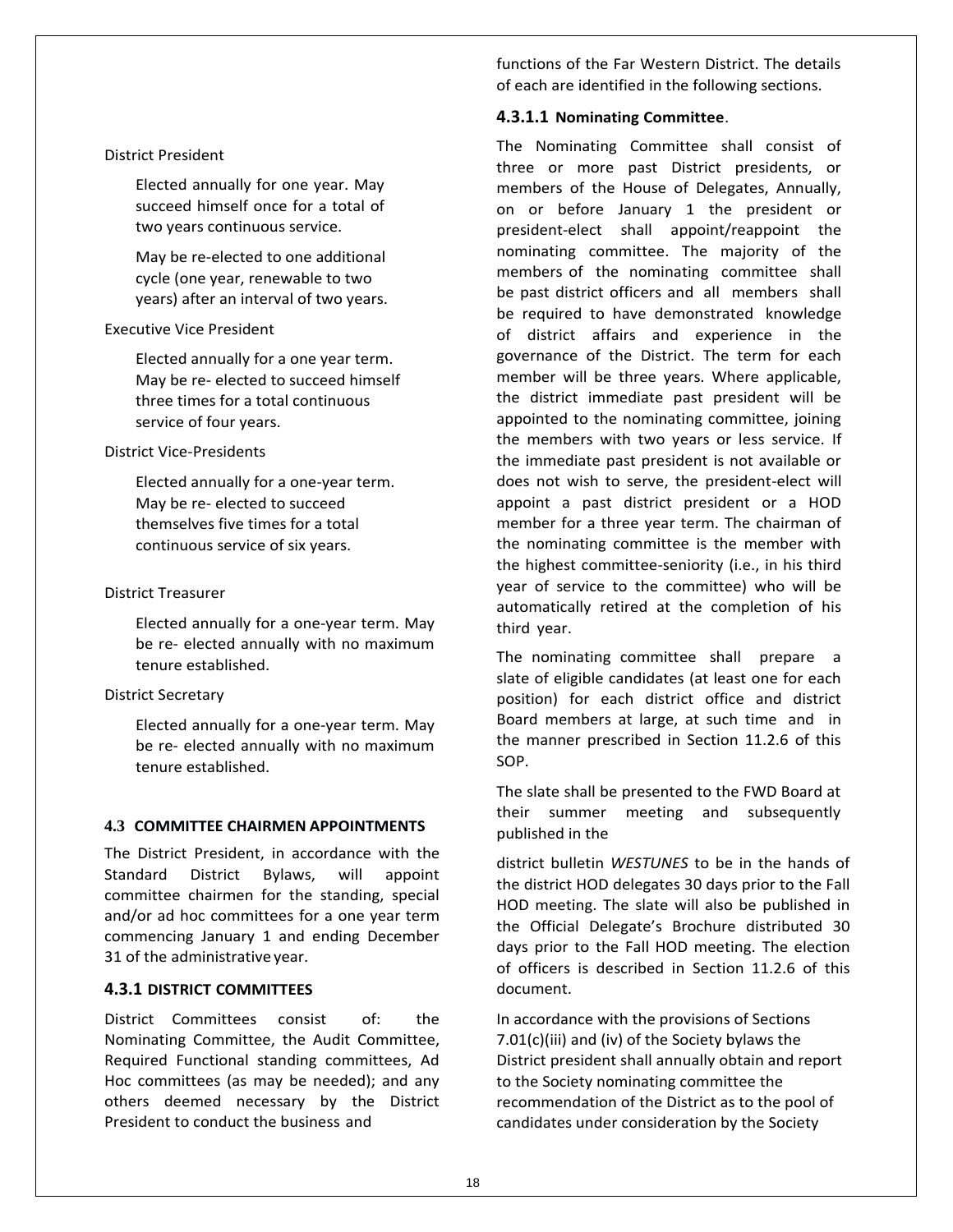nominating committee for nomination for the position(s) of Society Board directors at-large. The District president shall obtain the recommendation of the District through the District Nominating Committee, Board of Directors, House of Delegates, or any other body/individual as specified by the District in these bylaws or in other District governing documents. The recommendation of the District shall be made by approval voting whereby a single vote may be cast for each candidate in the pool who would be acceptable to the District if nominated by the Society nominating committee and elected by the Society Board.

#### **4.3.1.2 AUDIT COMMITTEE**

The District President (or president-elect) annually shall appoint members to an audit committee whose purpose is to provide an annual audit of the district treasurer's accounts. Non-society member(s) may be appointed to serve on the committee.

### **4.3.2 REQUIRED FUNCTIONAL STANDING COMMITTEES (DISTRICT MANAGEMENT TEAM)**

The District President (or president-elect) will annually establish committees and appoint chairmen to coordinate specific tasks for FWD in accordance with guidelines provided in the District Bylaws. Section 5.05 (c) and Section11.6 of this document. These Functional Committees report to the Executive Vice President who presides at all meeting of the DMT. These committeesare:

#### **4.3.2.1. ChapterSupportandLeadership Training**

- 1. Chorus DirectorDevelopment
- 2. Events
- 3. Marketing and PublicRelations
- 4. Member Services
- 5. Youth in Harmony.
- 6. FinancialDevelopment

The tasks and responsibilities of these committees are shown in the following sections.

#### **4.3.2.2. CHAPTER SUPPORT AND LEADERSHIP TRAINING COMMITTEE**

The duties of the Chairman of the Chapter Support and Leadership Training Committee are:

- j. Developing administering and maintaining an effective chapter counseling program in the district, including the recruitment, appointment, management and training of trainers and s.( see Section 10.5)
- k. Recruiting and developing a Leadership Academy (formerly COTS) faculty for training and maintains and disseminates and Counselor training materials within the district.
- l. Recommending the the certification of s and trainers from the district, when appropriate.
- m. Coordinating and administering Chapter Operations Training Seminars in the district.
- n. Acts as liaison with the Society Chapter Support Committee and communicates and coordinates its polices within the district.
	- o. Recruit and train a long-term District Leadership Academy coordinator (DLAC) whose tenure will be indefinite to assure most effective continuity of this critical task.
- p. Participate in Society training as provided for CSLT personnel.
- q. Attending FWD BOD and HOD meetings when specifically invited by the District President.

The Chairman directly communicates with: District through, the Executive Vice President, the President District Board of Directors, District Geographical Vice Presidents, Society Chapter Support and Leadership TrainingCommittee.

### **4.3.2.3. CHORUS DIRECTOR DEVELOPMENT COMMITTEE**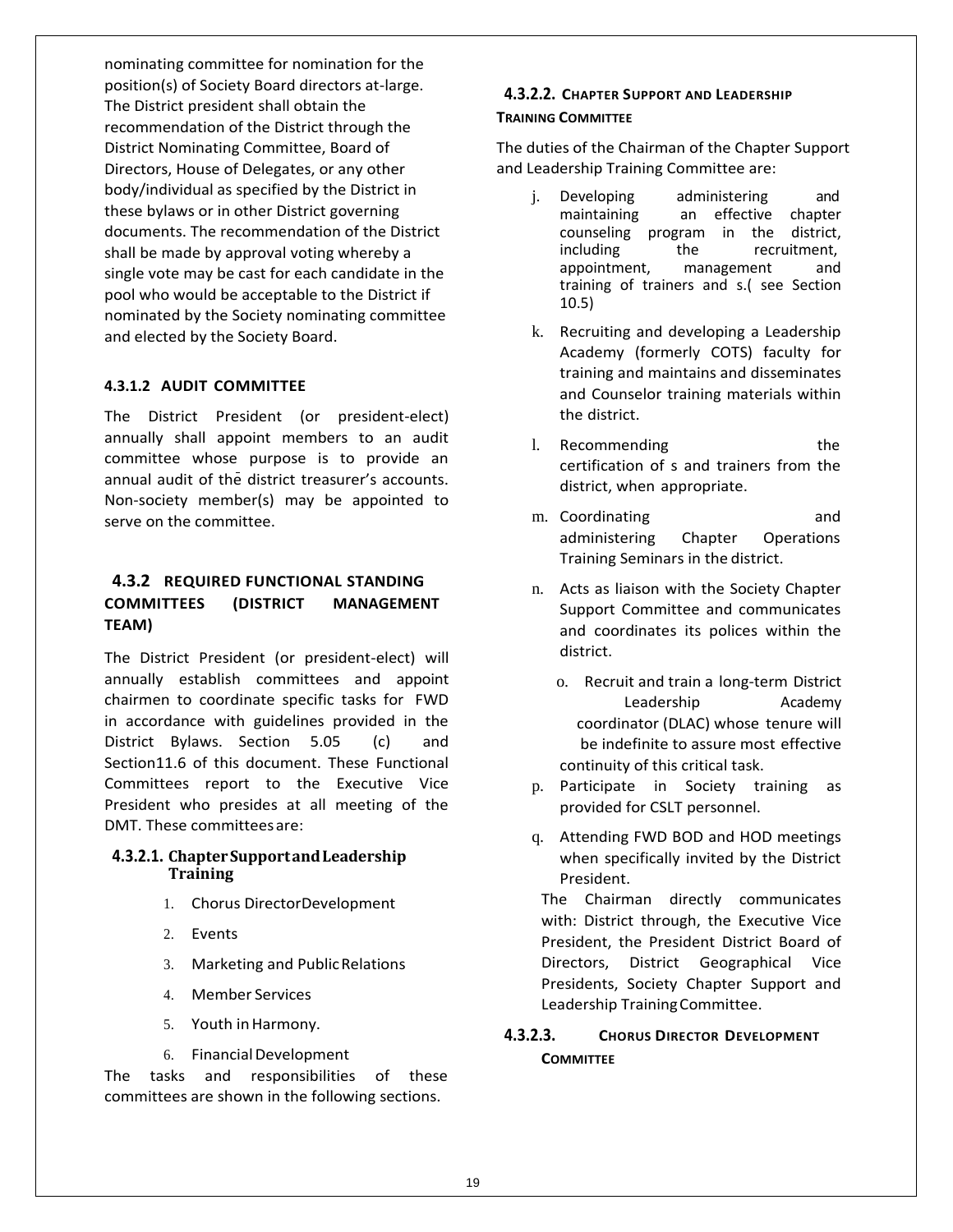The duties of the Chairman of the Chorus Director Development Committee are:

- a) Promoting, administering and recruiting participants for the Chorus Directors' Workshop Intensive (CDWI), chorus director certification programs and chorus director training programs in the district, and reporting on and publicizing accomplishments of participants.
- b) Recruiting and developing a district faculty for chorus director training and maintains and disseminating chorus director training materials within the district.
- c. Communicating with, promoting and coordinating all functions of chorus director recruitment and development in the district, including promotion of the program and its materials to non-Society musicians in the district.
- d. Maintaining records on the CDWI, chorus director certification and chorus director development programs in the district and recommends the certification of chorus directors from the district, when appropriate.
- e. Acting as liaison with the Society Chorus Director Development Committee and communicates and coordinates its policies within the district.
- f. Developing an effective chorus directors guild in the district and chairs its meetings.
- g. Attending FWD BOD and HOD meetings when specifically invited by the District President.

The Chairman directly communicates with: District through, the Executive Vice President, the President, District Board of Directors, District Geographical Vice Presidents, chapter chorus directors and Society Chorus Director Development Committee.

### **4.3.2.4. EVENTS COMMITTEE**

The duties of the Chairman for Events Committee are:

- a) The effective planning and budgeting, site selection and operation of all events held within the district, including conventions, music festivals, alternatives to competition, music and leadership training schools. etc.
- b) Interpreting all Society regulations as they apply to district conventions.
- c) Assuring that district convention manuals are up-to-date and used.
- d) Maintaining a comprehensive convention history file on past and potential convention sites.
- e) Acts as liaison with the Society Events Committee
- f) Serves as chair of the District Events Committee and is responsible for filling all key positions on the Committee
- g) Actively monitors the activity of his representatives in each division, who will regularly review and update possible venue sites.
- h) Attending FWD BOD and HOD meetings when specifically invited by the District President.
	- **i) S**hall annually appoint a Division Event Planner (DEP) for each Division to approve venues and supervise/support conventions and contests that are held in the Division**.**

The Chairman directly communicates with: District through, the Executive Vice President, the President, District Board of Directors, District Geographical Vice Presidents, Society Events Committee, and Convention Planning Chairmen (DEP), the District Vice-President for Music and Performance and district convention chairmen.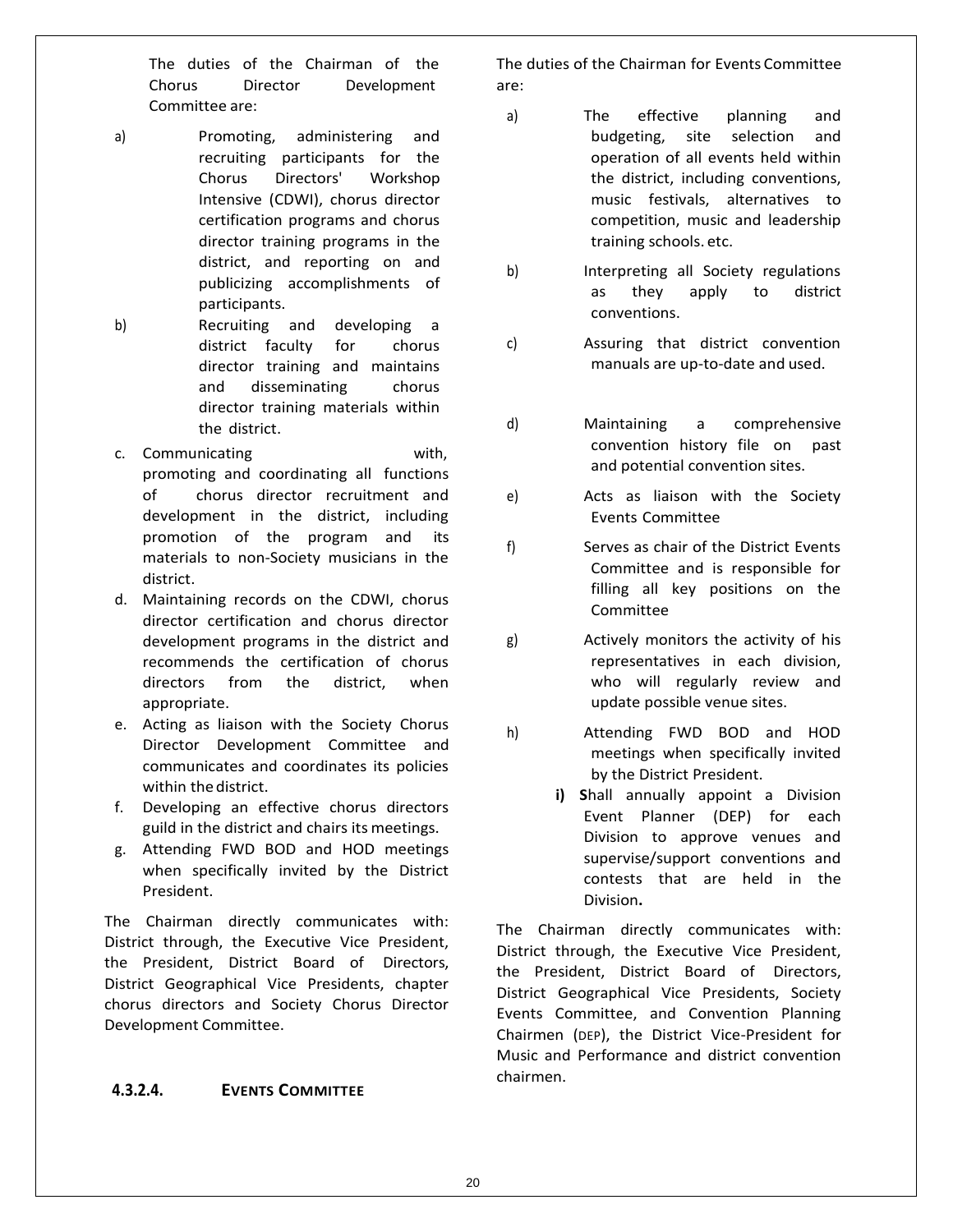# **4.3.2.5. MARKETING AND PUBLIC RELATIONS COMMITTEE**

The duties of the Chairman of the Marketing and Public Relations Committee are:

- a) Ensuring that the district, its chapters and quartets have the marketing, image- and awarenessbuilding tools to take advantage of their unique assets, and are using them to increase market penetration by matching their unique assets to community needs.
- b) Providing programs and materials to enhance public awareness of barbershop harmony and the value of music education for personal enrichment.
- c) Providing chapters with guidelines for improving public awareness and appreciation of the Society through support of unified service projects and local charities.
- d) Provides supervision and guidance for district electronic and print publications.
- e) Promoting the sale and distribution of Society merchandise to advertise the Society and promote pride in the hobby.
- f) Acting as liaison between the District and the Society Marketing and Public Relations Committee.
- g) Attending FWD BOD and HOD meetings when specifically invited by the District President.

The Chairman directly communicates with: District through, the Executive Vice President, the President, District Board of Directors, District Geographical Vice Presidents, Society Marketing and Public Relations Committee and all forms of media and community information distribution channels.

#### **4.3.2.6. MEMBER SERVICES COMMITTEE**

The duties of the Chairman of the Member Services Committee are:

a) Providing inspiration and ideas to

promote membership recruitment and retention of members and the formation of new chapters.

- b) Using, developing, refining and implementing programs that will stimulate target-marketed members to join the Society in district chapters.
- c) Seeking out attractive extension sites for new chapters within the district and uses Society extensionprograms.
- d) Using effective communications and promotion of district activities through regularly distributed district bulletins and encouraging development of informative chapter bulletins.
- e) Acting as liaison between the District and the Society Member Services Committee.
- f) Attending FWD BOD and HOD meetings when specifically invited by the District President.

The Committee shall support all Society membership and extension programs. He encourages chapters to promote guest nights and recruitment. He encourages chapters to make contact with their local schools to introduce barbershop harmony in their musical programs.

The Chairman directly communicates with: District through, the Executive Vice President, the President, District Board of Directors, District Geographical Vice Presidents, and Society Member Services Committee, committee chairmen, regional chapter Vice-Presidents of ChapterDevelopment.

### **4.3.2.7. YOUTH IN HARMONY COMMITTEE**

The Chairman for the Youth in Harmony Committee is responsible for:

- a) All district and chapter supported youth activities within the district that will improve and expand the musical knowledge and performance abilities of the high school and college youth including but not limited to:
- b) Fostering the establishment of groups of harmony singers at local schools as an integral part of the school music curriculum,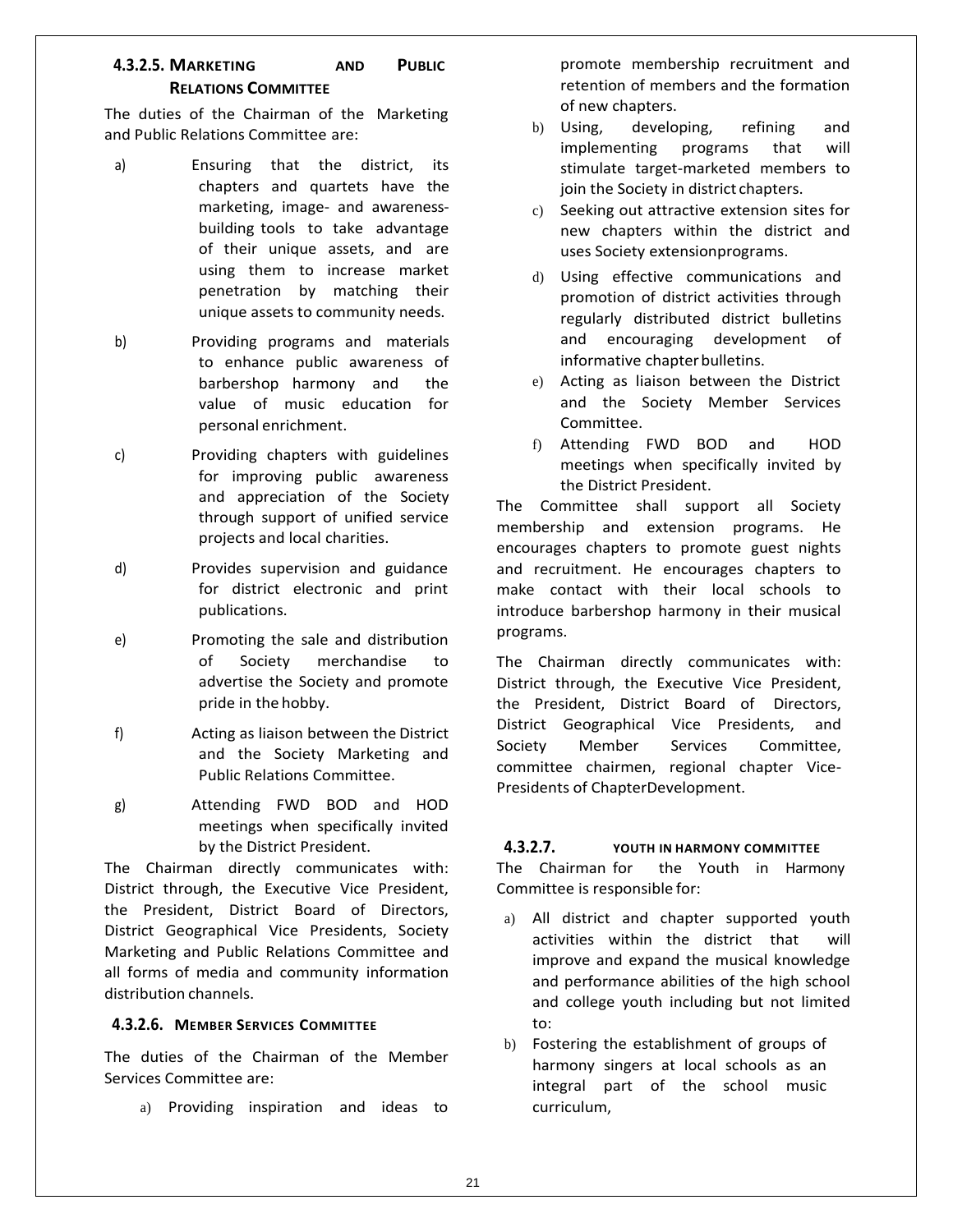- c) Providing outlets for performance which could includecompetition,
- d) Developing a sense of singing as a lifelong activity,
- e) Providing for high school and college quartet coaching programs, including contests and evaluations,
- f) Providing for communications with local music educators and developing student participation in college and high school quartets contests,
- g) Developing, refining, implementing and coordinating the FWD "Youth Camp" concept as appropriate and assuming the role of camp leader and student counselor.
- h) Acting as the district liaison and responsible for providing ongoing educational support and training for the chapter YIH Chairmen
- *i)* Responsible for the production and maintenance of the *District Youth Outreach Manual*
- j) Coordinating contacts by the Chairmen of the Member Services and Music and Performance Committees with district music educators to enhance local school barbershop harmony musical programs.
- k) Attending all FWD BOD and HOD meetings when specifically invited by the District President.

The Chairman directly communicates with: District through, the Executive Vice President, the President, District Board of Directors, District Geographical Vice Presidents, committee chairmen, Society Music and Performance Committee and the organization.

### **4.3.2.8. FINANCIAL DEVELOPMENT COMMITTEE**

The dut ies of the Chairman of the Financial Development Committee are:

a) Maintain a program for identifying notable charitable activities by individual chapters toward schools, charities or other non- profit organizations and publicly acknowledging those chapters in a suitable fashion.

b) Prepare a comprehensive financial development plan for the district with annual updates for board approval and endorsement.

c) The plan shall include recognition of sources including chapters, events and identify suggested recipients including Harmony Foundation, local not-for-profit community services and/or charities.

- d) Lead the annual district goalsetting process to determine challenging yet appropriate goals
- e) Ensure that the best available volunteers accept the functional chapter and/or divisional chairmen positions
- f) Include potential volunteers in ways that help identify skills and fit for future needs
- g) Participate in the district annual fund- raising program planning process
	- h) Implement the district goals of the District Financial Development plan through chapter and/or divisional representatives, and provide the necessary information to the district recognition program identifying chapter donations to Harmony Foundation, local community service, and any other eligible not for profitorganization.
	- i) Provide district key-item information monthly directly to the District President and others as he suggests.
	- j) Participate monthly with the President of the Harmony Foundation to formally review the key-item report generated from data supplied by both parties at the end of each month. Make that report available as directed by the District President.
	- k) Report to the district president, and serve on the work planning and budgeting team.
	- l) Attend all district board and house of delegate meetings when specifically invited by the District President.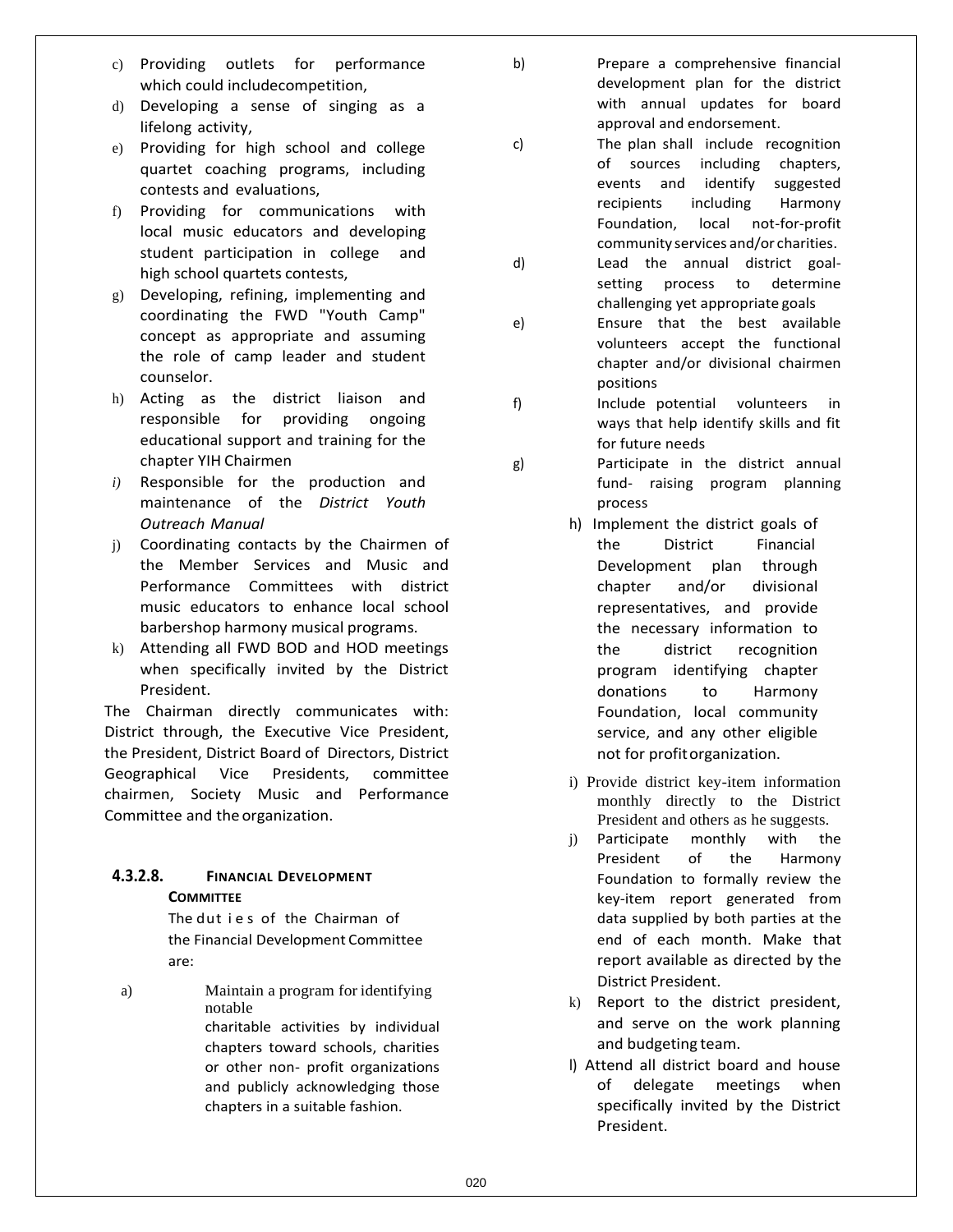The Chairman directly communicates with: District through, the Executive Vice President, the President, District Board of Directors, District Geographical Vice Presidents, committee chairmen, Harmony Foundation President and chapter and/or divisional financial development representatives.

### 4.3.3. **COMMITTEES**

Committees identified below are only typical and not mandatory; others including temporary or short-term AD HOC committees or "Task Forces" may be created by the District President as deemed necessary. The District President is an ex officio member of all committees other than the Nominating Committee and the Hall Of Fame Committee.

Achievement Awards Bulletin

Editors

Contest and Judging Ethics

Extension Hall of Fame

Harmony For Lunch Historian

Harmony Foundation Music Education Liaison

High School Quartet Contest Collegiate Barbershop Quartet Contest Laws and Regulations

Long Range Planning Music Archivist Quartet Promotion Senior Quartet Contest Show Advisory

Song Writers Guild Sunshine

# 4.4 **OFFICER MEETINGS**.

In accordance with district bylaws (ART 6.03), the officers and directors of the district will

meet three times a year in normal session. These meetings are scheduled: (1) concurrent with the Spring International Quartet Preliminary Contests in March,

(2) the summer Board meeting (at a local selected by the district president) and (3) the Fall Meeting in conjunction with the Fall District contests in October. Special meetings may be held at the call of the district president or as otherwise provided by applicable corporate law.

#### **4.4.1 SPECIALMEETINGS**

Where the necessity has been declared by the president, the Board may take action, without a meeting, by telephone (confirmed in writing), facsimile or electronic transmission, or by other written action, providing that all members consent to the taking of the action without a meeting.

### **4.4.2 VOTE REQUIRED FOR APPROVAL**

Unless a greater vote is otherwise required by district bylaws, a majority favorable vote of all directors shall be necessary for the adoption of a

proposed action.

#### 4.4.3. **QUORUM**

A quorum for the transaction of business by the District Board of Directors shall be a majority of the membership thereof.

#### 4.4.4 **AGENDA, REPORTS, ETC**.

30 days prior to each of these meeting the District Secretary will prepare and deliver to the officers and HOD delegates a brochure containing the reports of the officers and committee chairmen, and agenda containing the issues to be brought before the BOD and HOD and general information relative to the BOD and the HOD meeting. (See ArtV).

# ARTICLE V: REPORTS OF DISTRICT **OFFICIALS**

# **5.1 ANNUAL REPORTS**

Members of the FWD BOD, all committee chairmen and other officials designated by the District shall submit separate written reports to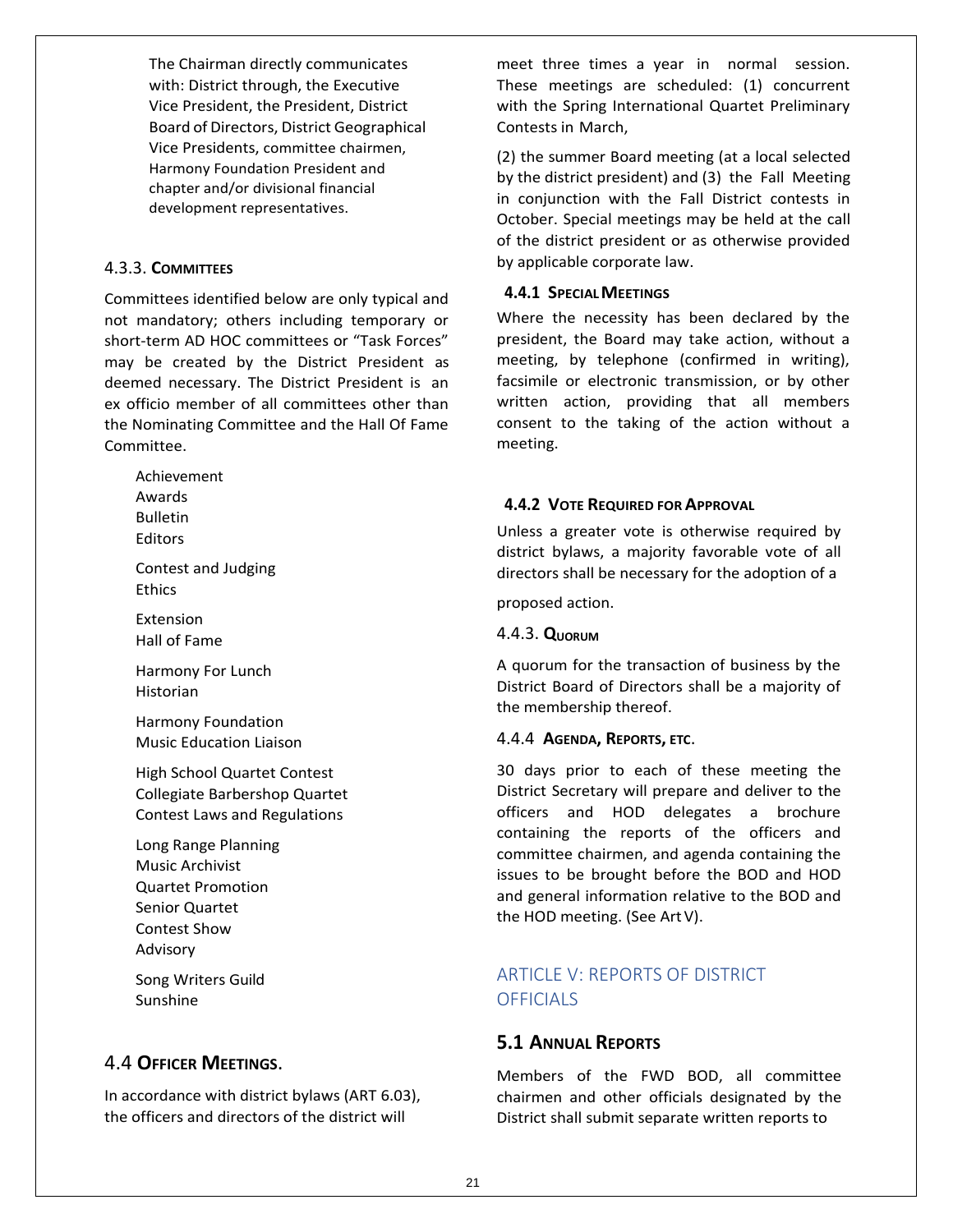the HOD and BOD prior to their regular meetings. Each report shall be submitted to the District Secretary not later than 45 days prior to the HOD meeting and no later than 15 days for the BOD meeting. The report shall state briefly the accomplishments, plans for immediate action, and recommendations for future programs of that official or committee. In addition, the chairman of the convention shall submit the schedule of convention events for publication with said reports. The reports to the HOD will be provided in brochure form, either by mail or electronically, to each delegate no later than 30 days prior to the HOD meeting.

Reports to the BOD by officers, directors and chairmen may be disseminated by e-mail or other means to assure that all members of the Board of Directors have received them no later than 15 days prior to each BOD meeting. The reports should contain full details and status of the required topics in such a manner as to reduce the discussion time at the actual BOD meeting. Recommendations and issues that require approval of the BOD should be clearly identified in the report with supporting rationale. In an effort to administer efficiently the business of the district, only the briefest supporting oral reports should be provided at the BOD meetings and these to contain only changes to the material submitted. FWD Officers and directors are charged to review the materials, recommendations and rationale ahead of time and be prepared to act at the BOD Meetings

### **5.2 HOD REPORTS/AGENDA**.

The District Secretary shall provide by electronic or other means, a Delegates' Brochure containing a copy of the agenda, the reports of the district officers and committee chairmen (including the Nominating Committee report), a schedule of convention events and meetings (provided by the District President), and any other material pertinent to the HOD meeting, to the chapter presidents and members of the HOD no later than 30 days

prior to the HOD meeting. (see Art. III, Sect. 3.1 above).

The Secretary shall deliver a copy of the slate of candidates, as provided by the Nominating Committee, to the District President and include it in the Delegates' Brochure that will be received by the HOD Delegates prior to elections inOctober.

### ARTICLE VI: DISTRICT MEDIA

Media used by the Far Western District for dissemination of information include the district magazine *WESTUNES*, (printed and on-line editions), *WESTAGS,* a timely e-mail review of BOD activities an ongoing "listserv" (e-mail) channel and websites that are open for discussion and use of all members of the district.

#### **6.1 WESTUNES**

WESTUNES is the official publication of the Far Western District. The bulletin shall, on a regular basis, inform, entertain, educate and encourage a spirit of 'togetherness' of district members. It will be provided throughout the year by mail and/or electronic means to all Far Western District members of record and to subscription patrons, other Society recipients identified by Society Headquarters, and complimentary subscriptions, if desired, to the surviving spouse of deceased FWD members. The latter is to be authorized on a case-by-case basis by the District President

### **WESTAG**S

*WESTAGS* is a supplementary publication provided by electronic means following each BOD meeting, carrying the highlights of the events of the convention/meeting. The Chairman of the Marketing and Public Relations Committee is the originator of this document.

## **6.1.1 FWD-LIST (LISTSERV E-MAIL)**

An open-channel, un-moderated list-serve-mail communications channel is provided at no charge to FWDmembers capable of accessing the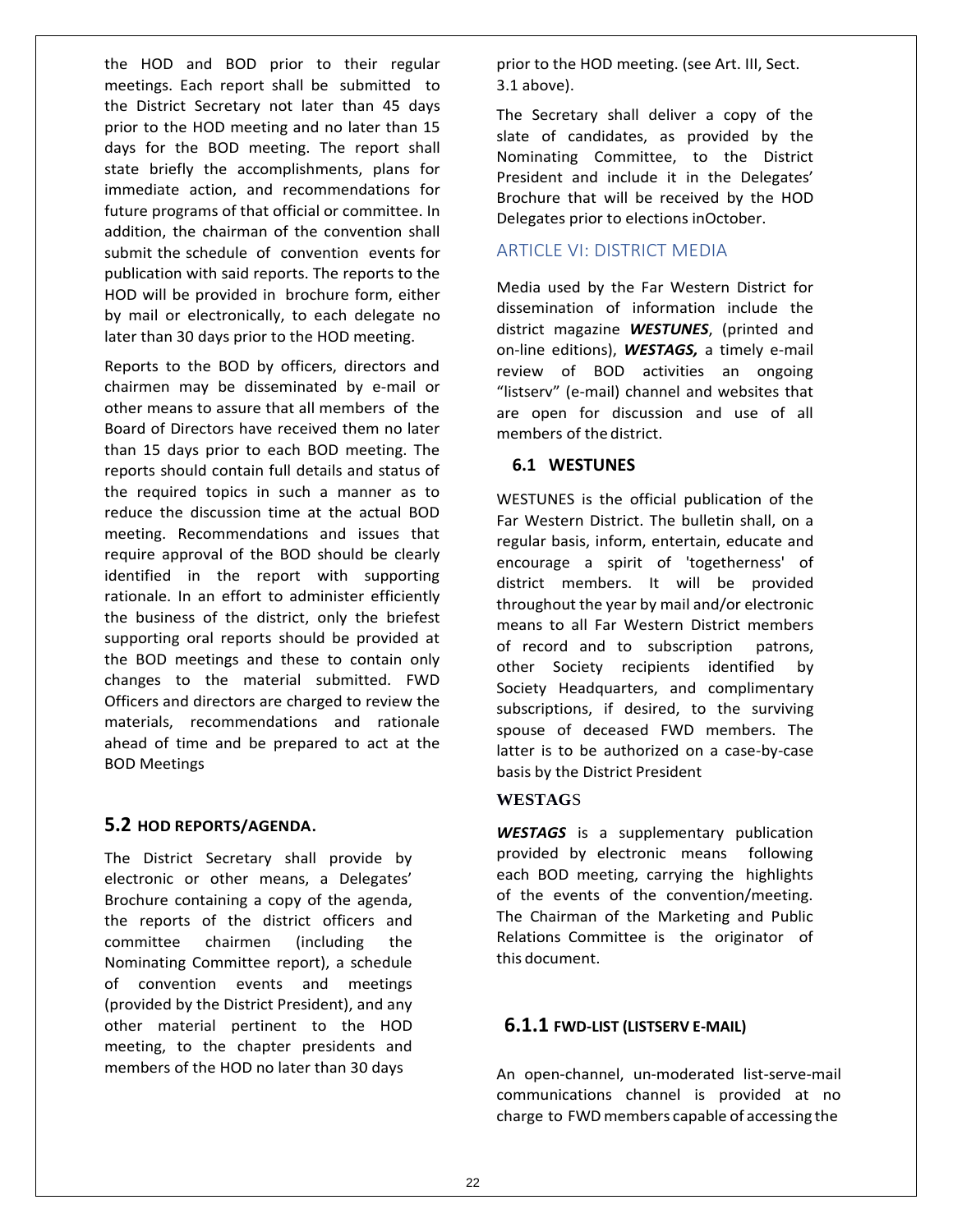internet. This channel carries announcements and discussion of a general nature to and for district personnel.

#### **WEBSITES**

The FWD website (farwesterndistrict.org) contains information of current and historical nature regarding the district, it's events and people. The website is administered by an appointed Webmaster who has a staff maintaining subsidiaries and supplemental websites in the several FWD divisions. Links are provided in each to assure rapid and efficient navigation of the media. The current and back issues of *WESTUNES* are available for review or downloading at thiswebsite.

### **6.2 FREQUENCY OF PUBLICATION.**

*WESTUNES* will be published on a schedule approved by the FWD Board at the annual Summer meeting or at any BOD meeting where the need for approval is appropriate.

# **6.3 CONTENTS**

In accordance with the WESTUNES Operations Manual, which is incorporated by reference in this document shall contain, but not be limited to:

A message from the District President who shall make observations and comment upon happenings of interest in the District and at the Society level.

A digest of happenings within each division in the FWD.

A calendar of events including all District and divisional conventions, Harmony College, , Leadership Academy (formerly COTS), C&J Schools, Directors Schools, and all chapter shows which have been officially cleared through the District Secretary.

- a) The names and address of all members of the FWD BOD.
- b) Advertising. Advance advertising of district and divisional contests and events will be carried at no cost to the host chapter. Shows, business

cards and other barbershop-related advertising will be carried at FWD BOD approved, established rates.

- c) Profiles of district members who distinguish themselves in service.
- d) In addition, subsequent to each meeting of The FWD BOD and HOD an abstract of the motions presented shall be published.

### **6.4.1 WESTUNES**

The District President shall annually appoint a Managing Editor whose duties shall include the production, publication and distribution of *WESTUNES* on a regular and timely basis. The editor will report administratively to the Chairman of the Committee for Marketing and PR. The Managing Editor will function in accordance with the specifications identified in the document *"WESTUNES* Operations Manual" prepared for and approved in 2000 by the DVP Marketing and PR and the District President. (Document available from the FWD Secretary via e-mail only).

Specific duties of the *WESTUNES* Managing Editor include, but are not limited to:

- **a)** Being responsible to the FWD BOD for preparing an annual line-item budget including costs for travel to the International Convention and overseeing and reporting on the proper utilization of funds so allocated.
- **b)** Making timely use of news items exercising prudent editorial license.
- **c)** Making use of items from other district bulletins and *Update*  from the Society Office as appropriate.
- **d)** Reserving the right to edit all contributed material. All copy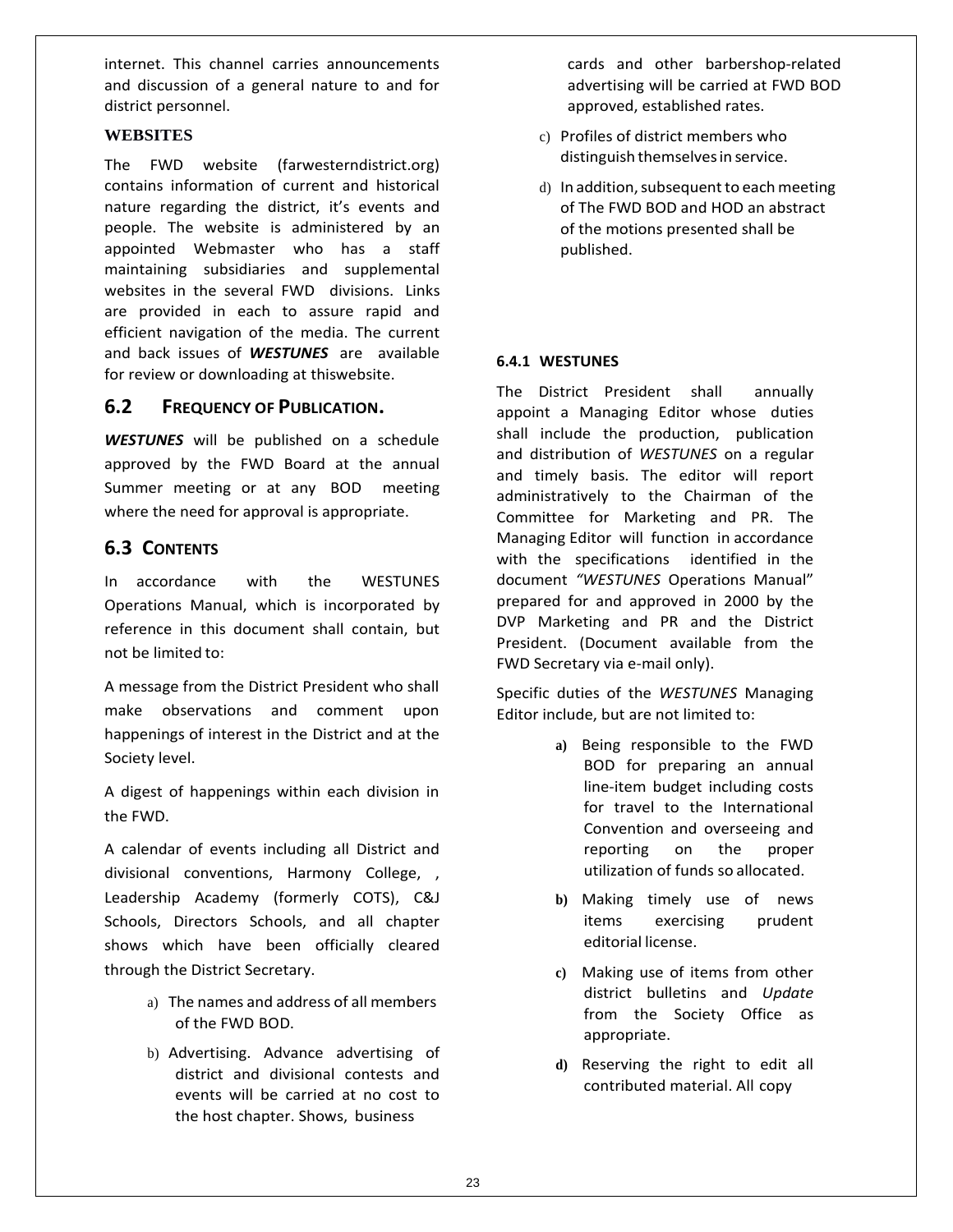submitted to him for publication should be carefully scrutinized for grammar and spelling as well as content. The *AP Stylebook,* Strunk and White's *The Elements of Style,*  and the *PROBE Style Guide* are highly recommended as references for this purpose.

**e)** Providing appropriate credit to contributors.

# **6.4.2** STAFF.

The Managing Editor shall appoint a staff including regional digester(s) (editor) for each of the five divisions in the FWD who shall be responsible for compiling and submitting for publication in *WESTUNES* feature columns dedicated to chapter bulletins.

Additional staff members may be appointed as outlined in the *WESTUNES Operations Manual.*

## **6.5 GENERAL EDITORIAL POLICIES**

In addition to the policies, duties and responsibilities identified in the *WESTUNES Operations Manual*, the following policies have been established with regard to publication:

- a) Prudent use of advertising will be permitted.
- b) Current FWD Quartet Champions' business card will be run free of charge during their period of championship.
- c) Advertising rates and patron subscription costs, domestic and foreign, may be modified with the consent of the FWD BOD. Rates shall be displayed on the title page, inside the front cover.
- d) Material considered 'blue' or off color will never be used.

# **6.6 MEMBER CONTACT INFORMATION**

Member contact information that may be included in the electronic media for the district shall contain the caveat regarding prohibition of use. Membership rolls, lists of quartets and of chapters, districts and officers thereof, shall not be furnished to any outside organization except under authorization by the Society Board.

Mailing lists and directories of the Society, its districts and chapters may be distributed and used only for purposes germane to the business of the district and the Society.

ARTICLE VII: DISTRICT DIRECTORY

# **7.1 RESPONSIBILITY AND CONTENTS**

Each year, the District Secretary shall be responsible for the preparation and distribution of a FWD Directory. The directory shall contain the roster of district officers and chapter officers,. Details of committee chairmen, s, and such other information as deemed necessary by the FWD BOD will be carried on the district website (farwesterndistrict.org)

## **7.1-1 INFORMATION SUBMITTAL**

Information submitted by chapter secretaries, for inclusion in the directory, must be provided to the Society data base following the election of chapter officers. Chapters failing to meet this deadline may not be included in the annual directory.

# **7.2 PUBLICATION DATE**

The directory shall be published as soon as possible after election of District officers and should be ready for distribution no later than January 1 annually.

It shall be available by electronic means at the FWD website (Members Only)

ARTICLE VIII: CONVENTIONS AND CONTEST

# **8.1 FWD Convention Policy**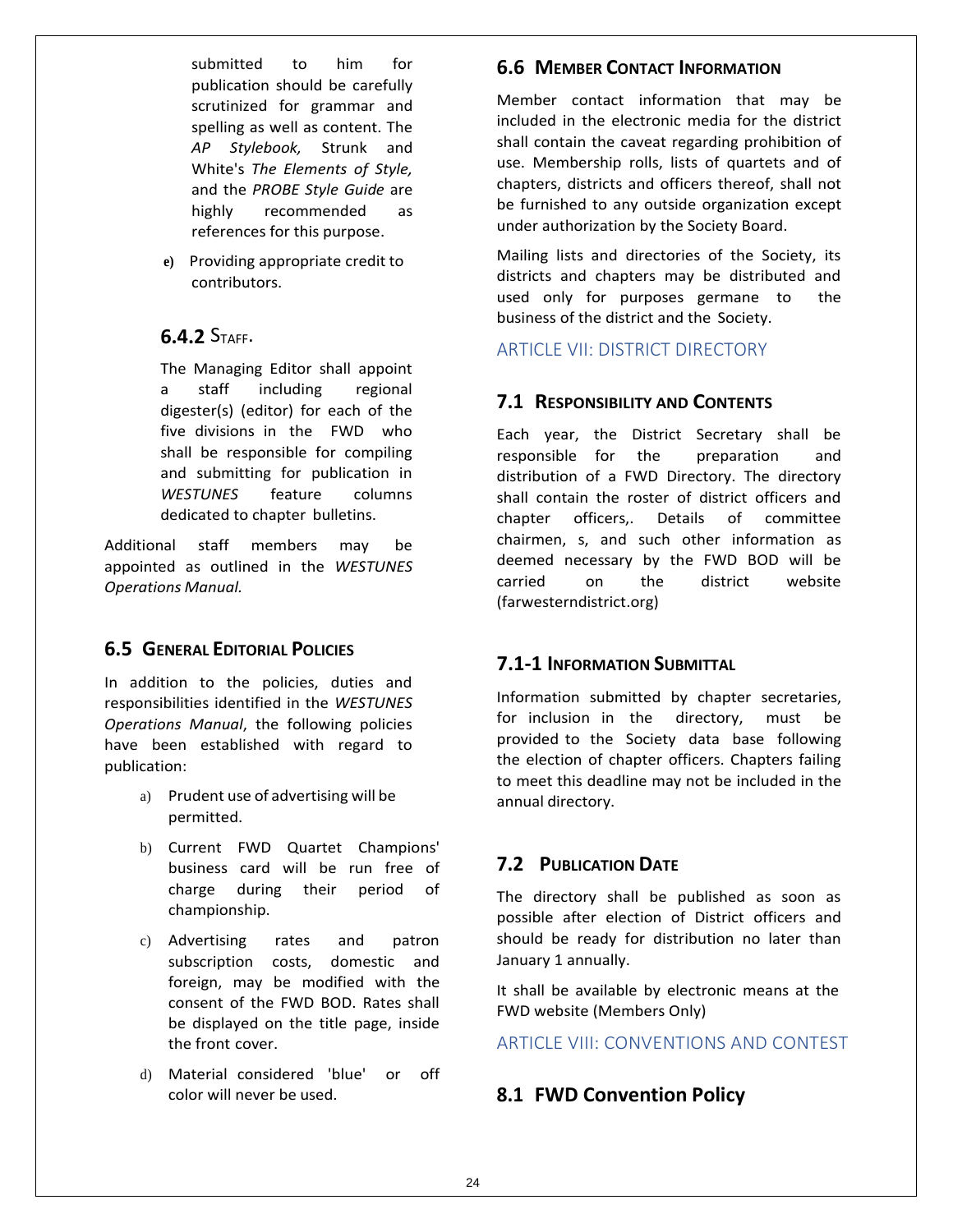Policy pertaining to the conduct of contests and conventions is contained in the FWD Convention Regulations approved for use by the FWD BOD, which by reference, are a part of this Statement of Policy FWD convention/contest weekends contain quartet and chorus contests, meetings and other functions. The FWD policy on these events will be contained in thissection.

### **8.2 CONVENTION/CONTEST MANAGEMENT**

The District Events Chairman shall annually appoint a Division Event Planner (DEP) for each Division to approve venues and supervise/support conventions and contests that are held in the Division**.**

The DEP will be part of the Division VP's management team and may act for the District Events Chairman (when requested) to find or approve venues for meetings and functions held in the division.

# **8.2-1 CONVENTION/CONTESTS CATEGORIES**

Annually, the Far Western District conducts **district**

Convention/contests and **divisional** contests.

- a) The **district** convention/contests include: the Spring District Convention/Contest (also known as the International Preliminary Quartet Contest) and the Fall District Convention/Contest. The International Preliminary Quartet Contest may be held in conjunction with the divisional contest in the hostarea.
- b) The **divisional** contests are held in the five divisions of FWD on separate dates in March, April and May. At the direction of the BOD, two divisional contests may be combined at a single venue and date. Such scheduling will require prior notice to the members of the district no later than the Fall Convention of the previousyear.
- c) The current Official SPEBSQSA Contest Rules regarding conduct and eligibility for both chorus and quartets shall apply to these official contests. The policy,

schedule and conduct of these events are identified in the FWD Convention Regulations and are overseen by the District Chairman of the Events Committee. Details of each will be found in the following sections.

### **8.3.1 DIVISIONALCONTESTS**

Far Western District Divisional chorus and quartet contests shall be held in each division at a time and place designated by the District Chairman of the Events Committee in accordance with the FWD approved "15 Year Calendar," which shall be updated annually. (See FWD Convention Regulations, Part 5.0, Exhibit A.).

- a) The purpose of the divisional contests, shall be to select the competitors for the Fall District contest. Competitors will include district quartets, choruses, Senior Quartets, and such other competitors as included at the discretion of the FWDBOD.
- b) In accordance with Society operations, Collegiate Barbershop Quartets may be included in any FWD divisional contest. Registration for the divisional convention for members of such quartets is waived. Scores thus obtained are forwarded to the Society coordinator for inclusion in the Collegiate Barbershop Quartet Contest held annually in conjunction with the Society Summer Convention.
- c) Annually, at the Fall District Board of Directors meeting, the Vice President Contest and Judging (DRCJ) will propose to the BOD and HOD, a target score for choruses and one for quartets that will be used to qualify contestants for the Fall Contest. The target score will be in the form of a percentage of possible scores allocated by either a single, double or triple panel. The target score will be provided in advance via *WESTUNES* and/or other written means to all contestants by the DRCJ prior to the first contest of the annual contest cycle.
- d) The drawing for order of appearance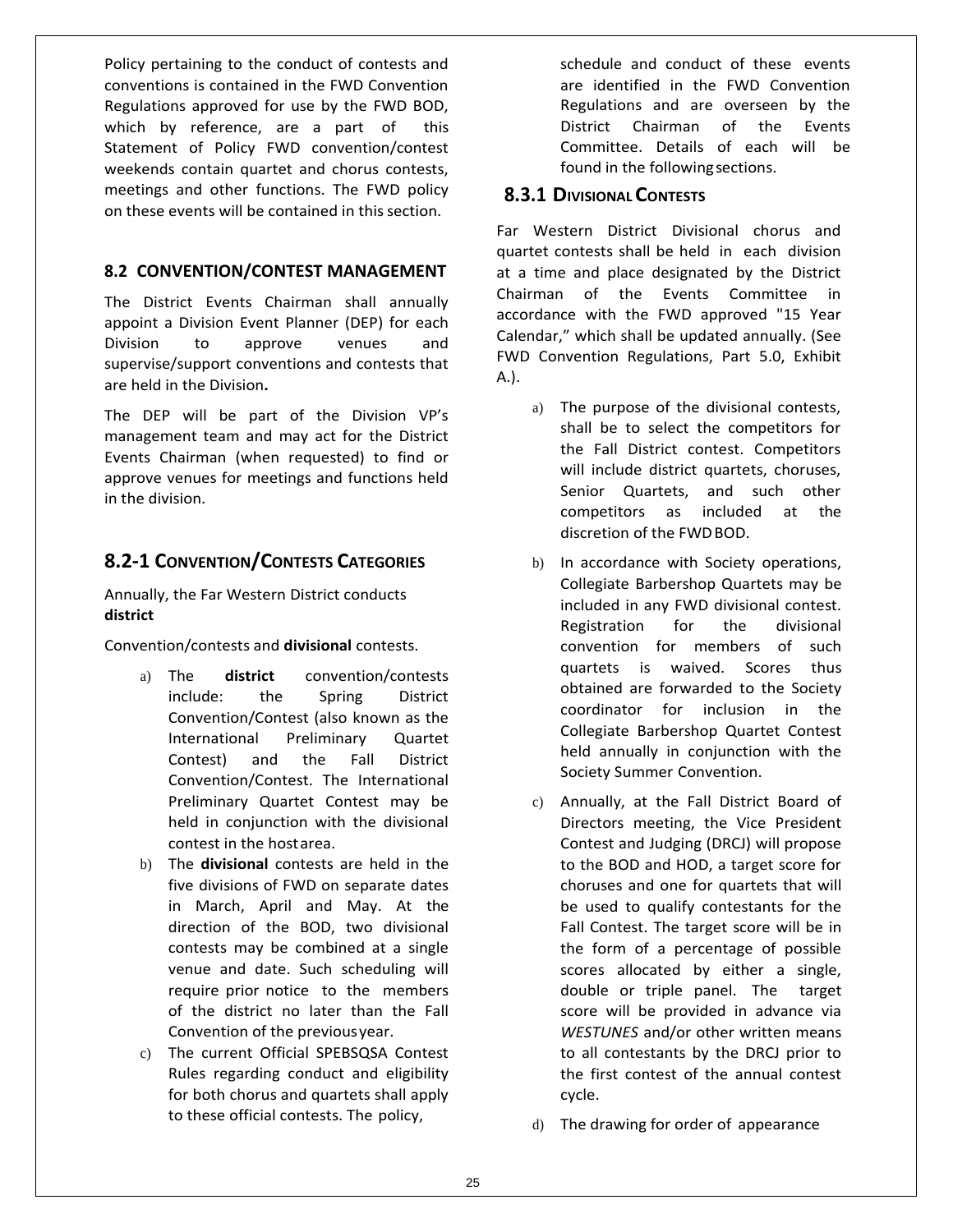for divisional contests will be conducted approximately 14 days prior to each contest by the host chapter or the Events Committee, whichever is hosting the event. The chorus of host chapter or "hired chapter" as the case may be for the contest shall have the option of appearing either first, last or be included in the draw. Once the draw

has been made and published via the internet and to the Contest Administrator of the event, the only changes that can be made are by the Contest Administrator or the District Representative for Contest and Judging (DRCJ).on the day of the contest due to circumstances beyond the control of the contestant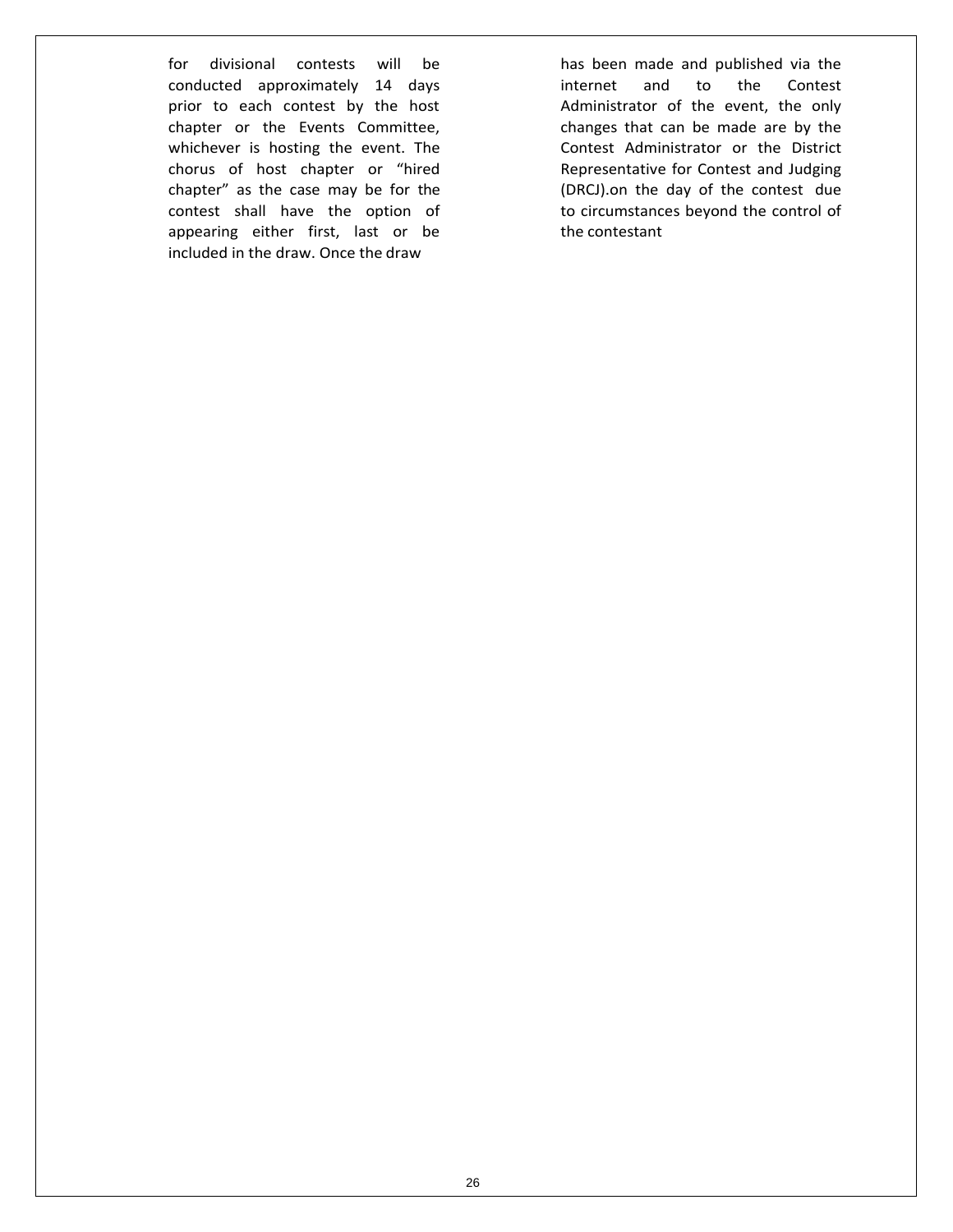e) Quartets and choruses are requested to register with the District Representative for Contest and Judging (DRCJ) no later than 28 days prior to the divisional, district or district prelim contest in which they intend to perform. Late entries may be accepted at the discretion of the DRCJ. Entries accepted after the 28 day deadline may not appear in the official program and shall appear first or last, at the discretion of the Contest Administrator under advisement of the DRCJ."

### **8.3.1.1 DIVISIONAL QUARTET CONTEST POLICY**

Division quartet contests shall be held in each division (or combined divisions venue) at least 60 days prior to the District Quartet Contest. Previous District Quartet

Champions are not allowed to compete. Other Society registered quartets from chapters within that division may compete in their respective division quartet contest. In no case may a quartet that has been eliminated in one division be allowed to compete in another division for the purposes of representation that division in the next District Quartet Contest

- a) Eligibility to participate in divisional and/or district quartet competition shall be in accordance with the Society C&J rules Section I. A. 4 and 5. A quartet man is a member of a Division based on the Chapter to which the member belongs or for Frank Thorne members, the mailing address on file with the BHS. Quartets with membership in more than one division may elect that division in which they will complete. The selection of division so elected will be considered permanent for the balance of that contest year. Quartets will not be eligible for Division Quartet Championship unless at least two men are members of their selected Division.
- b) Contestants qualifying to compete in the Fall District contest must achieve divisional scores equal to or greater

than score percentages established by the BOD and the HOD prior to the contest year.

Other policy matters covering the divisional quartet contests are:

- 1. The several types of quartets are defined as follows:
- **a) RegularQuartet;**
- **b) Novice Quartet** (no more than two members have competed at a Fall district competition);
- **c) Senior Quartet** (minimum age is 55, and the combined ages of the men in the quartet must total atleast
	- 240 years at the time of the International Seniors Contest for which the quartet is competing. . (See Section 8.3.2.4 of this document), and:
- **d) Super Senior Quartet** (a minimum age for each member is 65 years as of the date of the Fall Senior contest; the total agesofthe quartet members must equal or exceed 280 at the time of the contest.)
- 2. All members of performing quartets must be currently registered with the Society office and hold a valid registration for the convention/contest that they are entered. (Quartets will be rendered ineligible if any member is not listed with the Society as member of the quartet. Quartets may register with the Society (for a fee) as many members asdesired).
- 3. If a quartet cannot compete in its own divisional contest, the quartet must have approval of the District Representative for Contest and Judging (DRCJ), to perform in another division. Quartets competing outside their own division are not eligible for the divisional championship or divisional awards. The quartet will only be allowed to qualify for the Fall District Quartet Contest providing it meets the requirements as outlined in Article Art. VIII, Section 8.3.1.1 above.
- 4. Quartets may perform for evaluation at any division contest. They will be scored by the judging panel and may participate in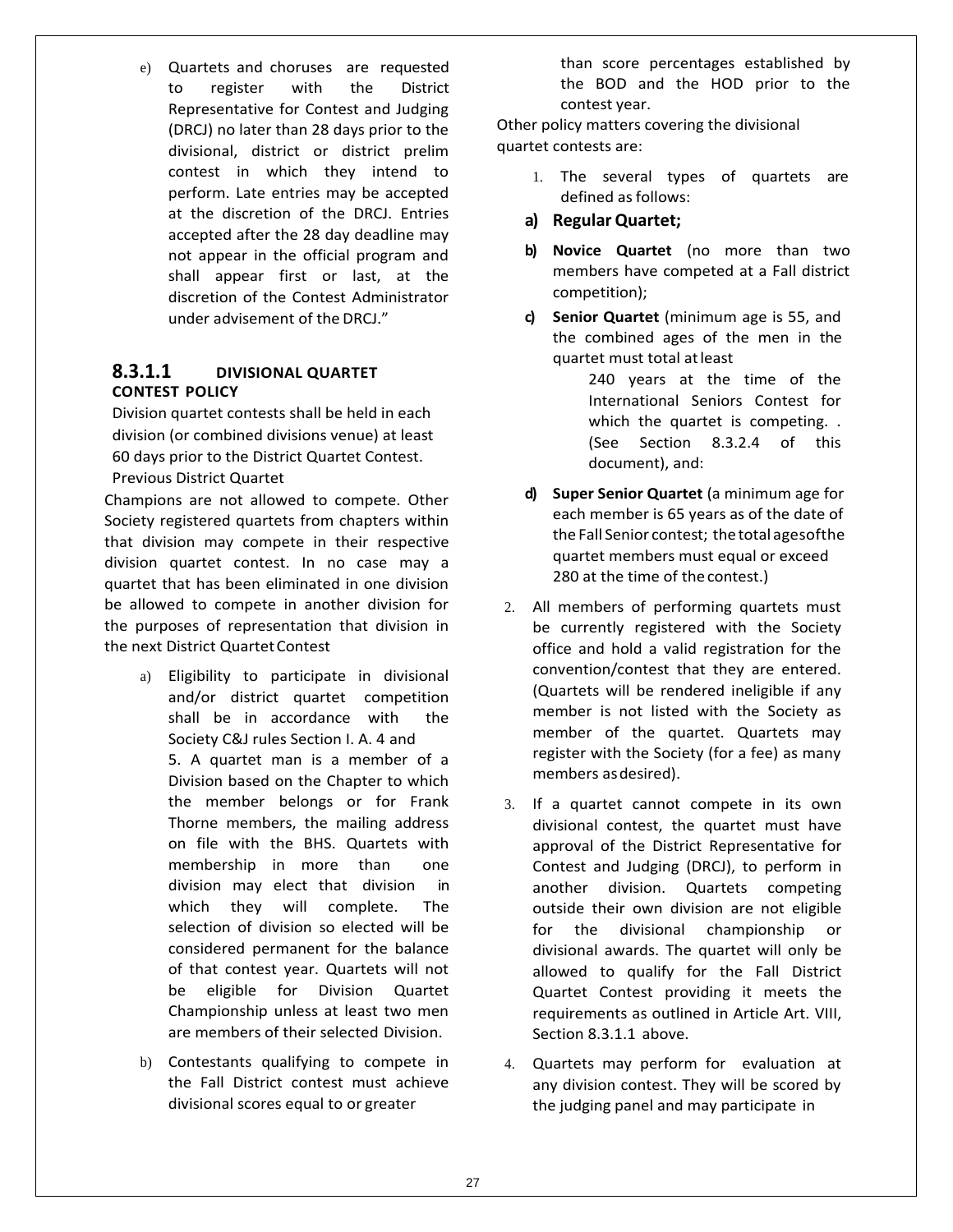the judge's evaluation process, but their score will not appear in the scoring summary nor will it count for district qualification. Quartets performing for evaluation in their own division are guaranteed a contest slot. Quartets may perform for evaluation in divisions other than their own on a space available basis. If at the time of the draw there are too many quartets for the quartet session (i.e. more than 25), out of division quartets performing for evaluation will be dropped from the contest starting with the last entry until the session competitor limit is reached. A quartet may perform for evaluation in other division contests and also sing for district qualifying score in their home division.

### **8.3.1.2**

# **SENIORS PRELIMINARY QUARTET CONTEST POLICY**

The preliminaries for the Senior Quartet Contest are held at the five divisional contests at the same time as the divisional quartet and chorus contests. The five top scoring Senior Quartets from the divisional contests will compete in the district Fall Contest. (See Sec. 8.3.2.2.2.)

# **8 3.1.3**. **SUPER-SENIOR CONTEST**

The highest scoring Super-Senior Quartet from the five divisional contests who has not previously held the title of District Super Senior Quartet Champion, will receive the title of *FWD Super Senior Champion Quartet.* The winning quartet will be invited to perform during the "Show of Champions" at the Fall Convention and Contest.

### **8.3.1.4 COLLEGE QUARTETS**

College quartets that have been accepted and approved by the International Office may compete with prior notice to the DRCJ without the need to pay for registration in any FWD Divisional Contest Upon completion of the divisional contest cycle, all college quartet scores are reported to the International Office. The highest scoring college quartet will be named the FWD College Quartet Champion and representative. All other college quartet scores will be placed in a pool from which "wild cards" may be selected for the International College Quartet Contest in accordance with International rules.

# **8.3.1.5 Other Quartet Contest Policy**

Other quartet contests including but not limited to, comedy, performance, etc, may be sanctioned by the FWD BOD action

### **8.3.1.6 DIVISIONAL CHORUS CONTESTS**

Division Chorus Contests shall be held in each division (or combined divisions venue) at least sixty days prior to the District Chorus Contest. The chorus of any chapter located in a particular division may compete in the contest for that division. All members of competing choruses must be Society members and fulfill the eligibility requirements of the Society's C&J requirements and hold a valid registration for the convention/contest that they are entered. (See Section 8.3.2.2.3)

- 1. Choruses must compete in their own divisional contests; Competing in other divisional contests is not permitted.
- 2. This contest will be conducted in a single round of competition. Choruses shall compete to qualify for entry into the next District Chorus Contest in accordance with the requirements identified in Art. 8.3.2.2.3 below
- 3. Choruses may perform for evaluation at any division contest. They will be scored by the judging panel and may participate in the judge's evaluation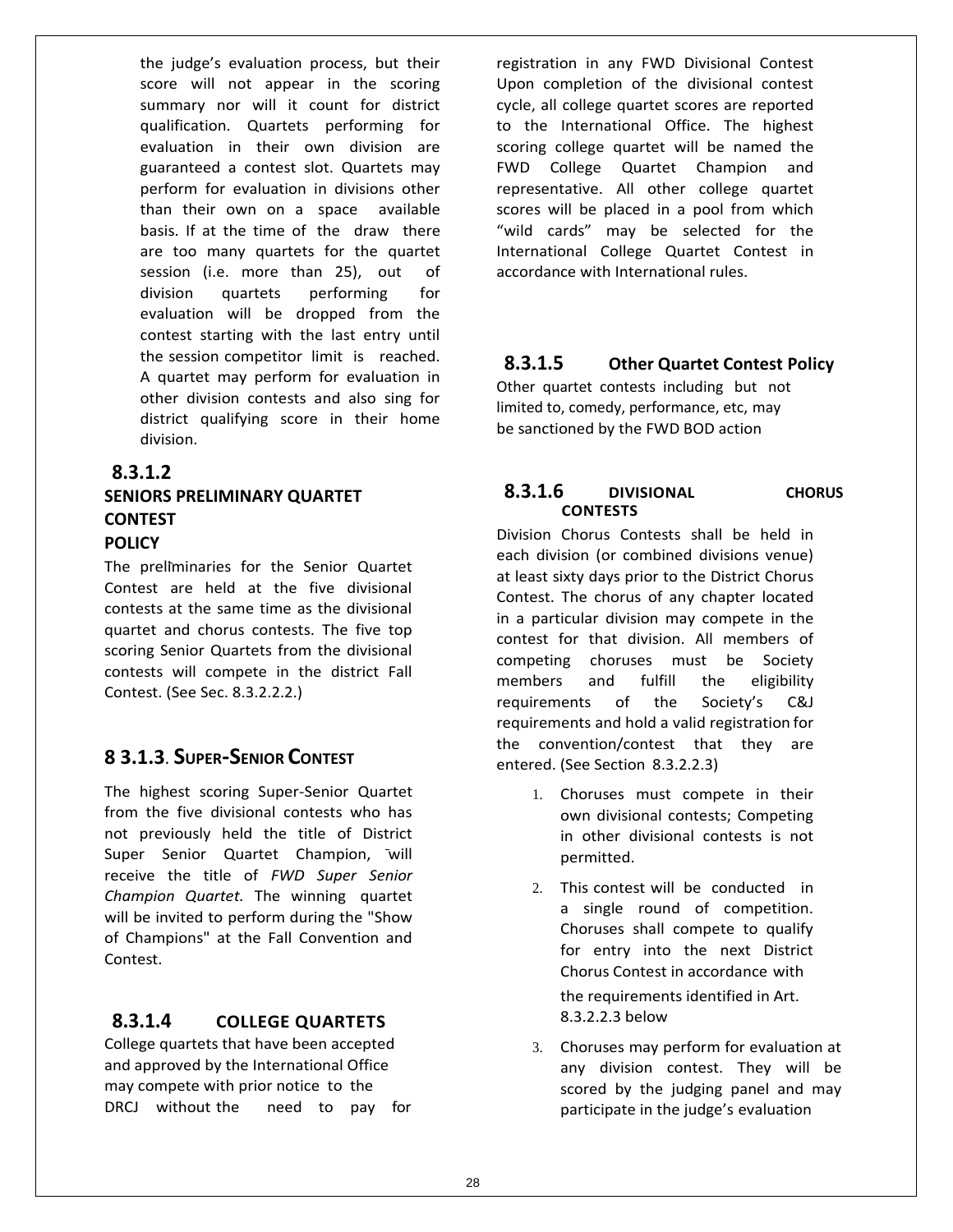process, but their score will not appear in the scoring summary nor will it count for district qualification. Choruses performing for evaluation in their own division are guaranteed a contest slot. Choruses may perform for evaluation in divisions other than their own on a space available basis. If at the time of the draw there are too many choruses for the session, out of division choruses performing for evaluation will be dropped from the contest starting with the last entry until the session competitor limit is reached. A chorus may perform for evaluation in other division contests and also sing for district qualifying score in their home division.

- 4. No more than two riser configurations will be used at any contest according to the following guidelines:
	- a) Every contest will have a fiveriser, four-step configuration with back rails.
	- b) If necessary, a second riser configuration will be available designed to accommodate the largest chorus and will be used for all choruses indicating they want more than five risers with back rails.
	- c) Lighting and sound will be set for both riser configurations so as to not give an advantage to either, subject to the technical specifications of the venue.
	- d) If two riser configurations are used, the choruses shall be grouped so as to require only one configuration change. The order in which the small and large configurations appear will be established by the position the host chorus selects, if applicable [see 8.3(d)]. If the host chorus does not indicate a

preference, then the five-riser configuration will appear first.

# **8.3.2 DISTRICT CONTESTS (SPRING AND FALL)**

The District shall hold an International Preliminary Quartet Contest in conjunction with a divisional contest, and a High School Quartet contest at the Spring Convention, and a District Quartet, Senior Quartet and a District Chorus Contest at the Fall

District Convention/contest.

The District Spring International Preliminary Convention and Contest and the Fall District Convention and Contest shall be held on dates as directed by the Society. The International Preliminary Quartet Contest is normally held the third weekend in March. The Fall Contest is normally held the second weekend inOctober.

#### **8.3.2.1 SPRING CONTESTS**

### **8.3.2.1.1 INTERNATIONAL PRELIMINARY QUARTET CONTEST**

The number of quartets competing in the International Preliminary Contest shall not be limited. Two rounds of competition are conducted: a semi-final and a final round. The semi-final round of competition will be for the purpose of selecting the ten or more finalists whose semi-final scores indicate the potential of achieving the target score in the final round. In the final session, the ten or more quartets shall compete to qualify to represent the District in the International Contest in accordance with **Society Contest and Judging Rules.** 

A qualifying score is established annually by the Society Committee for Contest and Judging to qualify quartets for the International Quartet Contest in July. Quartets achieving that score or higher will be qualified to represent the FWD. In the case that no quartet achieves the qualifying score, the highest scoring quartet will represent FWD in the International Quartet Contest for that year.

A quartet that competes in another district to qualify for the international contest normally shall not be granted permission to compete out of district for a period of three years.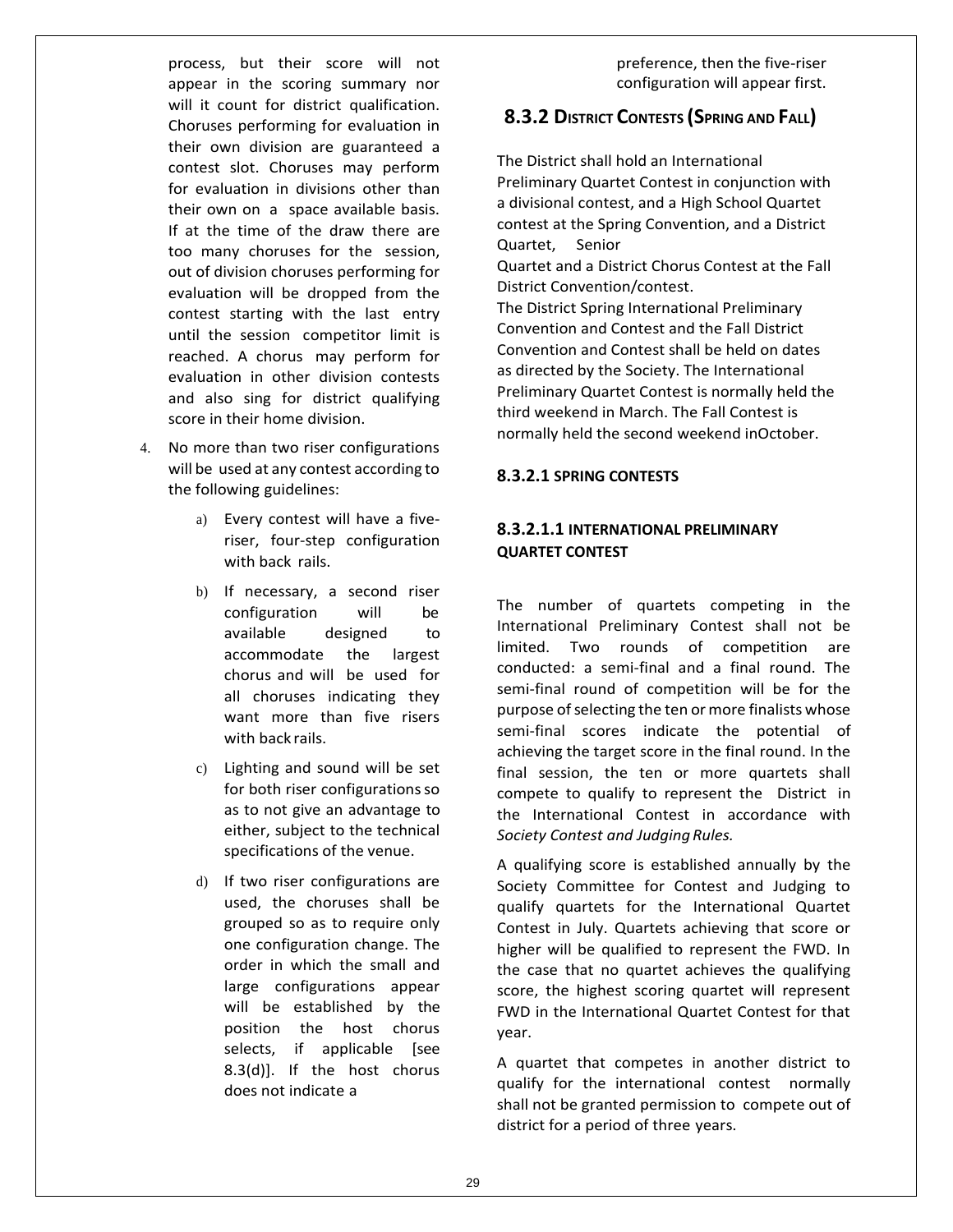#### follows:

### **8.3.2.1.2. HIGH SCHOOL CONTESTS**

The FWD High School Quartet Contests shall be held during the Division Quartet Contests weekend. The members of the High School quartet shall each be a currently enrolled junior high or high school student from any combination of high schools located within the boundaries of the Far Western District. Each competing high school quartet member plus one coach or chaperone for each quartet shall receive an all events registration for the Spring Prelims Contest at no charge, to encourage their exposure to a high level of barbershop quartet singing. Furthermore, admission to the high school quartet contest session shall be free and open to the general public, with open (unassigned) seating. The High School Quartet Contest shall be administered under the auspices of the District Representative for Contest and Judging working with the District Chairman for Youth in Harmony. For this these contests, the procedures governing the operation, scoring, CA duties, evaluation and publication and announcement of results shall be identified in the District Spring Convention Division Contest Regulations. Champions for each Division will be awarded, and the highest scoring Quartet after all Division Contests will be named the Far Western District High School Quartet Champion.

### **8.3.2.1 FALL DISTRICT CONTESTS**

A number of contests are conducted during the Fall Convention/Contest activity. They include the FWD Quartet Contest, the FWD Seniors Quartet Contest finalists and the FWD Chorus Contest. The policy and procedures for each will be found in the following sections.

## **8.3.2.1.1 FALL FWD QUARTET CONTEST**

Eligibility to participate in the FWD Quartet Contests is governed by Society Contest Rules and as supplemented by this document as

- a) Quartets achieving the established target score as identified in Paragraph 8.3.1, in their respective divisional contests, with the following exception: A total of two quartets (regular and/or Senior) from the Aloha Chapter in Hawaii may compete in the FWD Fall Contest without previously qualifying in their divisional (The Southwest Division) contest. Competing quartets must fulfill all other Society Contest Rules requirements regarding eligibility and must advise the FWD District Representative for Contest and Judging (DRCJ) of their intent to compete no later than June 1 of each calendar year in which they intend to compete. If the total number of qualifying quartets including Seniors, as identified above is less than 25, the Fall slate will be filled to 25 by inviting the next highest scoring quartet(s) from the divisional contests.
- b) The preliminary round of competition shall be for the purpose of selecting the ten finalists. The ten finalists will, in the final round, compete for the title of District Champion Quartet.
- *c)* The winners of the FWD Quartet Contest reign for the year as *FWD Quartet Champions*
- d) The drawing for the order of appearance will be done by the District FWD BOD at its Summer Board Meeting. The drawing is final and the only changes that can be made are by the Contest Administrator or the District Representative for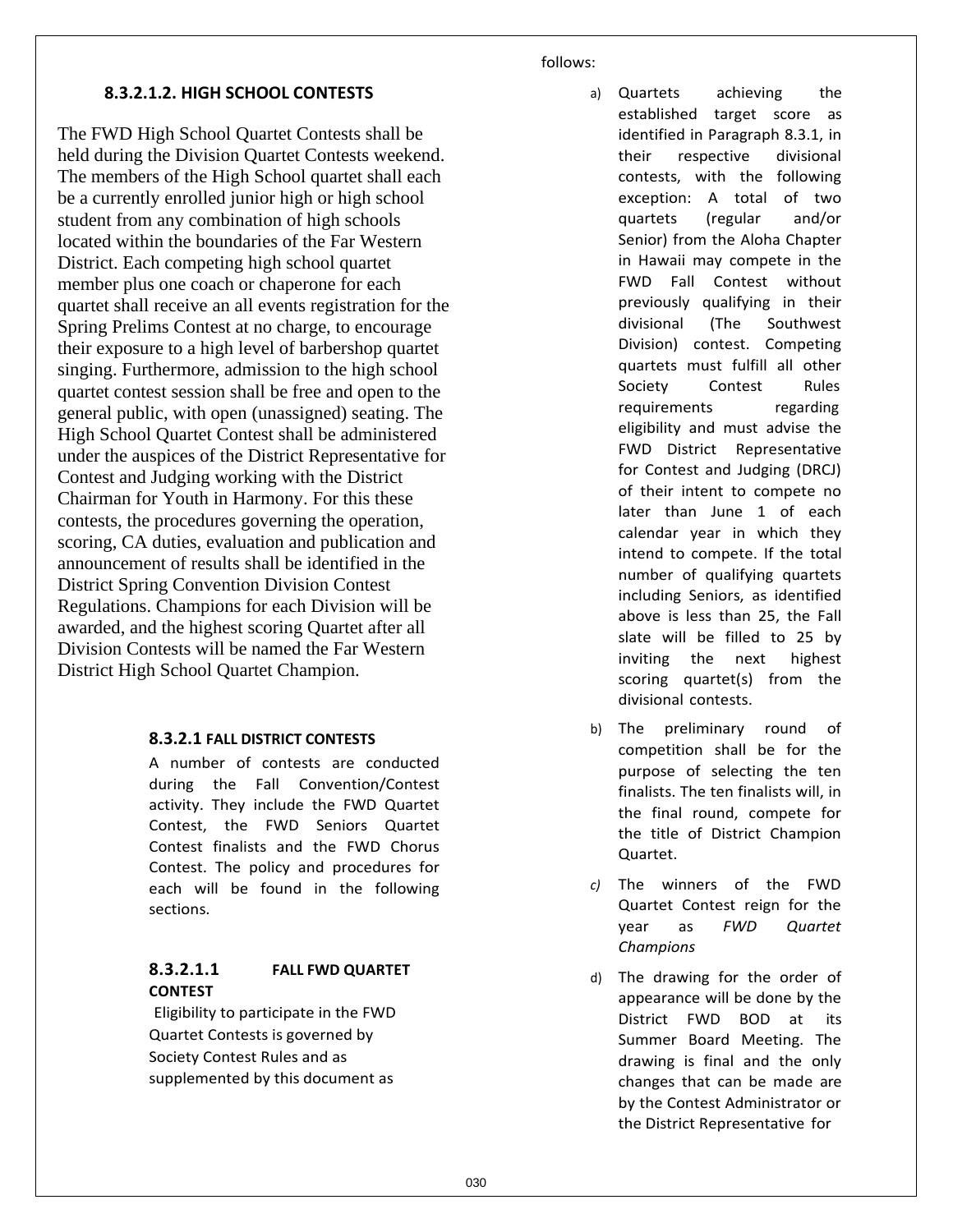Contest and Judging (DRCJ) on the day of the contest due to circumstances beyond the control of the contestant

- e) Quartet personnel for the Fall Quartet Contest shall remain the same as those who competed and qualified in the earlier divisional contests. The only exception is in the event of the death or the relocation of a member out of the district. Requests for this exception shall be made to the District Representative for Contest and Judging (DRCJ) no later than 30 days prior to the Fall Quartet Contest. Notification of approval (or disapproval), with concurrence of the FWD BOD, will be provided in a timelymanner.
- f) If a qualified quartet withdrawsmore than 30 days prior to the Fall competition, the next highest scoring quartet from the divisional will be invited to take its place.

#### **8.3.2.2.2. FALL SENIORS QUARTET CONTEST**

The five top scoring senior quartets, plus any senior quartets from the Aloha Chapter, who have not previously held the title of "*FWD Senior Quartet Champion*" from the Far Western District divisional Contests will be entered in the Fall Senior Quartet Contest. The winner of the Fall Senior contest will be designated as the *Far Western District Senior Quartet Champion* fo*r*  the coming year and may not compete again for that title in subsequent years. Quartets from the Aloha Chapter must notify their intent to compete to the District Director of Contest and Judging (DRCJ) prior to June 1 of the year they intend to compete.

Past FWD Senior Quartet Champions may opt to compete for score only in the FWD Fall Senior Contest without pre-qualification in the divisional contests by notifying the DRCJ prior to June  $1<sup>st</sup>$  of the year they intend to compete. The FWD Senior Quartet receiving the highest percentage score in the Fall Contest shall represent the Far Western District at the Society Senior Quartet Contest.

If the winning quartet is unable to represent the FWD and as a result the FWD would not be represented in the Senior International Quartet contest, the District Representative for Contest and Judging (DRCJ) shall invite the second place finalist and, if they are unable to participate, the third place finalist will be invited.

The FWD shall provide previously budgeted Senior Quartet Travel funds to assist the FWD Representative Senior Quartet to p a r t i c i p a t e in th e s u b s e q u e n t Midwinter Senior Quartet Contest.

### **8.3.2.2.3. FALL CHORUS CONTEST POLICY**

Eligibility to participate as a dual or transfer member in the district Fall contests shall be in accordance with the Society Contest Rules, Section I. B. 4 and 5 and Section 8.3.2.2.1 and 8.3.2.2.2 of this document. The number of choruses competing in the district

Fall contest is determined in the following manner:

- a) Choruses achieving the established "target score as identified I Paragraph 8.3.1c in the divisional contests. If the total number of qualifying choruses, as identified above is less than 25, the Fall slate will be filled to 25 by inviting the next highest scoring chorus(s) from the divisional contests which have divisional scores of 55% or greater.
- b) Additional "wild cards" asshown below
- c) The Aloha Chapter may enter without pre-qualification.
- d) The official chorus (not "wild card") representing the FWD in the previous International Contest that did not win the top honor will be seeded to the Fall District contest without the need to qualify in their divisional contest.
- e) If a qualified chorus withdraws 30 or more days prior to the Fall competition, the next highest scoring chorus from the divisional contests will be invited to take its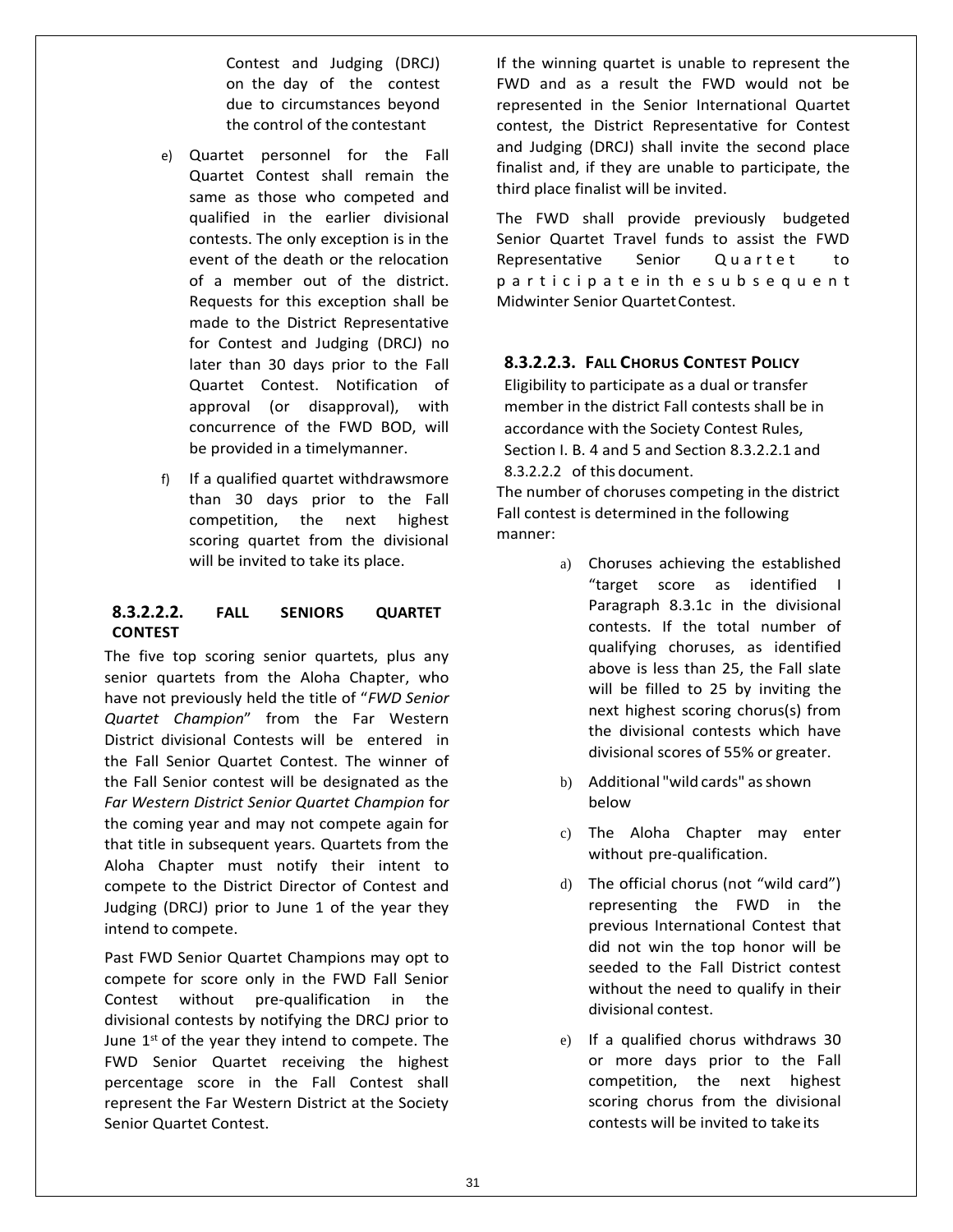#### place.

The winner of the District Chorus Contest shall be termed the *FWD District Chorus Champions*  that title until the following year's district contest. *The District Chorus Champion* shall have the right to represent the District at the following International Chorus contest. If said chorus indicates its inability to compete, the district representative shall be the chorus that has scored the highest number of points from those able to compete.

The FWD policies for the District Chorus Contest are:

- a) The winner of this contest shall hold the title of *FWD District Chorus Champion* until a successor has been selected.
- b) The FWD Chorus which wins the Society Championship may not compete again in the Fall District Chorus Contest until the third year following the year in which it won the FWD Chorus Championship.
- c) The annual contest cycle begins with the first contest in any given calendar year that is part of the process of selecting the district's representative to the international choruscontest.
- d) Drawing for the order of singing appearance will be done by the FWD BOD at its summer meeting. The drawing is final and the only changes that can be made are by the Contest Administrator or the District Representative for Contest and Judging (DRCJ) on the day of the contest due to circumstances beyond the control of the contestant. . The chorus of the host chapter or chapter for hire may opt for singing first, last or be included in the draw. Their desires must be provided to the DRCJ prior to the FWD Summer Board Meeting.
- e) No more than two riser configurations will be used at any contest according to the following guidelines:
- f) Every contest will have a step

configuration.

- g) If necessary, a second riser configuration will be available designed to accommodate the largest chorus and will be used for all choruses indicating they want more than five risers.
- h) Lighting and sound will be set for both riser configurations so as to not give an advantage to either, subject to the technical specifications of thevenue.
- i) If two riser configurations are used, the choruses shall be grouped so as to require only one configuration change. The order in which the small and large configurations appear will be established by the position the host chorus selects, if applicable [see preceding bullet]. If the host chorus does not indicate a preference, then the five-riser configuration will appear first in odd years and the large chorus configuration will appear first in evenyears.
- j) The "mic testing" chorus for the Fall District Chorus contest will be the All Star Barbershopper Chorus and will consist of Barbershoppers who are members in good standing of the Society in attendance at the Convention. All members of the Society who wish to sing in the chorus are invited to do so, including members who are scheduled to compete in the chorus contest. Associates of the Society are not members and therefore cannot sing in the "mic-testing" chorus. The policy extends to all Division "mic-testing" choruses as well. The director of the chorus will be named by athe FWD Board. Should the FWD board fail to name a director, the Convention Chairman is empowered to do so.

### **8.4 CONVENTIONS**

Procedures for conducting FWD conventions and contests are contained in considerable detail in the FWD Convention Manual. The following excerpts are provided for general information. The manual should be consulted for details.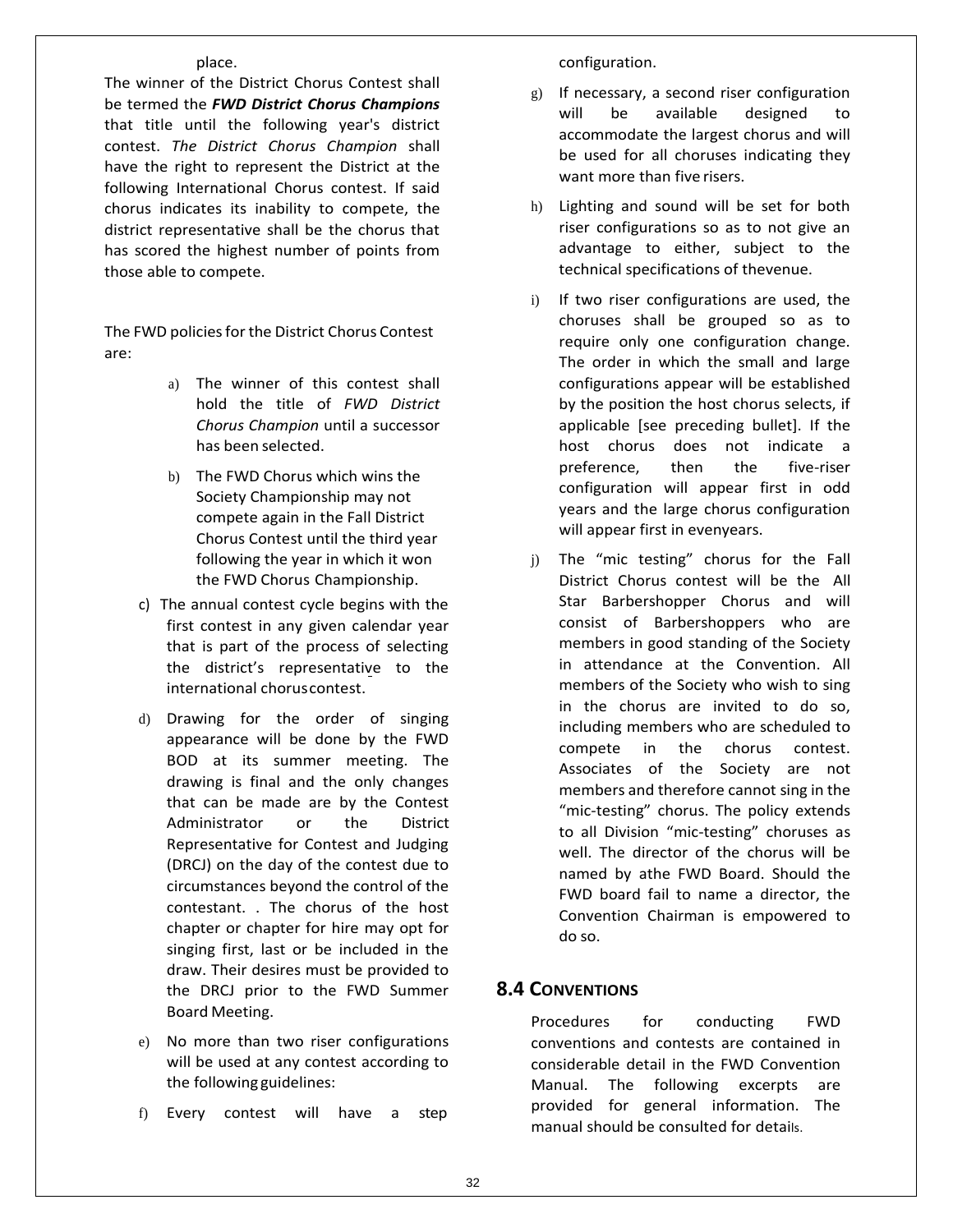# **8.4.1 REGISTRATION.**

All attendees to FWD conventions/contests, including the five divisional contests, shall register by mail, in advance, or in person giving name, address and chapter or otheraffiliation.

### **8.4.2 REGISTRATION FEES.**

There shall be one "all events" registration fee for all contest sessions, and other forms of registration for specific events as cited in the current FWD Conventions Regulations. Special

arrangements are provided for selling of individual registrations to the general public, if seating is available prior to the start of any event. (See the FWD Convention Regulations, Part 2.0 of the appropriate section). Registration fees for the judging panel, master of ceremonies, and candidate judges invited by District Representative for Contest and Judging (DRCJ) are waived. Registration fees for one guest of a member of the judging panel may be waived at the discretion of the Convention Chairman. Registration fees for others may be waived at the discretion of the ConventionChairman.

# ARTICLE IX: SHOW CLEARANCES

### **9.1 PURPOSE**

The purpose of obtaining show clearances is to prevent conflict in dates of activities between chapters, divisions, districts, or Leadership Academy (formerly COTS), and to ensure that the proper ASCAP license is obtained. Conflicts make it difficult to obtain quartets, prevent nearby Barbershoppers from attending both events, reduce public attendance, and often results in unpleasantness between chapters.

# **9.2 SHOW CLEARANCE PROCEDURE**

Granting of show clearance will be done only by the District Secretary, and the following ruleswill apply:

- a) No show clearances are to be granted on District convention weekends, or Divisional Leadership Academy (see Art. XII para 12.3) Harmony Jubilee, Harmony College West or Chorus Director Seminar weekends.
- b) Show clearance will not be granted on the same date as a chapter's own division quartet or chorus contest

# **9.3 CLEARANCE REQUESTS**

Dates for the Spring and Fall conventions are established by the District/Society. Clearances for chapter shows shall be obtained by the chapter secretary and for charter or license night shows by the sponsoring chapter.

# **9.4 WHEN CLEARANCES NOT REQUIRED**

No clearance is required for inter-chapter visits, package shows or community service (charity) appearances unless such event is being presented in the vicinity of another chapter which is presenting a show. It is strongly recommended that notification of all such appearances be sent to the neighboring chapters. Although formal clearance is not required for package shows sponsored by others, conflicts with cleared events may occur, and it is required that said shows be informally cleared through the District Chairman of the Events Committee **before** concluding arrangements. A BMI/SESAC and ASCAP license may be required even though a clearance date is not required for chapter sponsored package shows. It is the responsibility of the chapter to ensure that an ASCAP license is obtained.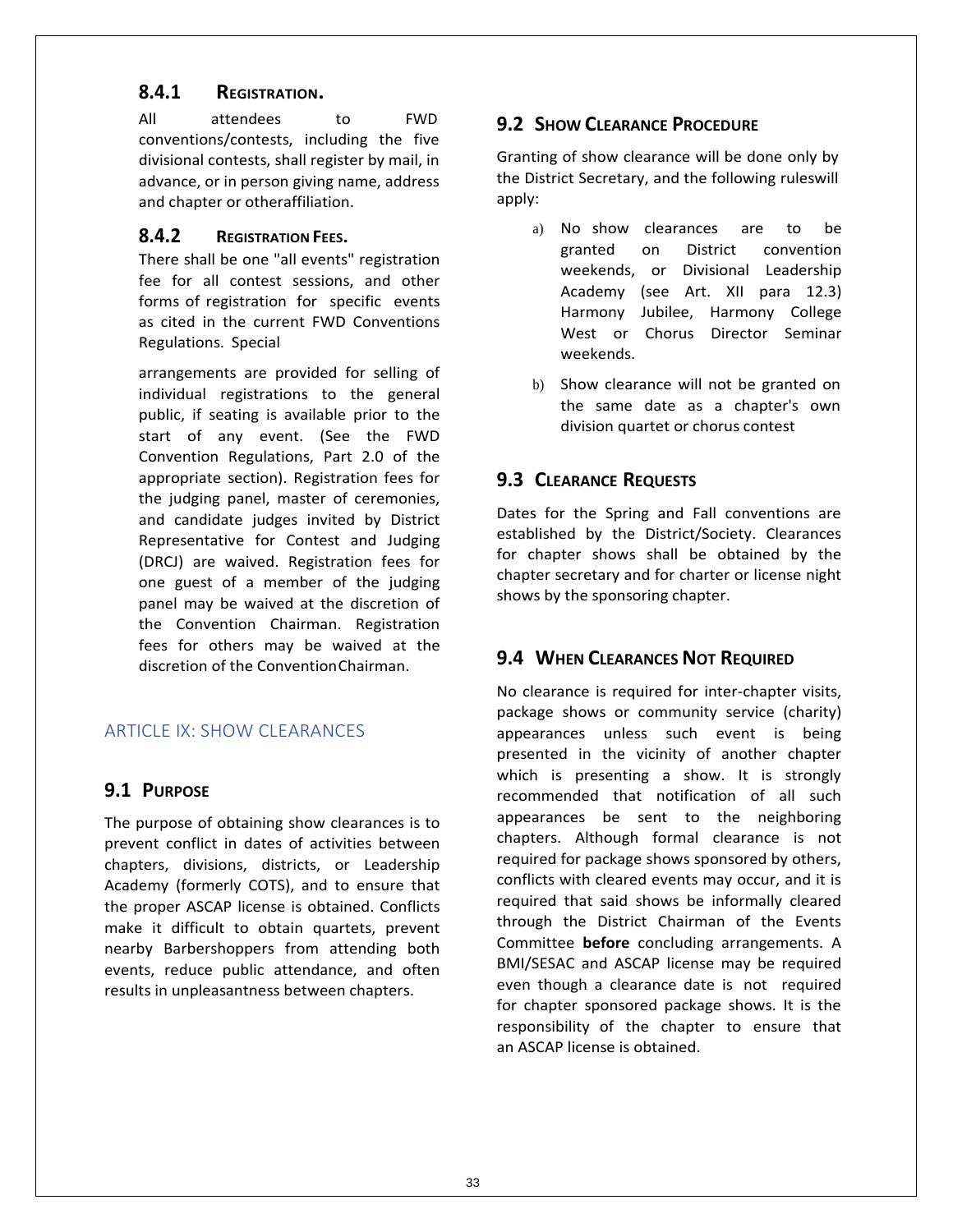### **9.5 CLEARANCE REQUEST**

### **FORM/PROCEDURES**

Requests for show clearance dates are to be made through the District Secretary on Form 3016, available from the District Secretary or from the Society Website (www.spebsqsa.org). Upon receipt of the completed form and check for the appropriate BMI/SEAC fees, the District Secretary will notify the requesting group that the show clearance has been granted and forward an information copy of the clearance to the Society Office.

In accordance with the new ASCAP policy, the . chapter will contact ASCAP through the Society website **after the show** and obtain the ASCAP out to the Society.

Shows should not be produced without proper clearance from the District Secretary. Only The exceptions are: shows properly cleared will be listed on the District Calendar and in Westunes. No advertising for un-cleared shows will be permitted in Westunes (or any other District publications) or on the website and no promotion of the un-cleared show will be permitted at District Conventions.

## ARTICLE X: FINANCES

#### **10.1 DISTRICT FINANCIAL POLICY**.

The financial policy for the Far Western District is contained in part in thissection

### **10.1.0 Asset Disposition**

In the event of the dissolution or winding up of the District, voluntarily or otherwise, all of its assets remaining after payment, or provision for the payment, of all debts and liabilities ofthe District shall be distributed to theSociety

if it is then existing and organized and operated exclusively for charitable and/or educational purposes and exempt from taxation under Section 501(c)(3) of the Internal Revenue Code. If the Society is not then existing and so organized, operating and exempt, then such remaining assets shall be distributed to another existing organization that is so organized and operating exclusively for one or more of the purposes for which the Society and District were formed, and which is exempt from taxation under Section 501(c)(3) of the Internal Revenue Code.

### **10.1.1 DISTRICT PER CAPITA DUES**

form. The form should be completed, Each member of the District shall pay District dues of an downloaded and forwarded with the appropriate amount approved by the FWD HOD for each member check as directed. The District policy regarding per year. The dues shall be due and payable upon the sale of merchandise (Exhibit G of the FWD receipt of a statement from the Society Office Convention Regulations) also will be furnished indicating that Society, District and Chapter dues are to the group requesting clearance. The check due. The member remits the total amount directly to for BMI/SEAC and ASCAP fees are to be made the Society office which, in turn, remits to the district and the chapter the portion of the member's dues tendered.

- 1. The Aloha Chapter, which shall have a per capita dues of only 1/2 of District dues.
- 2. New Society members of new chapters, inducted during the one year period following licensing, shall pay no district dues for the first year of theirmembership.
	- 3. Dues for Student and Senior members (qualifications as defined in the Society Bylaws) are established by FWD BOD action and are currently one half of the amount assessed regular members.
	- 4. In addition, members achieving their 50th anniversary with the Society will not be charged District dues for the balance of the time they aremembers.
	- 5. Youth members who are under 26 years of age upon joining the Society pay no district dues for the first year only.

### **10.1.2 FINANCIAL OBLIGATIONS**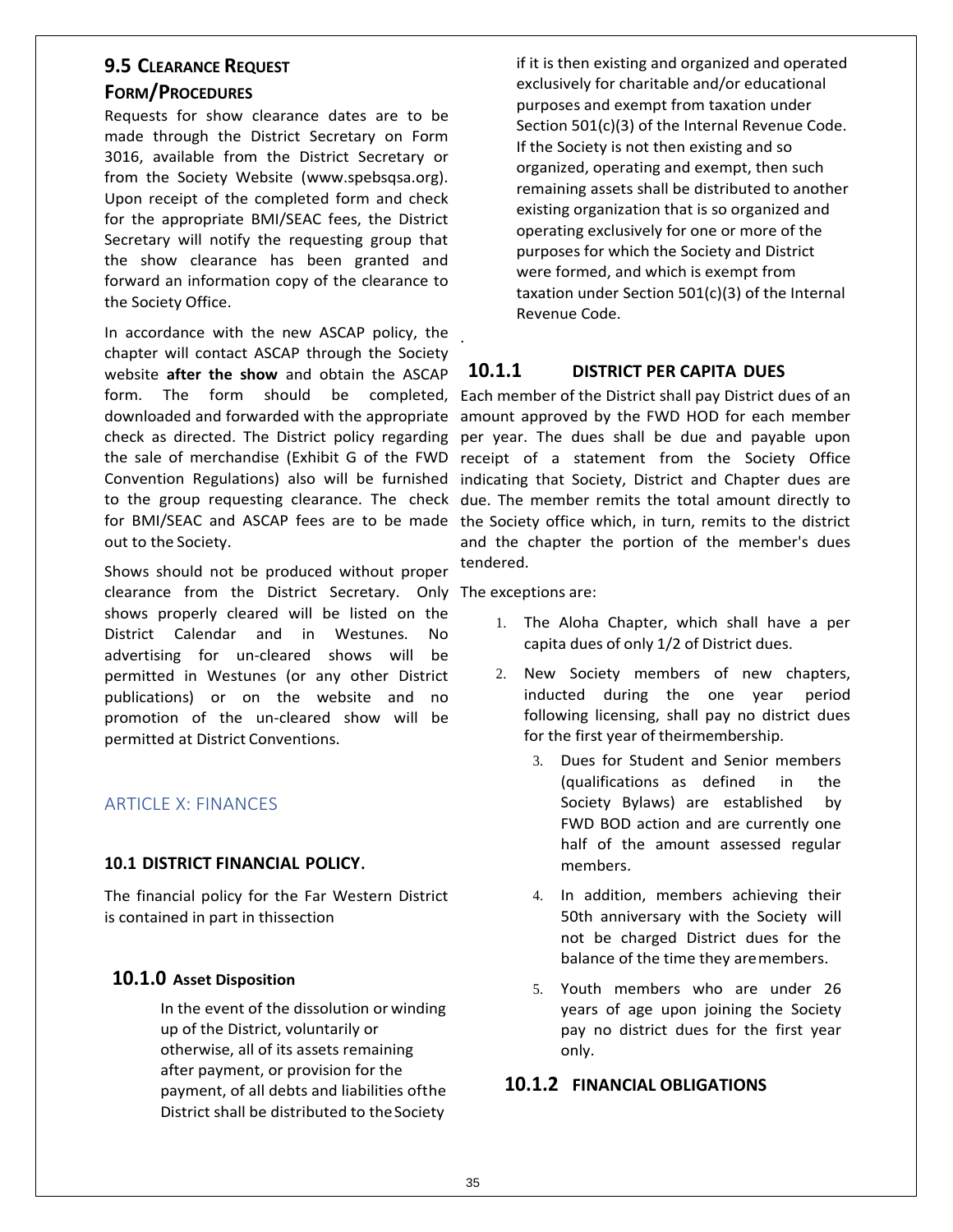When an individual is responsible for two or more district committees or functions, the cost of each function shall be maintained separately and reimbursed according to FWDpolicy.

### **10.1.3 FWD BOD PROPOSALS TOCONTAIN FINANCIAL IMPACT INFORMATION**

All proposals submitted by the FWD BOD to institute, eliminate or modify a function, service or responsibility, shall include an estimate of the effect of such proposal on the FWD BOD budget.

### **10.1.3 DISTRICT INCOME**

The income to the District shall be available for all approved purposes. District income includes district dues, income from conventions, income from special events and sales.

District events that charge tuition or admission will require prior FWD BOD approval of the tuition/cost schedule. Discounts or special admission costs will not be offered without prior FWD BOD approval.

#### **10.1.4.1 DISTRIBUTION OF CONVENTION INCOME**

*This Section was removed for the SOP and moved to the district convention by approved motion of the House of Delegates on October 12, 2018.*

# **10.1.5 DISTRICT BUDGET LIMITS**

Amounts budgeted for a function shall be considered goals and not necessarily a limitation. But it is expected that the responsible FWD BOD member will not permit expenses to exceed the amount budgeted by more than five percent without approval by the District President with subsequent budget adjustment at the next regular FWD BODmeeting.

### **10.1.6 DISTRICT NON-BUDGETED EXPENSES**

Expenditures for monies not provided in the budget shall not be made without prior approval of the FWD BOD or, in unusual circumstances, approval by the District President.

## **10.2 BUDGET**

The Far Western District operates on an annual budget that is created for the maximum use of resources. The details are shown in this section.

## **10.2.1 BUDGET PREPARATION**

The District Treasurer shall consult with the FWD BOD and various committees as necessary and shall prepare a preliminary budget proposal for the ensuing fiscal year and shall furnish copies to the FWD BOD and the affected committee chairmen. The Treasurer shall also have available a balance sheet and a report of actual expenses as of May 31. This preliminary budget proposal shall be discussed and amended as necessary at the Summer FWD BOD meeting. A summary of the proposed budget will be sent to each chapter president via electronic means with notification that final adoption of the budget will be made by the HOD at the Fall Convention meeting.

## **10.2.2 ANNUAL BUDGET REVIEW**

At each FWD BOD meeting, the budget for that year will be reviewed and/or adjusted for the past and upcoming portions of the year in light of District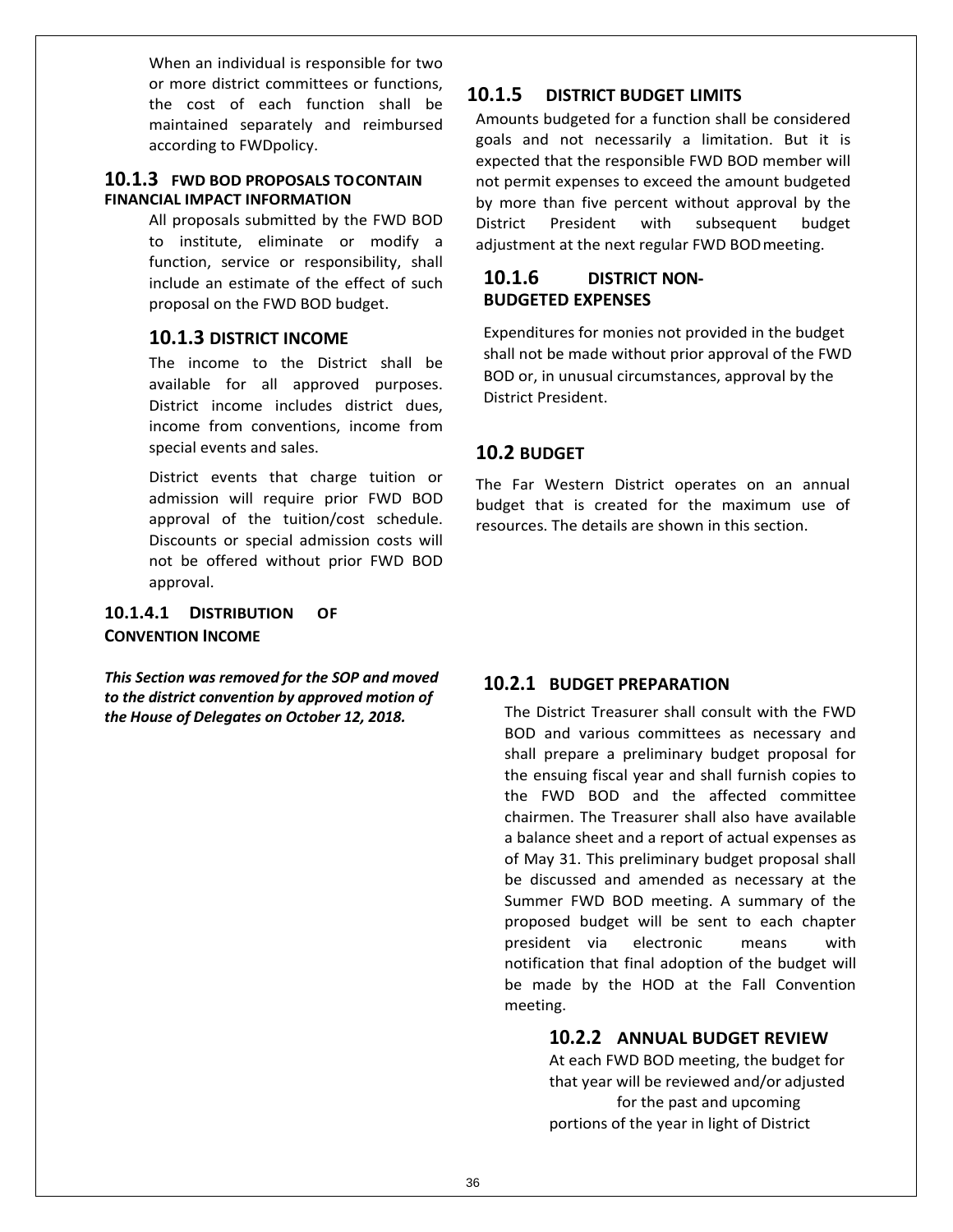financial status and current non-budgeted proposals.

## **10.2.3 NON-BUDGETED PROPOSAL**

C<sub>OSTS</sub>. Proposals to add non-budgeted items to the current or proposed budget to be presented at any FWD BOD meeting shall be sent to the District President and

Treasurer thirty days prior to the FWD BOD meeting, with a complete explanation and justification.

# 10.3 **AUTHORIZED SIGNATURES ON DISTRICT CHECKS**.

The signature of the President, Secretary and Treasurer shall appear on the bank's authorized signature card, so that any one of the three may be considered valid on a districtcheck.

## **10.4 EXPENSES OF DISTRICT OFFICIALS**

Members of the FWD BOD, Committee Chairmen and other officials who may be elected or appointed, are entitled to reimbursement for actual expenses incurred in the conduct of their responsibilities (including requested attendance at meetings of the FWD

BOD) within the limits of their budget as follows:

- a) Standard public transportation fares, including tax, or a per-mile rate approved by the FWD BOD for use of automobile. (Note: The per-mile reimbursement does **not** include tolls, parking charges, etc., therefore should be included separately on the expense vouchers). Reimbursement for auto travel shall not exceed the lowest round-trip airfare when available. Mileage rate \$0.30 per mile. Adopted 6/7/2017.
- b) Basic cost of hotel room plus tax, when necessary to be away from home overnight.
- c) Out of pocket expenses for meals may be reimbursed for daily amount no to exceed \$50. Receipts must be attached to the expense report.
- d) Postage, mailing, telephone, photocopy, and facsimilecharges.
- e) Stationery and supplies: District and officer report forms, expense vouchers and all stationery and supplies that are procured from the Society office shall be obtained through the District Secretary. District officers will be provided with personalized business cards District Officers and Committee Chairmen will be provided, as desired, with standard Society stationery that can be personalized at their own expense.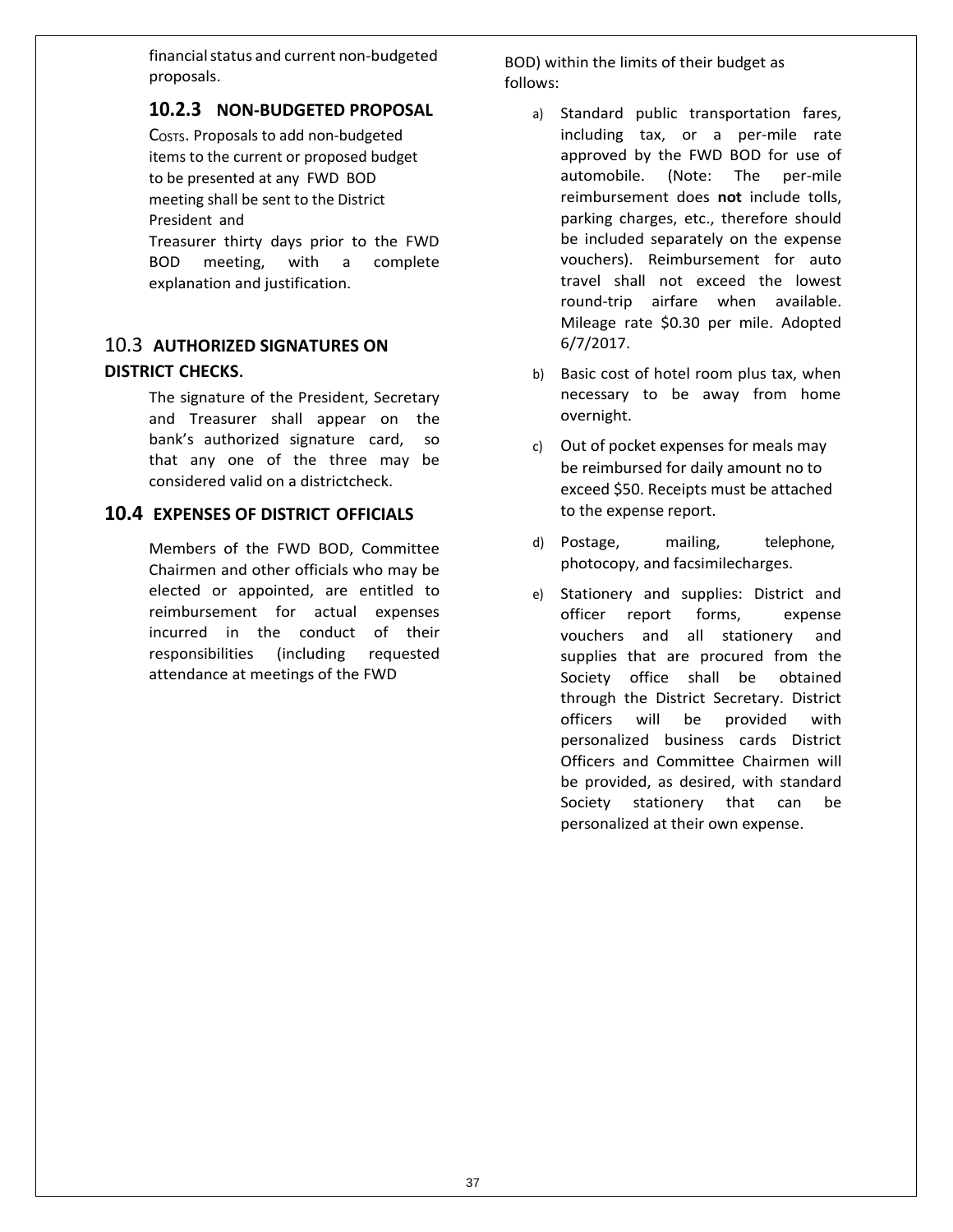by-case basis by the Chairman of the District Management Team or the District President.

> f) In the event that a member of the FWD BOD participates in any convention, which all or any portion of expenses are subject to reimbursement from more than one source (including, but not limited to the FWD, the Society, the member's chapter or any other outside source), the board member may accept reimbursement of all or portions of such expenses from any or all of such sources provided that there shall be no duplication of reimbursement for any individual item or portion of any item, and provided further that the board member shall fully disclose to each of such sources the availability of reimbursement from all such sources (including any conditions to reimbursement imposed by any such sources) and shall fully account to all such sources for the total of the reimbursements received.

#### **10.5 CONTROL OF DISTRICT EXPENDITURES**

FWD financial policy as applies to District expenditures is contained in the following sections.

### **10.5.1 FWD BOARD MEMBERS AND COMMITTEE CHAIRMEN EXPENDITURES**.

FWD BOD members and committee chairmen shall submit expense vouchers to the District President. s and committee members shall submit expense vouchers to their respective District Vice-President or committee chairmen, who shall then forward the vouchers to the District President for approval. If an expense voucher will exceed the amount budgeted, or if any item on the voucher appears unreasonable, the Treasurer shall consult with the District President prior to payment.

## **10.5.2 EXPENSES SUBMITTED AFTER 90 DAYS.**

Reimbursement for expenses incurred more than 90 days prior to voucher submittal shall not be honored without special endorsement by the District President.

### **10.5.3 CONTRACT SIGNATURES**

All contracts for facilities used for District level functions must be reviewed and signed by either the

Exceptions to the above can be approved on a case- Chairman of the Events Committee, the District President or the District Executive VP. Said events to include but not be limited to Spring and Fall Conventions, Leadership Academy (formerly COTS) and Harmony College West.

### meeting, contest, or other event for **10.6 SPECIAL EXPENSES TO SOCIETY EVENTS**

The District President, Society Board Member, *WESTUNES* editor and District Vice-Presidents attend approved Society meetings with reimbursement in accordance with Article X, Sec. 10.4, as follows:

- a) Travel, over 250miles:round-trip-air coach.
- b) Travel under 250 miles, auto mileage reimbursement at an amount approved by the FWD BOD, or (where available) round-trip, air coach fare, whichever is lower.
- c) Per Diem at a rate established by the FWD BOD.
- d) Lodging, double or single roomrate.

### **10.7 FINANCIAL AID TO SOCIETY COMPETITORS**

Each year a chorus or choruses and quartets are selected, through preliminary contests, to represent the FWD in the Society Chorus and Quartet contests. While representing the District is a distinct honor, it often carries with it a significant financial obligation. In order to lighten the financial burden on these District representatives, the following shallapply:

### **10.7.1 TRAVEL FUNDS**

1. The FWD shall establish a Society Chorus Contest Travel Fund (hereinafter known as the Chorus Fund), an International Quartet Contest Travel Fund (hereinafter known as the Quartet Fund). Together these funds will be known as the Travel Funds.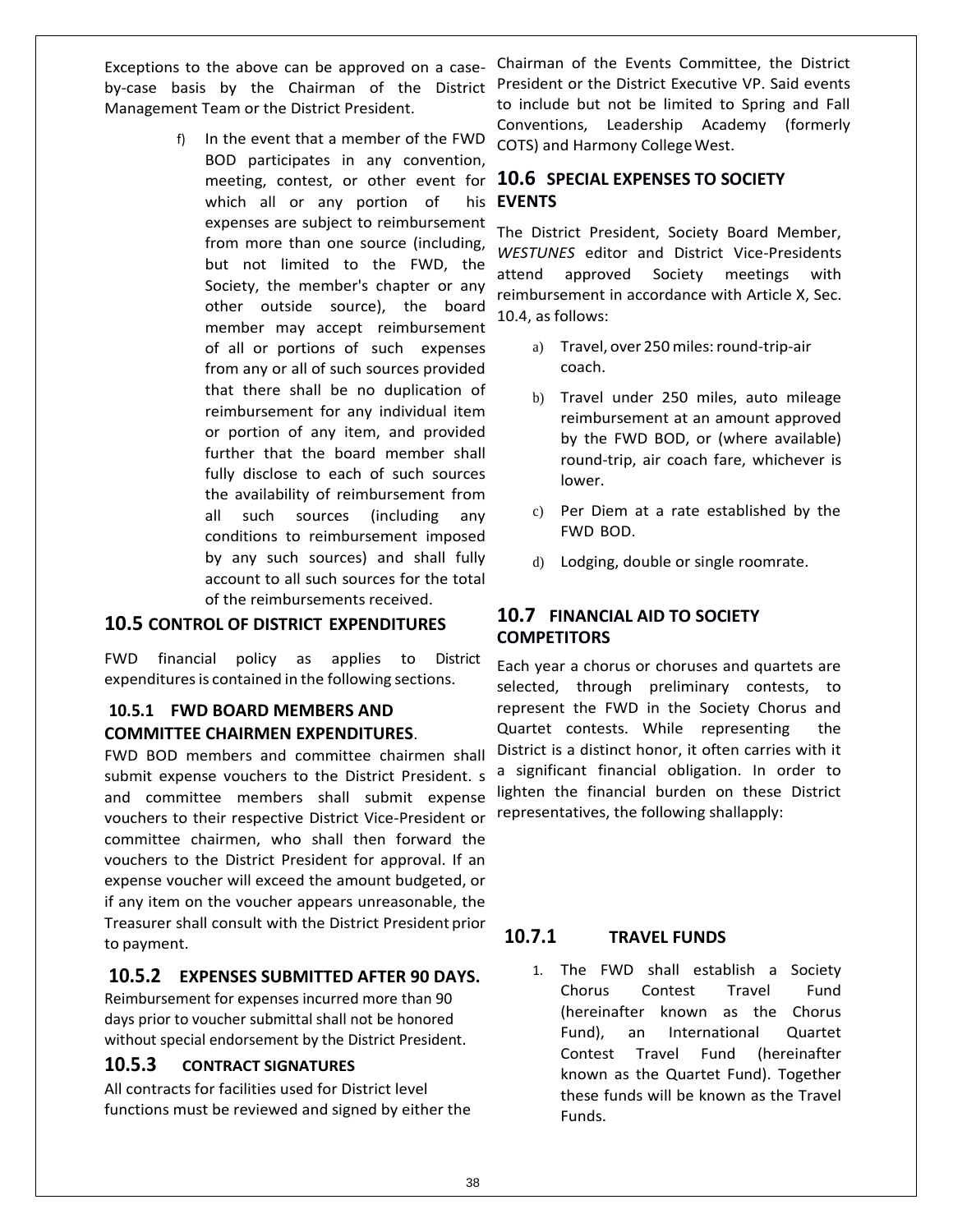- 2. Monies deposited in the Travel Funds from any source shall be retained by the District under a separate accounting number. Sources shall be as follows:
- 3. From each FWD member who pays full per capita dues, the District shall direct \$3.00 to the Chorus Fund and \$1.30 to the Quartet Fund.
- 4. From each FWD member who pays one half per capita dues, the District shalldirect \$1.50 to the Chorus Fund and \$.65 to the Quartet Fund.
- 5. Additional funds as authorized by the FWD BOD at their Summer regular meeting, or special meeting.
- 6. All monies in the Travel Funds shall be used for transportation and other costs of the FWD

representatives to the city of the International Contest.

# **10.7.2 TRAVEL FUND DISBURSEMENT**

Travel funds are available for FWD International competitors in the following categories: chorus(s), quartet(s) and senior quartet(s) (Society Midwinter Convention). The disbursement of each will be described in the following sections.

## **10.7.2.1 CHORUS FUND DISBURSEMENT**

Procedures fo r di s bur s e m e nt of th e In ternatio nal Chorus Contest Fund monies shall be as follows:

- a) Within 90 days following the District Chorus Contest, the FWD chorus representative(s)(i.e. any district chorus that is invited to compete in any chorus contest at the International Convention held in the summer) must advise the District President in writing, of their intent to compete or not compete in the next International ChorusContest.
- b) In the event that the FWD Chorus Champions cannot compete in the International Chorus Contest, the second place, or alternate chorus shall become eligible to represent the District.
- c) The District Treasurer will issue a check

to the Champion FWD Chorus in the amount of 20% of the travel fund plus a pro rata share in direct relationship to the number of men on stage at the qualifying contest. Other invited choruses to receive pro rata shares of the balance of the chorus travel fund, in direct relationship to the number of men on stage at the qualifying contest. Checks to all qualifying choruses will specify the payee as the chapter(s) representing the District to the International Chorus Contest. In no case shall the authorized amount exceed the balance in the Chorus Fund at the time of disbursement. The check(s) will be forwarded to the District President for presentation.

### **10.7.2.2 QUARTET FUND DISBURSEMENT**

Procedures for disbursement of the Quartet Fund monies shall be as follows:

- Within thirty days after qualifying for International Competition, the qualified FWD quartets will notify the District President in writing, of their intent to compete (or not to compete) in the next International Quartet Contest.
- The District President will instruct the District Treasurer to disburse moneys from the Quartet Fund equally to all the FWD quartets.
- In the case where not all of the members of a quartet are members of FWD, the amount provided will be 25% of the amount provided in

b. (above) per FWD member.

• In no case shall the total funds disbursed from the Quartet Fund exceed the fund balance.

# **10.7.2.3 COLLEGIATE BARBERSHOP QUARTET TRAVEL FUND**

The FWD BOD may budget monies annually to the Collegiate Barbershop Quartet Travel Fund, depending upon the financial status of the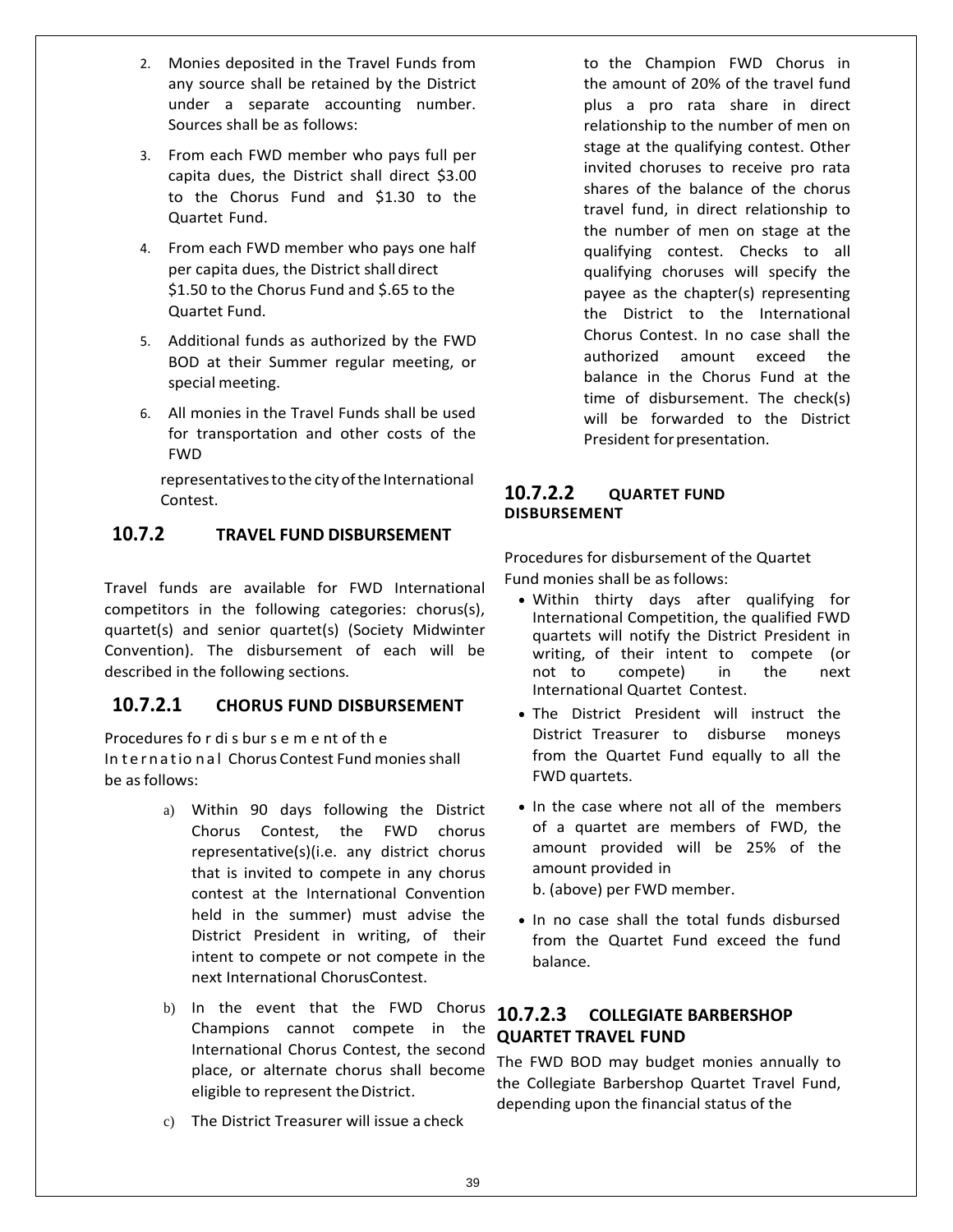District. These funds will be provided to the FWD Collegiate Barbershop Quartet representative(s) using similar procedures as identified in section 10.7.2.2, above. If more than one representative is to represent the district, equal shares of the Collegiate Barbershop Quartet Travel fund will be provided to each representativequartet.

#### **10.7.2.4 ADDITIONAL FUNDING.**

In addition to disbursements from the Funds, the District may, at its own discretion, make monies available from the District treasury to the FWD representatives to defray other costs realized in Society competition. This paragraph shall not be construed as a mandate to the FWD BOD.

# **10.8 CONTRIBUTIONS**

The District may make annual contributions from its net convention income to Harmony Foundation, FWD Youth Activities, and others as seen fit by the FWD BOD.

## **10.9 CONTRACTS**

All contracts for facilities used for district level functions must be reviewed and signed by either the Chairman of the Events Committee, the District President or the District Executive Vice-President. Said events to include but not be limited to Spring and Fall Conventions, Leadership Academy (formerly COTS) and Harmony College West.

#### ARTICLE XI: DEADLINE DATES

### **11.1 FWD REQUIRED ADVANCE NOTICE, LEAD TIMES AND/OR DEADLINES**

For the purpose of providing a ready reference of deadline dates affecting the administration of district and chapter affairs, the following list has been compiled showing dates and source.

## **11.1.1 AGENDA ITEMS**

Agenda items and subsequent reporting thereof will be provided as shown:

- a) Submit agenda items 45 days prior to meeting.
- b) Publish HOD, BOD agenda items 30 days prior to meeting.
- c) Publish proposed Bylaws and/or SOP amendments in the Delegates Brochure *30* days prior tomeeting.

### **11.1.2CONVENTION AND CONTEST BIDS**

Deadline dates of convention and contest bids are to be provided as shown:

- a) Divisional Contest: On or before the date of proceeding contest.
- b) Fall Convention/Contest: Three years prior to the current Fall Convention/Contest.
- c) Spring Convention and Contest: On or before January 1st, three years prior.

### **11.1.3 CHAPTER DATES**.

- a) Establish slate of potential officers: On or before September 1.
- b) Elections: On or before September 15.
- c) District and Society of election results: On or before 15 October.

## **11.1.4 CONTEST ENTRY**

In order that the necessary documentation (including the contest program) may be prepared and printed in a timely manner, contest entries should be made in advance as shown:

- a) Division Chorus and Quartet Contest, including Performance Class: Received by the District Vice-President of Contest and Judging no later than 28 days before contest date. Late entries will be accepted, however, will not be shown on the program or entered in the "draw" for order of appearance. The order of appearance of late entries will be at the discretion of the Contest Administrator and theDRCJ.
- b) District Chorus Contest: Submitted to District Representative of Contest and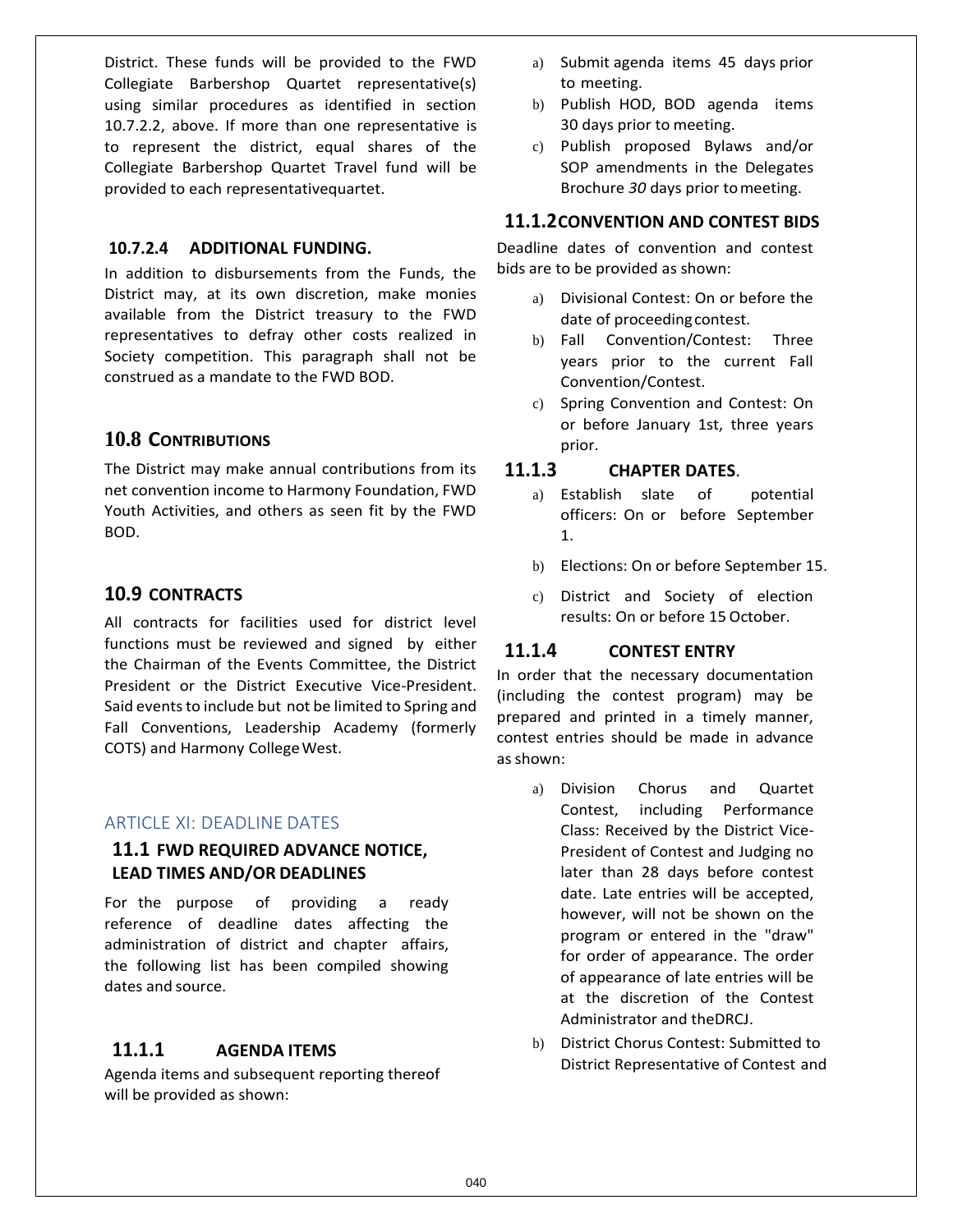Judging (DRCJ) 28 days before contest.

- c) District Quartet Contest: Submit to District Representative for Contest and Judging (DRCJ) 28 days beforecontest.
- d) High School/Collegiate Barbershop Quartet Contest: Submitted to District -Chairman of YIH up to and including the date of the contest.
- e) Senior and Super Senior Quartet Contest: Submitted to the District Representative for Contest and Judging 28 days before the date of thecontest.
- f) International Preliminary Quartet Contest: submitted to the District Representative for Contest and Judging (DRCJ) 28 days before the date of the contest.

### **11.1.5 DRAWING FOR POSITION AND NOTIFICATION**

Deadlines for the drawing of the order-ofappearance of FWD contests are described below:

- a) Division Chorus and Quartet Contests: The drawing is made by the host or the DRCJ 14- 21 days prior to the event; contestants to be notified approximately 14 days prior to the event.
- **b)** Fall District Chorus and Quartet Contests: The drawing is made by the FWD BOD atthe Summer BOD meeting. Contestants will be notified of their order of appearance and the riser set to be used as soon as possible following the Society Summer International Convention/Contest**.**
- c) International Preliminary Quartet Contest: Drawing is made by the host or the DRCJ 14 -21 days prior to the event; contestants to be notified 14days prior to the event.

### **11.1.6 DISTRICT NOMINATIONS**

The time-line and sequence of the necessary actions prior to the conduct of the district elections by the HOD are as follows:

- a) Appointment of Nominating Committee: Prior to January 1st.
- b) May 15: Slate identified by Nominating Committee: (president, executive vice president, Secretary, treasurer, VP Contest & Judging, VP Music &

Performance, five district vicepresidents, and immediate past President.

- c) June/July: Nominating Committee report to FWD BOD Summer Board Meeting. The report: to be provided to the District Secretary, for inclusion in the Delegates Brochure, and to for publication in the issue prior to election.
- d) Floor Nomination: in accordance with Standard District Bylaws, Art. V (Section 5.05 c) which states:

*"…Nominations may be made from the floor by any delegate provided that he has obtained the consent of his proposed nominee and has notified all delegates in writing at least 10 days in advance of the meeting of his intention to make such nomination.*

# **11.1.7 SUBMISSION OF PRINTED MATERIAL FOR PUBLICATION**

Deadline dates are established for submitting written material for publications as shown:

- District Directory material: Chapter officer election results shall be submitted by the chapter secretaries to the District Secretary by October15
- Officer and committee reports for the HOD: 45 days before the meeting
- **WESTUNES** ads/materials: Before the 15th of the month prior to publication.

# **11.1.8 BULLETIN EDITOR OF THE YEAR**

**CONTEST** The submission of chapter bulletin entries for the annual FWD Bulletin Editor of the Year contest shall be December 31, or as announced by the District Bulletin Editor Coordinator. Late entries may not be judged.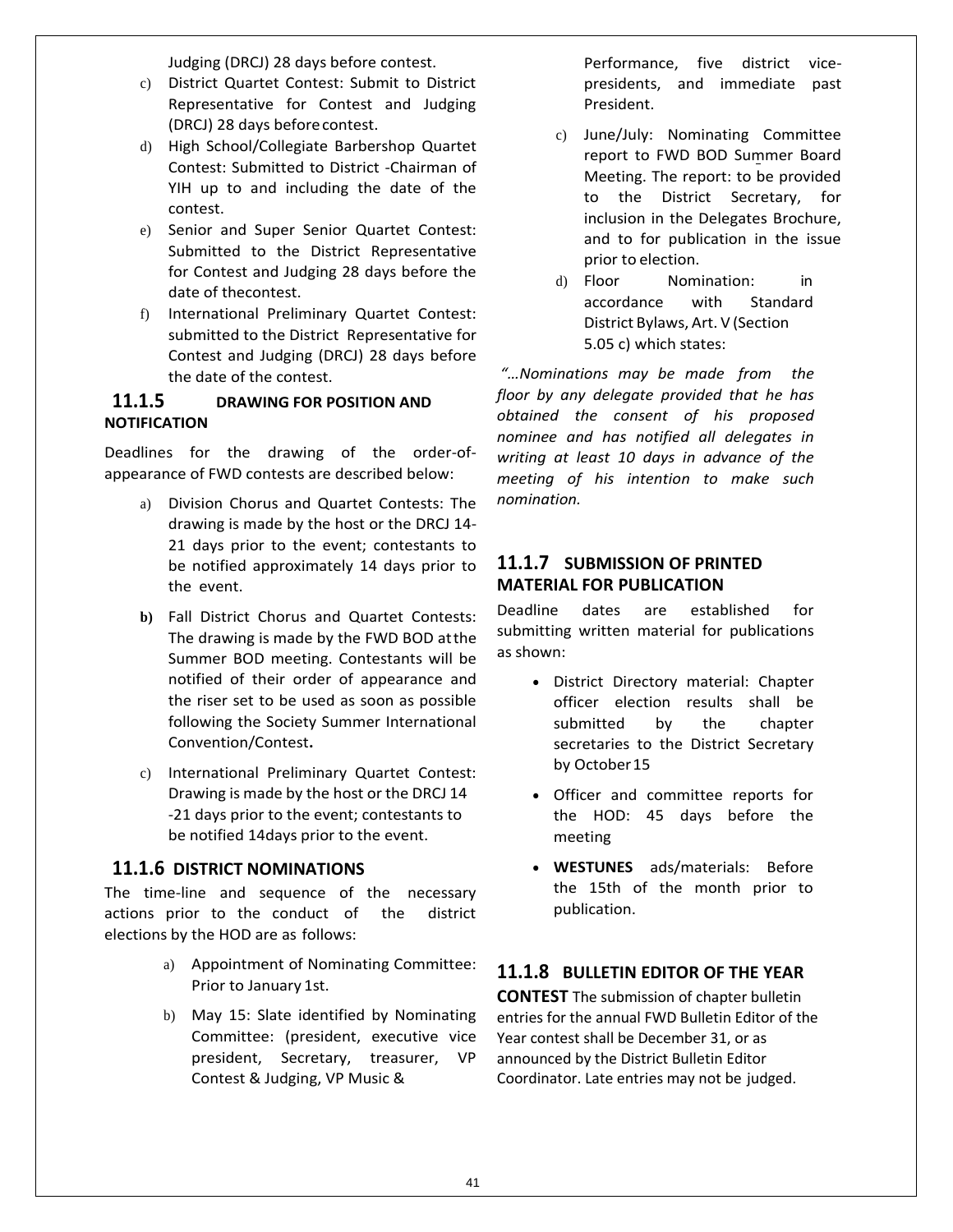# ARTICLE XII: CHAPTER OFFICER TRAINING SESSIONS

# **12.1 LEADERSHIP ACADEMY**

Each year training seminars will be held after the election of Chapter Officers. All Chapter Officers- elect, and District Officers may attend the seminar for the purpose of receiving training in their respective duties. These seminars will be known as Leadership Academy classes. District Officer Tuition will be paid by the District.

Separate classes will be scheduled and conducted in the several divisions in accordance with the approved recommendation of the Chairman of the CSLT Committee and the District Leadership Academy Coordinator (DLAC). A chapter show may not be cleared on a Leadership Academy date scheduled in the same division.. (See Art XIX, Para 9.2) Further, a Leadership Academy (formerly COTS) will not be scheduled on previously cleared datesfor chapter shows within the samedivision.

On a one-time basis, registration fees for elected officers attending Leadership Academy (formerly COTS) will be waived for newly chartered chapters.

## **12.2 SELECTION OF LEADERSHIP ACADEMY TRAININGVENUES**

The several District Vice Presidents will investigate available sites and dates and then present their findings to the District Leadership Academy Coordinator (DLAC) and the District Chairman of the Chapter FWD BOD. The final decision as to the location of Leadership Academy (formerly COTS) sites will be ratified by the FWD BOD.

### ARTICLE XIII: EDUCATIONAL PROGRAMS

## **13.1 DISTRICT EDUCATION PROGRAM POLICY**

Because the educational needs of a District are constantly changing, there will be no firm policy regarding educational programs with the exception of Leadership) as outlined in Article XII, above. It shall be the responsibility of each administration topromote and provide programs such as chorus development, quartet promotion, chorus directing promotion and similar education programs as deemed necessary and feasible.

# **13.2 DISTRICT OUTREACH ENDOWMENT FUND**

The Far Western District Outreach Endowment Fund is established for the purpose of supporting outreach and educational activities in the Far Western District.

The Fund is derived from voluntary contributions by members, chapters and friends of the district, as well as by initial seed money from the Far Western District

Treasury. The Fund is maintained by Harmony Foundation on behalf of the Far Western District, with proceeds from the Fund'sincome used to fund outreach and educational activities.

Monies from the Fund are to be spent on projects as recommended by the District Board. These projects may include, but are not limited to: youth camps, scholarships,seminars for music educators, audio-visual materials, manuals and educational materials, Augmentation of district outreach budget items such as high school quartet scholarship awards and Collegiate Barbershop Quartet travel, new chapter startup activities, adult outreach programs to potential members by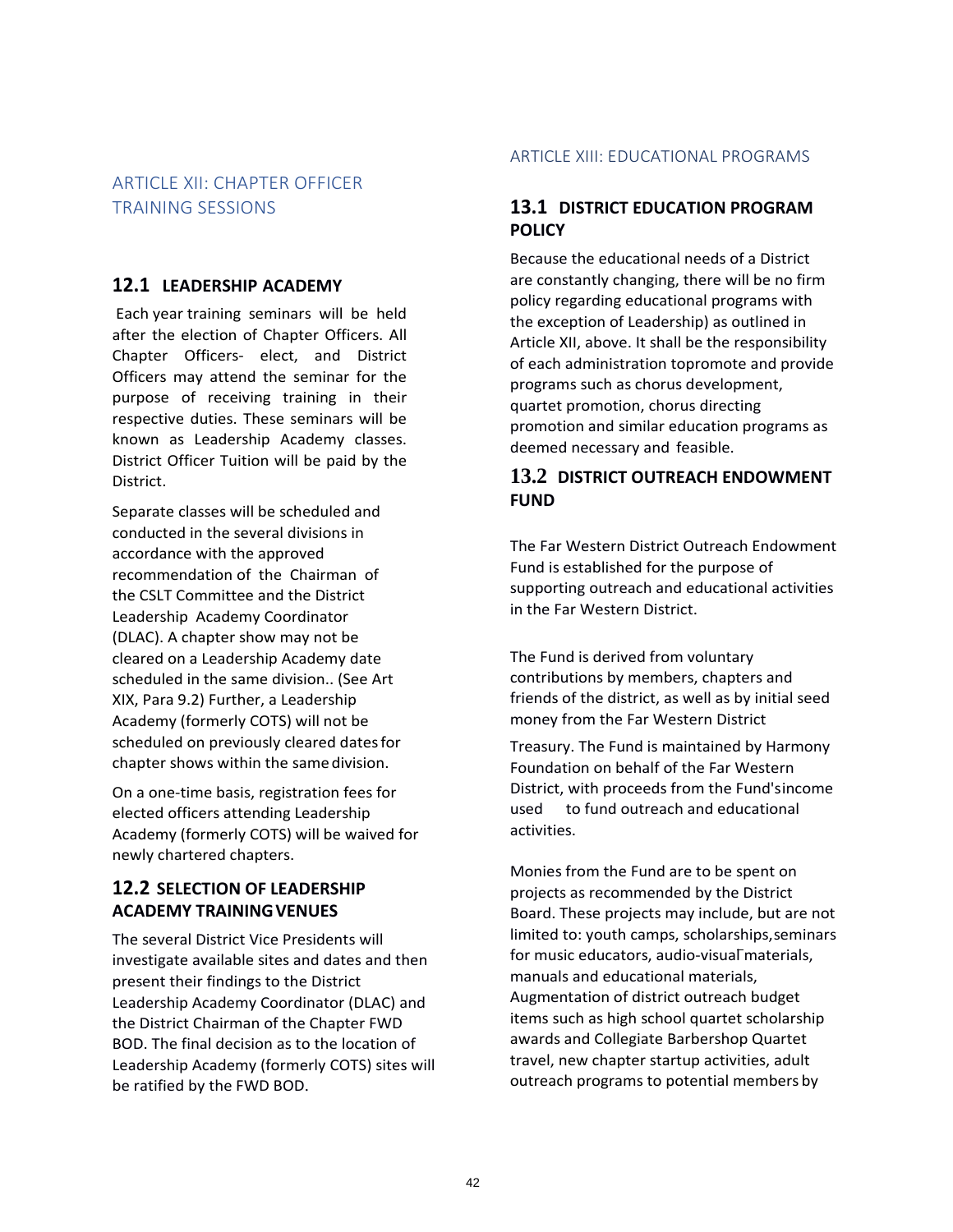existing chapters, and other projects as may be appropriate.

Where these projects are offered to minors, such as youths attending FWD youth camps, The Society's Youth Protection Policy and Youth Activity Forms will be provided to and executed by the parent or guardian providing for appropriate release for medical and/or accident circumstances and will also contain a "hold harmless" clause against the sponsors, FWD and SPEBSQSA, Inc.

Applications for project funding for outreach activities should be made through the appropriate committee chairmen: YIH Chair for youth activities, Membership Chair for new chapter startups, CDD Chair for Chorus Director Development, etc. For any requests which don't appear to fit under an existing committee chair, contact the Executive Vice President.

The annual budget of the Far Western District may include projected grant distributions from the fund, provided that such distributions do not exceed the prior year's net realized gain (including interest and dividends) or %5 of the Fund, whichever is the lesser amount. To the extent that those numbers change during the budget year, expanded mid or late year grants may be accommodated if the financial state of the Fund allows for it.

The intention behind this funding/spending model is to allow for the Outreach Endowment committed to continued growth of the fund.

Fund to always be in a state of growth, and eventually be large enough to fund substantial outreach programs entirely from the interest/capital gains of the Fund's investments."

For the purposes of establishing the initial balance of the fund, the phrase "initial seed money from the Far Western District treasury" above is defined as the amount necessary to 1, 2015, after rolling over the current Youth Outreach Fund balance (~\$4k) and adding in

the 2014 donation total (estimated  $\sim$ \$6k), which would require an estimated ~\$20k from our bank account to accomplish. The first year (2015) we would therefore begin with a total grant limit of 5% (\$1500, approximately what our District grant activity was in 2014), but could adjust upwards during the course of the year if the financial state of the fund grows enough. Given that we usually show about \$6k worth of donation income per year (which we hope to increase), the fund should grow relatively quickly over the next several years and allow us to budget for increasing amounts of grants for various outreach activities.

## **13.3 LLOYD STEINKAMP ENDOWMENT FUND FOR FWD HARMONY CAMPS**

The Lloyd Steinkamp Endowment Fund for Far Western District Harmony Camps (LSEF) is established for the purpose of supporting Harmony Camps within the Far Western District.

The LSEF Fund is derived from voluntary contributions by members, chapters and friends of Harmony Camps. The Lloyd Steinkamp Endowment Fund is maintained by the Sacramento Region Community Foundation (SRCF) on behalf of the Far Western District, with proceeds from the Fund's income used to fund Harmony Camps within the District. The SRCF is a Sacramento Foundation with total funds in excess of one hundred twenty million dollars. The SRCF board of directors determines each year a percentage that can be withdrawn in any given year. In 2017, that number was four percent. In subsequent years the percent number voted on by the SRCF board will depend primarily on the growth of the overall SRCF invested funds. The SRCF board is

As a part of the larger SRCF Fund, the LSEF is structured to grow from contributions and investment growth with no withdrawals until a level of two hundred thousand dollars is reached, at which point allowable withdrawals may be made in support of the FWD Harmony Camp. When the LSEF reaches a level of four hundred thousand dollars, the Far Western District becomes the executor of the funds and the allowable withdrawal funds are overseen and directed by the Far Western District Board of Directors.

When the LSEF fund level exceeds two hundred thousand bring the balance of the fund to \$30k as of Jan. dollars but is less than four hundred thousand dollars, the director of the FWD Harmony Camp is the executor of the LSEF withdrawal funds and may use those funds in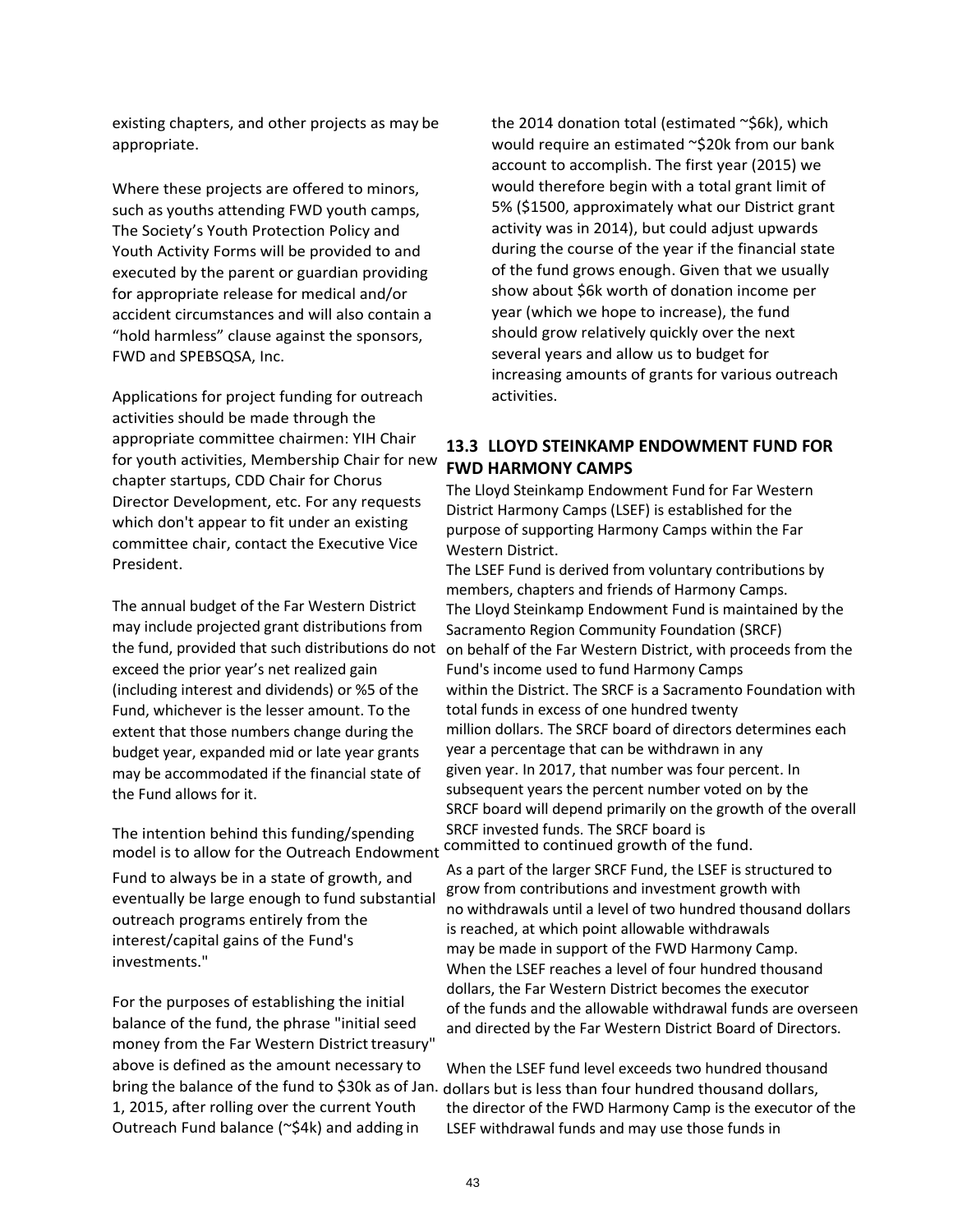support of the FWD Harmony Camp.

Also, when the LSEF fund level exceeds four hundred thousand dollars and the executor of the LSEF becomes the

FWD Board of Directors, the allowable withdrawal funds are no longer limited to the FWD Harmony Camp. The funds are intended, but not limited, to be used for Harmony Camps throughout the Far Western District. The LSEF was created by an agreement signed on April 1, 2015 between the president of the Far Western District, the Treasurer of the District and the coordinator of the FWD Harmony Camp and the Sacramento Region

Community Foundation.

Policies of the SRCF are available from the director of the FWD Harmony Camp and the Sacramento Region Community Foundation.

### ARTICLE XIV: AWARDS

### **14.1 QUARTETANDCHORUS AWARDS**

The Division Contest Awards Committee Chairman, in concert with the District Awards Chairman, will establish and make available to the Division Contest chairman, appropriate perpetual trophies to be presented to the choruses and quartets scoring the highest number of points in their respective divisional contests. (See FWD Convention Regulations J/TL D- 5). Awards presented at divisional and district contests are shown below:

### **14.2 AWARDS FOR DIVISIONAL CONTEST**S

Each divisional contest will provide awards for contestants as follows:

**14.2.1** DIVISIONAL CHORUS AWARDS Annual Divisional awards are made as follows:

a) **Division Champion Chorus***:* The highest scoring division chorus in the division contest.

b) **Most Improved Chorus (MIC** mark of distinction shall be awarded to the chorus making the greatest improvement in scoring in each

division compared with their previous year's score. Only choruses participating the previous year will be considered for the award.

- c) **Plateau Champions**. The following scorebased plateau titles will be awarded to choruses competing in the divisional contests. The average score of the two most recent appearances in any of the three past Fall District Chorus Contests will determine the plateau placement as follows:
- d) Plateau AAA: Average triple panel score of 1278 (71%) or higher, or any chorus returning to competition after winning the International Chorus Championship. Choruses with an average score less than 1278 may voluntarily place themselves into this plateau.
- e) Plateau AA; Average triple panel score from 1098 (61%) through 1277 (70.94%). Choruses scoring less than 1098 may voluntarily place themselves into this plateau.
- f) Plateau A: Choruses that have not competed in any of the three most recent Fall District Chorus Contests or have an average triple panel score of less than 1098 (61%), with the exception of any chorus returning to competition after winning the International Chorus Championship.
- g) A chapter may petition the district C&J Committee for plateau reassignment due to significant changes in the chapter. Permission to move to a lower plateau is at the sole discretion of the district C&J Committee.
- h) Administration of the plateau assignments will be handled by a coordinator appointed by the DRCJ..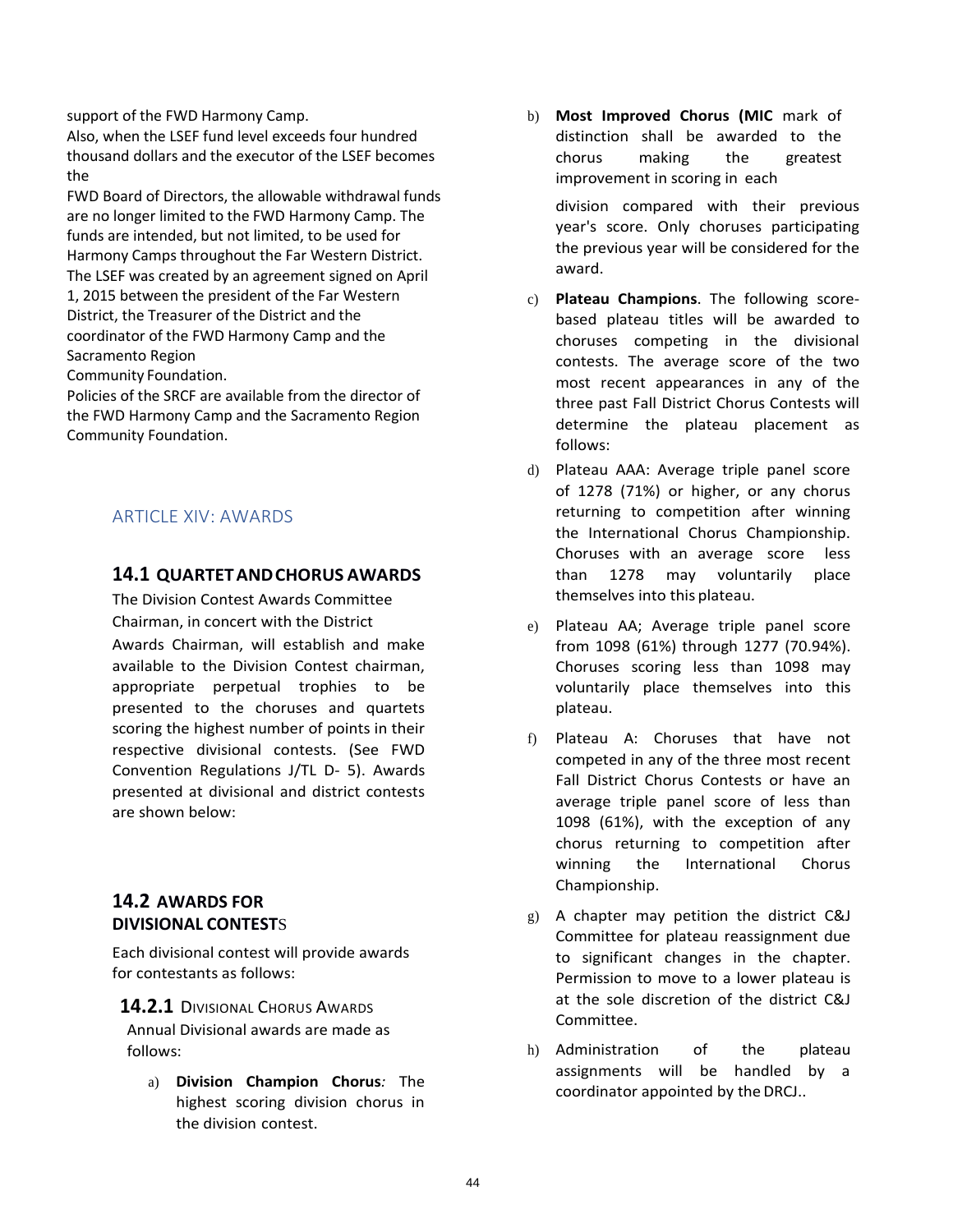i) Other local awards as may be in being and/or appropriate.

# **14.2.2 DIVISIONAL QUARTET**

**AWARDS** The quartets qualifying for advancement to the District Fall contest (see Art. VIII, Sect. 8.3.1.1) will be announced at the completion of the divisional contest. Appropriate awards will be provided to the Division Champion Quartet and other divisionunique winners. In addition, the award *Novice Quartet Champion* will be annually bestowed on the highest scoring novice quartet competing. A "Novice Quartet" is a quartet that no more than two members have competed at a Fall district competition;

### **14.3 AWARDS FOR DISTRICT CONTESTS**

Awards are normally made at the Spring and Fall Convention for both choruses and quartets. (See FWD Convention Manual for details)

### **14.3.1 SPRING DISTRICT**

**CONTESTS** FWD quartets competing at the Spring FWD contest (International Preliminary Quartet Contest) who achieve the Society-established target score, qualify to represent FWD at the following International Quartet Contest (see Art. .VIII, Sect. 8.3.2.1). No specific awards are presented to the qualifying quartets.

## **14.3.2 FALL DISTRICT CONTEST AWARDS.**

The awards that are presented at the Fall Contest will be described below.

## **14.3.2.1 FALL CHORUS**

**AWARDS** The following chorus awards are presented at the Fall Convention/Contest:

- The District will present the FWD traveling trophy for Chorus Champions to the new champion chorus. The Championship Chorus members each shall receive a specially embossed lapel pin.
- An award will be made to the Most Improved Chorus, comparing their divisional score with the achieved district score.
- Plateau Champions. Plateau titles as defined in 14.2.1 c will be awarded to choruses competing at the district Fall Contest.

## **14.3.2.2 FALL QUARTET AWARDS**

The following quartet awards are made at the Fall District Convention:

- a) The highest scoring FWD quartet in the Fall Quartet Contest will be named *FWD Champion Quartet* in accordance with Art. VIII, Sect. 8.3.2.4.
- b) The Association of Far Western District Champions (AFWDC) representative will present the traveling quartet trophy to the new quartet champions. The retiring quartet champions will present individual trophies to the new champions.
- c) The District President will present lapel pins to the new FWD Champion Quartet and the AFWDC Quartets will present lapel pins to the second and third place quartets at the District Quartet Contest.
- d) High School Quartet Contest award shall be presented by the District Chairman of the YIH Committee to the winners of the High School Quartet Contest at the Spring Convention.
- e) Senior Quartet Champion award shall be presented by the District President to the winners of the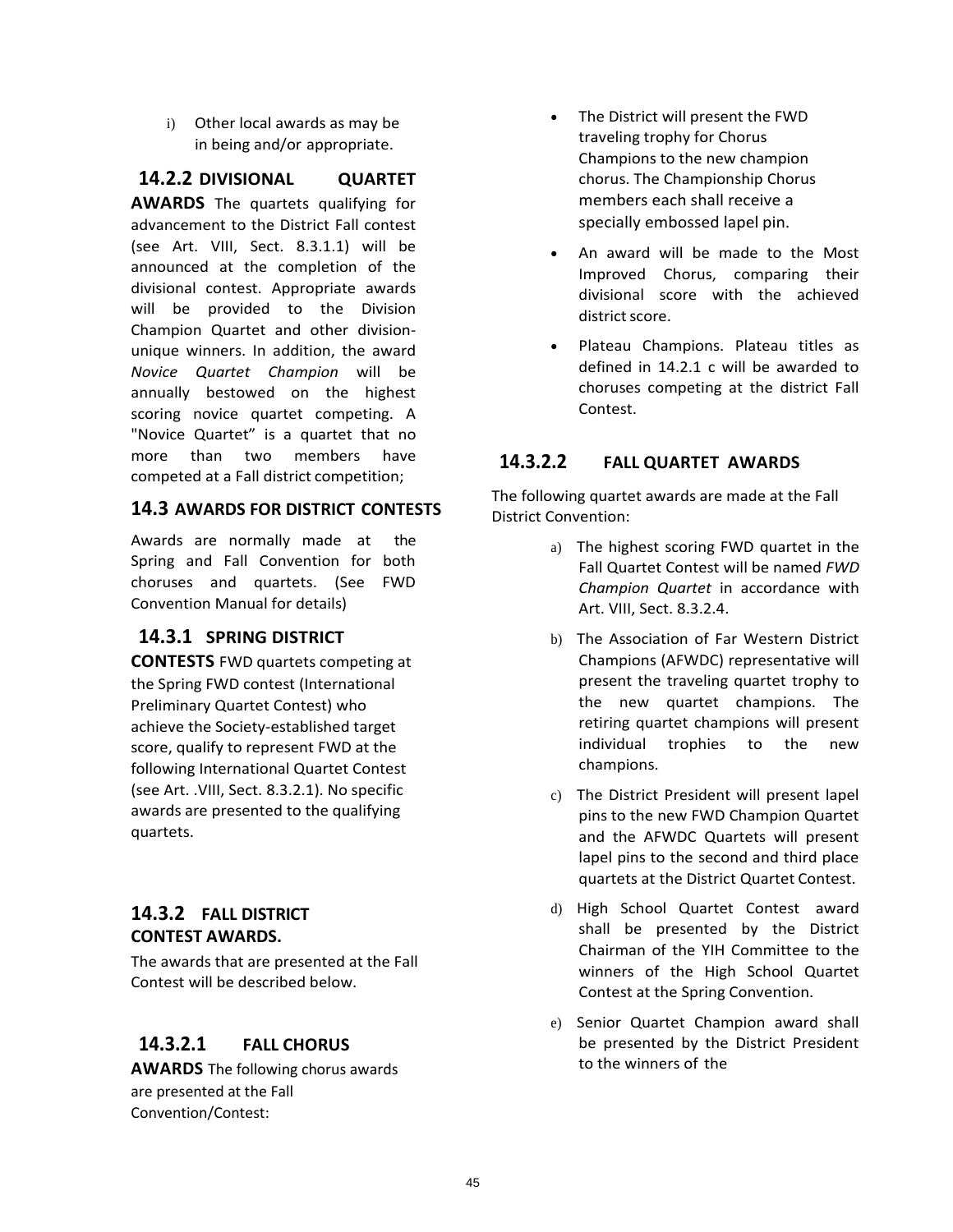Senior Quartet Contest held at the Fall Convention.

f) Expense of the above awards will be borne by the District.

### **14.4 BULLETIN EDITOR OF THE**

**YEAR** Each year, the District President will appoint aBulletin Editor's

Chairman who will determine the top chapter bulletins within the District and make appropriate awards at the HOD meeting held in conjunction with the Spring Convention. FWD provides for recognition as *FWD Bulletin Editor Of The Year* in two categories: (1) Large Bulletins (6 pages or more) and (2) Small Bulletins (fewer than 6 pages). The contest covers the preceding calendar year.

The two top scoring (Large or Small) bulletins will be entered in the Society BulletinContest.

### **14.5 DISTRICT PRESIDENT AWARD**

At an appropriate time during the annual Spring Convention, the previous year's District President may, at his discretion, recognize an individual Barbershopper or group by presenting an appropriate plaque or certificate of accomplishment for outstanding work above and beyond the call of normal duties orexpectations.

# **14.5.1 FWD HALL OF FAME AWARD**

### **GUIDELINES**

The objective of the FWD Hall of Fame Award is to honor the all-time FWD "greats;" the individuals who have unselfishly, with dedication and devotion, performed through the years in the highest degree of service to the Far Western District. Exemplary Service to the Barbershop Harmony Society at

the International level, or to other Districts of the BHS, which brings notable recognition to the FWD may be considered in the selection process.

- a) The selection committee is comprised of the past winners of the Hall of Fame Award who are active members of the Society and the Far Western District. The Chairman is the most recent recipient.
- b) At the call of the Chairman, members of the Far Western District Hall of Fame will attend the annual meeting held in conjunction with the Fall District Contest and Convention.
- c) Each member attending the annual meeting may nominate one or more candidates for election into the Hall of Fame. Nominees must receive a minimum of two seconds to the nomination to become a viable candidate.

Once nom i na t i ons have been accepted, the list will be submitted to the members present to vote for their choice by secret ballot. The two nominees receiving the most votes

will be the FWD Hall Of Fame candidates.

d) Prior to December 1, the Chairman will provide a written ballot by mail to all current members of the FWD Hall of Fame. Each member may vote for one person only. The ballot must be returned on or before January 1 of the following year. To be elected into the FWD Hall Of Fame, the candidate must receive 60% of the total number of votes received from eligible voters. It is **not** mandatory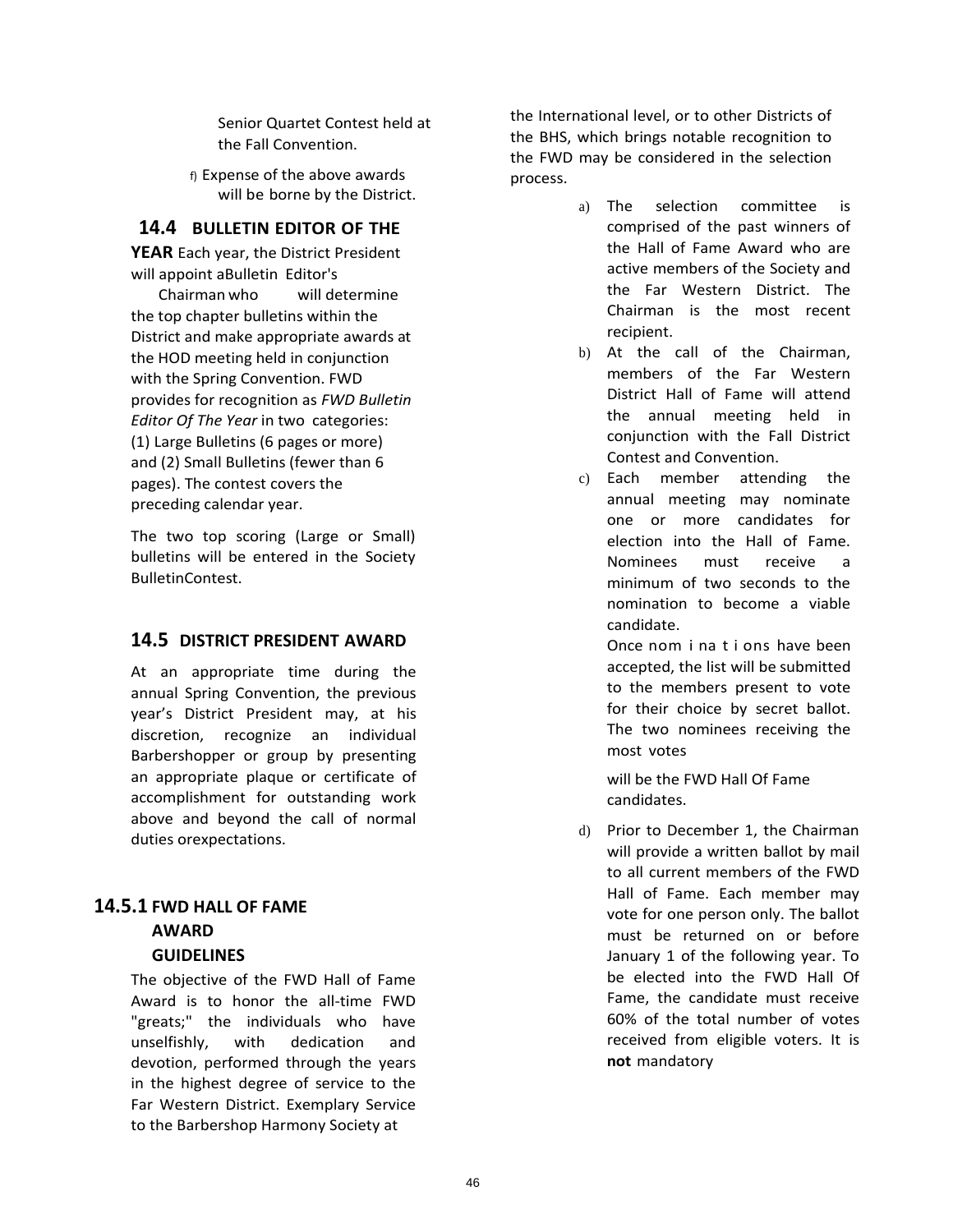that a new member be elected each year. If neither candidate receives 60% of the votes of the committee, a second written ballot may be requested at which time additional written supporting information may be provided by the member nominating the candidate. After the second ballot has been tabulated and neither candidate has received the 60% mandated approval, no member will be inducted in to the HOF that year.

- **f)** A posthumous award, in addition to the regular award**,** may be made at the discretion of the committee. It shall be made in the same manner as described above.
- **g)** Candidates elected to the FWD Hall Of Fame, as indicated above, are voted upon by the committee prior to January 1. Thus, their identifying year of induction is the year of the actual vote.
- **h)** The new member(s) will be announced and presented on the evening show of the

Spring Contest and Convention of the following year.

### **14.6 SERVICE AWARD**

At the annual Spring HOD meeting, the Service Chairman will present an award to the chapter making the largest per capita service contribution during the preceding calendar year. December 31 membership figures will be used to determine the per capita contribution.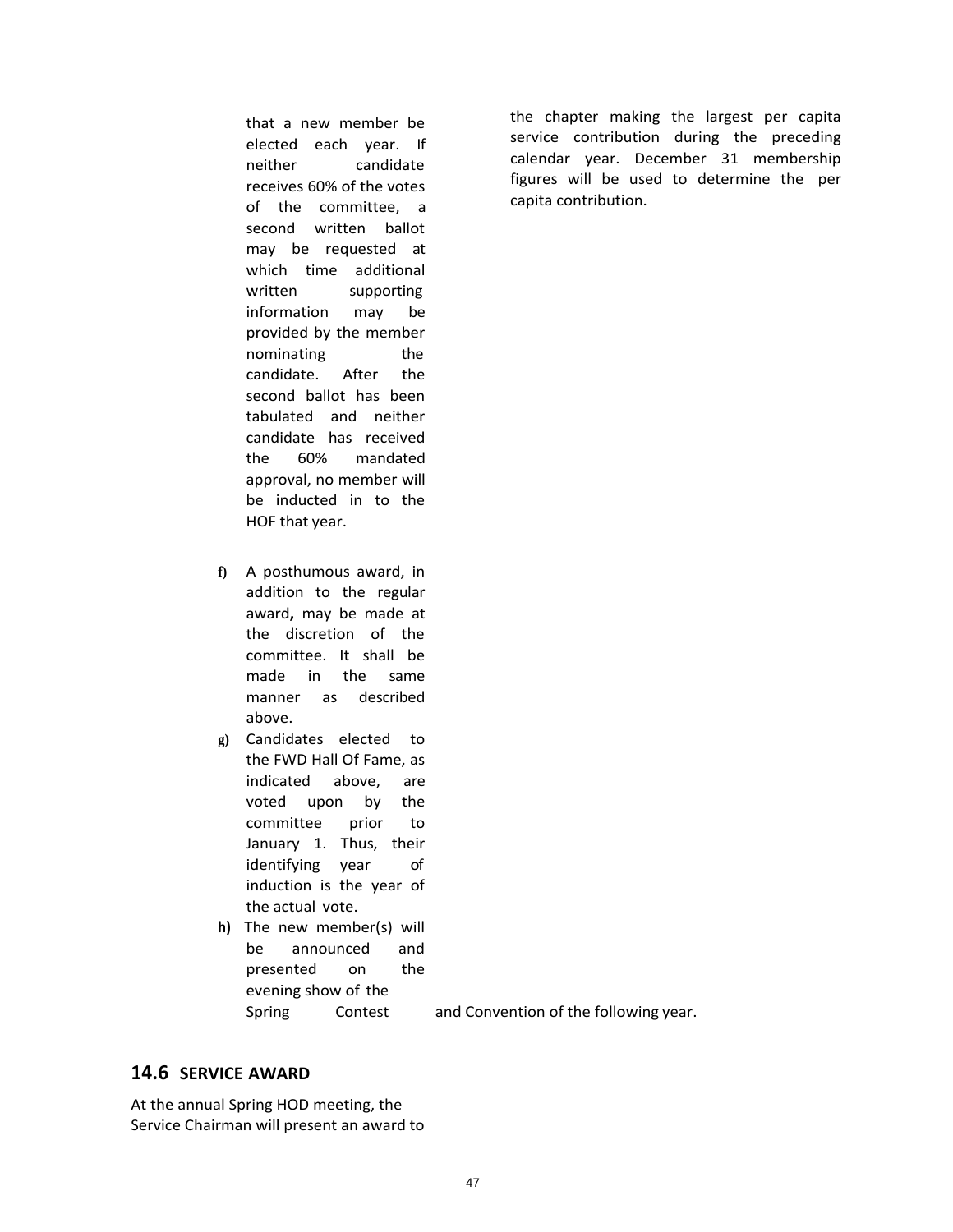### **14.7 JUDGE'S AWARD**

Past judges identified and awarded Emeritus status by the Society C&J Committee will be honored at the following HOD meeting.

### **14.8 CONVENTION DEDICATION**

It is the practice of the Far Western District to dedicate conventions to outstanding persons of the district. These dedications are determined by the Awards Committee and approved by the district board in advance of the convention/contest. Posthumous dedications are sometimes scheduled.

Where possible the person honored by FWD is provided registration and room accommodations at the headquarters hotel as a convention expense. A suitable plaque is presented at the Friday night quartet contest or at a mutually acceptable time during the convention weekend.

### **14.9 CHAPTER OF THE YEAR**

The "Chapter of the Year" award is annually determined and presented by the District President at the Spring House of Delegates Meeting. This award is presented to the chapter that has displayed positive activity and results in membership growth and retention, community involvement, division and district involvement in schools and contests and a working program for Youth in Harmony The perpetual award presented has been provided by the Owen Edwards Family in memory of OwenEdwards.

## ARTICLE XV: AFFILIATE ORGANIZATIONS

### **15.1 AFFILIATE ORGANIZATION POLICY**

The Far Western District may establish affiliate status for organizations within the district that have demonstrated mutual objectives and similar purposes. A formal

application process must be exercised and the FWD BOD must approve the resultant actions upon initiation and sanctioned annually at the first meeting of the BOD.

# **15.2 AFFILIATE MEMBERS**

The following organizations are currently sanctioned as affiliate members**:**

- AFWDC: The Association Far Western District Quartet Champions.
- Chorus Directors Guild an official association of Far Western District Chorus Directors.

# ARTICLE XVI: DISTRICT OWNED EQUIPMENT

## **16.1 ACQUISITION OF DISTRICT OWNED EQUIPMENT**

From time to time the FWD BOD may authorize the purchase of District Owned Equipment (DOE) that is needed for the proper conduct of the district activities. Prior approval of the BOD is required for such purchase(s) predicated upon the availability of adequate funds. Items whose acquisition cost is in excess of \$500 will be assigned a custodian and be carried on a District Equipment List maintained by the District Secretary

### **16.2 CUSTODY OF DISTRICT OWNED EQUIPMENT**

At the time of acquisition of district owned equipment whose value is in excess of \$500, a custodian shall be appointed to maintain the equipment and provide for it proper storage and availability at district functions as deemed necessary by the BOD.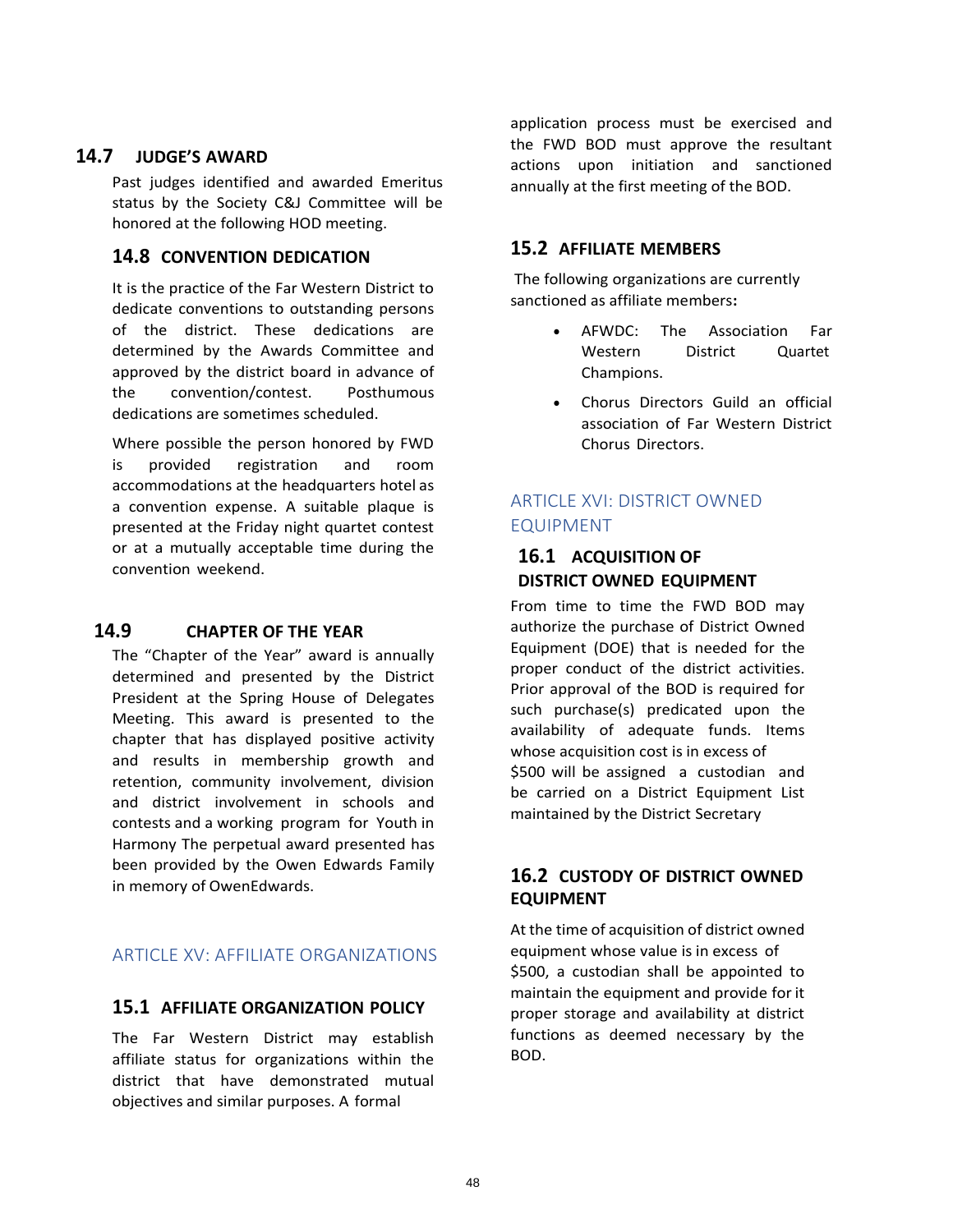### **16.3 DISTRICT OWNED EQUIPMENT LIST**.

At the time of acquisition of DOE, it shall be entered on the District Owned Equipment list by the Secretary with pertinent facts regarding the item provided such as; the FWD number, custodian, acquisition price, serial number, date of acquisition, etc. The list shall be maintained by the District Secretary.

#### **16.4 REMOVAL OF DOE FROM THE LIST**.

At a time when the equipment on the DOE list shall have reached its amortized value or the item(s) are no longer deemed necessary or useful for the district use, they may be removed by approval of the BOD and discarded, sold or otherwise disposed of as so directed by the BOD. The DOE list will show the removal status of the item in the permanent record.

### ARTICLE XVII: AMENDMENTS

#### **17.1 BY DISTRICT BOARD**

The District Board may recommend changes or amendments to the FWD Standard Operating Procedure (SOP) at any of the regular or special meetings. These recommendations or amendments willbe provided to the House of Delegates (HOD) in writing in the Delegates Brochure (See Section 3.4) which is distributed 30 days in advance of the regular BOD and HOD Spring and Fall meetings.

### **17.2 BY CHAPTER**

Chapters may recommend modifications or changes to the SOP by submitting the recommended changes 45 days in advance and requesting that they be placed on the agenda for the next Board of Directors meeting (or special meeting, if called).

### **17.3 NOTICE AND VOTING**.

Proposed amendments shall be in writing and shall be mailed and/or electronically transmitted, together with notice of the meeting in the Delegate's Brochure to each Chapter Delegate 30 days prior to themeeting at which they are to be voted on. Amendments with proper notice may be considered at any regular or special meeting of the House of Delegates at which a quorum is present, and shall be adopted upon two- thirds vote of the members present.

Amendment or changes not fulfilling the above notice requirement may be placed on the HOD agenda and voted on only with the unanimous vote of all HOD members present and voting.

Any such amendments shall not become effective until approved by the House of Delegates and subsequently by the Society Governance and Bylaws Committee.

END OF DOCUMENT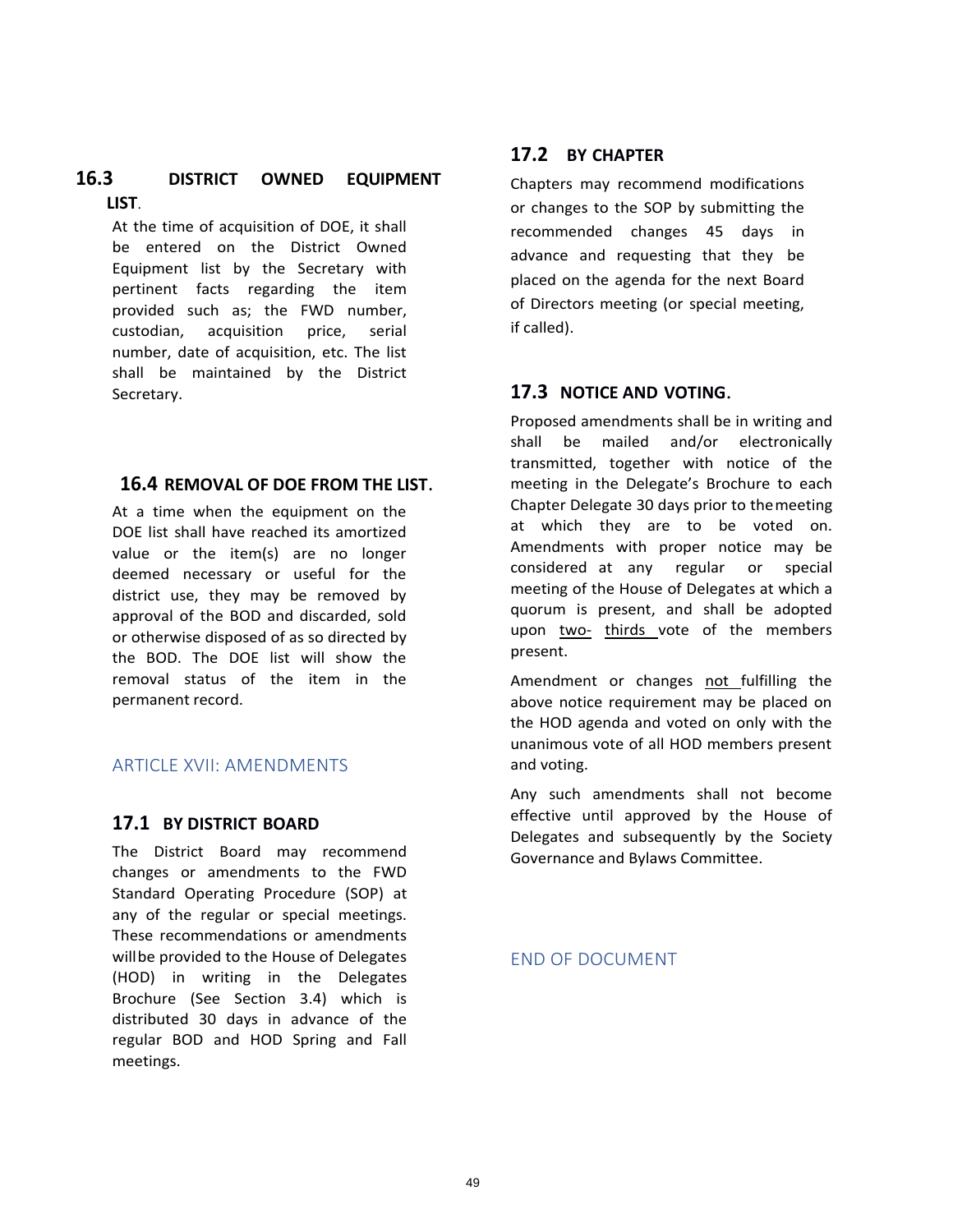#### **FWD Statement of**

#### **Policy Revision Record**

| <b>Revision/Date</b> | <b>Pages Affected</b>                                                                                                                                                                                                                                                                                                                       | <b>Reason</b>                                                             | Authority/by                |
|----------------------|---------------------------------------------------------------------------------------------------------------------------------------------------------------------------------------------------------------------------------------------------------------------------------------------------------------------------------------------|---------------------------------------------------------------------------|-----------------------------|
| Rev. 9/96            | All                                                                                                                                                                                                                                                                                                                                         | In accordance with the new<br>Society governance system.                  | FWD BOD R. Girvin           |
| Rev. 9/97            | Pgs: ii, vi,                                                                                                                                                                                                                                                                                                                                | In accordance with<br>Board                                               | <b>FWD BOD</b>              |
|                      | paras 8.3.1.5a, 13.2 and 14.11                                                                                                                                                                                                                                                                                                              | action 6/7/97 and approval<br>10/11/97                                    | R. Girvin                   |
| Rev. 11/22/98        | Pgs: 6, 7, 9, 11, 16, 17, 19 and 20                                                                                                                                                                                                                                                                                                         | In accordance with Board<br>actions and approval 11/22/98                 | <b>FWD BOD</b><br>R. Girvin |
| Rev. 10/8/99         | Pgs: 6, 8, 9, 10, 11, 12, 13 and 17.                                                                                                                                                                                                                                                                                                        | In accordance with Board<br>actions and approval                          | <b>FWD BOD</b><br>R. Girvin |
| Rev. 3/24/00         | Pgs 9, 10 and 11                                                                                                                                                                                                                                                                                                                            | In accordance with Board and<br>HOD approval                              | <b>FWD BOD</b><br>R. Girvin |
|                      | Pgs: 4, 6, 8, 9, 10, 11 and 12                                                                                                                                                                                                                                                                                                              | In accordance with Board                                                  | <b>FWD BOD</b>              |
| Rev. 6/02/00         |                                                                                                                                                                                                                                                                                                                                             | action and approval                                                       | R. Girvin                   |
|                      | Paras: 2.5, 4.1.9, 4.3.2, 8.2, 8.2.1,                                                                                                                                                                                                                                                                                                       | In accordance with Board                                                  | <b>FWD BOD</b>              |
| Rev. 10/13/00        | 8.2.2, 8.2.3, 8.3.1, 8.3.1.1, 8.3.1.1.a.,<br>8.3.2.4, 8.3.2.5, 8.3.2.6, 8.5.1 8.5.2<br>and 8.6.                                                                                                                                                                                                                                             | action and approval                                                       | R. Girvin                   |
| Rev. 10/12/2001      | iv, v, vi, and paras: 2.2, 2.2.3, 2.2.4,                                                                                                                                                                                                                                                                                                    | In accordance with Board                                                  | <b>FWD BOD</b>              |
|                      | 2.2.5, 4.1, 4.1.9, 4.3.2, 8.2, 8.2.1,<br>8.2.3, 8.3.1.1, 8.3.2.4, 8.3.2.6, 8.4.2<br>10.9, 11.2.5 and 14.7                                                                                                                                                                                                                                   | action and approval                                                       | R. Girvin                   |
| Rev. 10/4/2002       | 8.3.1.1, 8.3.2.4, 8.3.2.5, 8.3.2.6                                                                                                                                                                                                                                                                                                          | In accordance with Board                                                  | <b>FWD BOD</b>              |
|                      |                                                                                                                                                                                                                                                                                                                                             | action and approval                                                       | R. Girvin                   |
| Rev. 3/19/04         | iv, vi,<br>Paras: 1.2, 2.3, 4.1. 4.1.2, through<br>4.1.11, 4.3.1. 4.3.1.1, 4.3.1.2, 4.3.2,<br>4.3.2.1 through 4.3.2.7 4.3.3, 5.1,<br>6.1, 6.4, 6.4.1, 6.6, 7.2, 8.2, 8.3,<br>8.3.1, 8.3.1.1, 8.3.1.5, 8.3.2.2,<br>8.3.2.3 through 8.3.2.5, 8.4.2, 8.5.1,<br>8.5.2, 8.7, 9.4, 10.5, 10.61, 11.1.4,<br>11.2.4, 11.2.6, 12.2, 13.2., 14.3.2.2, | In accordance with Board<br>action and approval<br>BOD Motion #4. 3/19/04 | <b>FWD BOD</b><br>R. Girvin |
| Rev 10/6/04          | 4.1.2, 4.1.10, 7.1, 7.3, 8.3.1.d,                                                                                                                                                                                                                                                                                                           | In accordance with BOD<br>recommendation and HOD                          | FWD BOD/HOD                 |
|                      | 8.3.1.1,8.3.2.4, 8.3.2.5, 9.4, 14.2.1.c                                                                                                                                                                                                                                                                                                     | approval                                                                  | R. Girvin                   |
| Rev 3/18/05          | 4.1.4.<br>4.1q.5<br>4.1.3.<br>$\overline{4.1.6}$ ,                                                                                                                                                                                                                                                                                          | In accordance with BOD                                                    | FWD BOD/HOD                 |
|                      | 4.1.7,4.3.2.4, 8.3. 1c. ,8.3.1.1,b.<br>8.3.1.5, 8.3.1.1, 8.3.2.3, 8.3.2.5,<br>10.8.1.2                                                                                                                                                                                                                                                      | recommendation and HOD<br>approval                                        | R. Girvin                   |
| Rev 6/11/05          | Fig 2: removed Pomona Valley and                                                                                                                                                                                                                                                                                                            | In accordance with BOD action                                             | FWD BOD                     |
|                      | Inland Cities,<br>inserted<br>Inland<br>Empire. Changed SCE to 17<br>chapters                                                                                                                                                                                                                                                               |                                                                           | R. Girvin                   |
| Rev 9/12/05          | 14.2.1.C Plateau System<br>14.3.2.1. Add section C                                                                                                                                                                                                                                                                                          | Proposed to HOD 9/14/05                                                   | FWD HOD                     |
| March 14, 2006       | Approved as modified to date                                                                                                                                                                                                                                                                                                                | James Warner, Chair                                                       | Society L&R                 |
| March 17,2006        | 8.3.1.1, 5; 8.3.1.5 c                                                                                                                                                                                                                                                                                                                       | Proposed to HOD 3/17/06                                                   | FWD HOD                     |
| 10/6/2006            | 3.1., 6.3, 7.2, 8.3. 2.5 10. 6.3., Fig.<br>2.1, 11.2.5                                                                                                                                                                                                                                                                                      | Proposed to HOD 10/6/06                                                   | FWD HOD                     |
| February 27, 2007    | Approved as modified to date                                                                                                                                                                                                                                                                                                                | James C Warner, Chair.                                                    | Society G&B                 |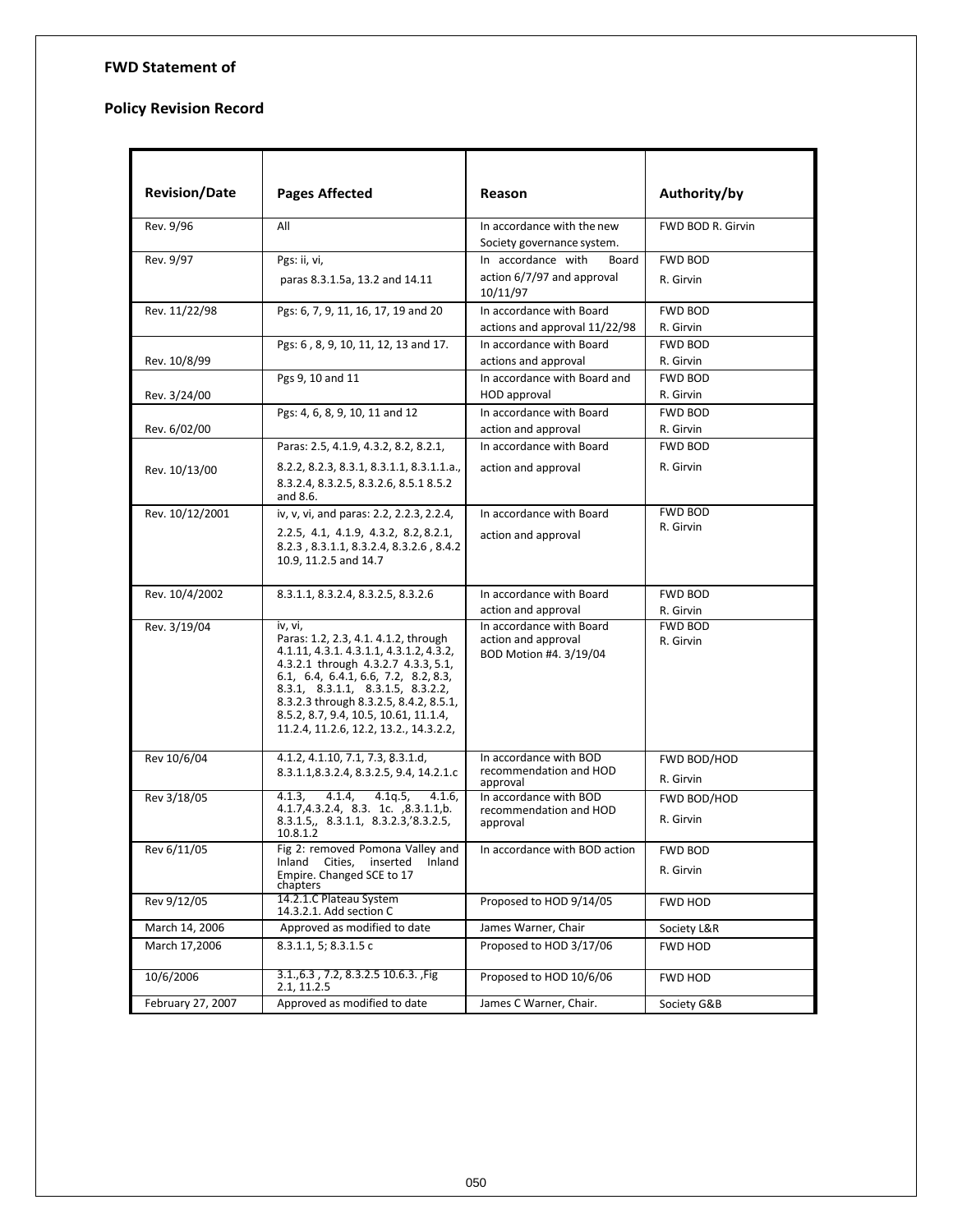| 9/28/2007    | 1.1, 1.2. 4.1 (Fig 2),, 4.1.3 to 4.1.7<br>added paragraph; 4.1.8 Deleted line,<br>4.3.1.2, ,4.3.2.5 Corrected title,<br>4.3.2.8, 6.5,<br>deleted<br>8.2,<br>8.2.1, 8.2.2, 8.2.3; 8.3.1<br>inserted<br>paragraph. Removed Dana Point<br>Harbor, 8.3.1.5<br>8.3.2.5 b (2) Removed para<br>Replaced text. 8.7,, 9.2, 10.4<br>Removed lines and replaced text,,<br>0.8.2.1, c, 11.2. 1c, 11. 2.4bcef, 12.2,<br>12.3 (added), 12.4, 13.2, 14.10, ART<br>Xviii (lost-and replaced)                                                                                                                                                                                | Approved by BOD and HOD<br>September 28, 2007                                                         | FWD BOD & HOD                                                |
|--------------|-------------------------------------------------------------------------------------------------------------------------------------------------------------------------------------------------------------------------------------------------------------------------------------------------------------------------------------------------------------------------------------------------------------------------------------------------------------------------------------------------------------------------------------------------------------------------------------------------------------------------------------------------------------|-------------------------------------------------------------------------------------------------------|--------------------------------------------------------------|
| 2/9/2008     | All                                                                                                                                                                                                                                                                                                                                                                                                                                                                                                                                                                                                                                                         | Approved by Society G and Bl<br>Committee                                                             | G<br><b>BLI</b><br>Society<br>and<br>Committee               |
| 2008 Changes | Modified para 2.2.2, removed part of<br>.2.5<br>Changed<br><b>ARIZ</b><br>ASNSU<br>to<br>throughout<br>Changed<br>SCE<br>to<br>Southeast<br>throughout.<br>Updated Fig 2.0<br>Added para 4.3.2.7.<br>Added para; 8.3.1.4,, 8.3.(a)<br>,8.3.1.4.,8.3.2.1.1, 8.3.2 1 2,<br>8.3.2.2.1. 8.3.2.2.1,2 and<br>- 3<br>(renumbered)<br>(moved<br>3.1<br>from 8.6)<br>8.6,<br>renumbered.<br>10.1.4 (moved from 8.7)<br>COTS changed to "Leadership<br>Academy" throughout<br>District Director of Contest and<br>Judging<br>(DDC&J)<br>changed<br>throughout to the<br>current<br>acronym:<br><b>DRCJ</b><br>(District<br>Representative for Contest and<br>Judging) | Approved by FWD HOD Oct<br>10, 2008                                                                   | G&BL<br>Approved<br>Jan<br>16,2009                           |
| 2009 Changes | (Division<br>Southwest<br>1),<br>Southeast (Division 2) Northwest<br>(Division 3), Northeast (Division<br>4) and Arizona Div. 5.<br>1.2<br>Adding governing documents;,<br>2.0 updating Org chart. 4.1.11<br>Nom of SBC 9.2.b reducing<br>waiver miles deleted.<br>4.2.3.9 Financial Development<br>Committee<br>Job<br>Description<br>added, 411 deleted.<br>5.2 Delegates Brochure. 8.3.1.6<br>added, 8.3.2.2.3 added material,<br>10.2.1 added electronic means<br>11.2.5 modified 11.2.6, modified<br>14.9 Convention Dedicatee                                                                                                                         |                                                                                                       |                                                              |
| 2010 Changes | 4.3.2,<br>$4.3.2.1 - 4.3.2.9,$<br>9.5,<br>10.1.1, 11.2.5, 8.3.1.1, 8.3.1.d,<br>8.3.2.2.1.e, 8.3.2.2.3.c                                                                                                                                                                                                                                                                                                                                                                                                                                                                                                                                                     | In accordance with approval<br>by the FWD HOD (Oct.<br>2010) upon recommendation<br>of the FWD Board. | <b>FWD HOD</b>                                               |
| 2011 Changes |                                                                                                                                                                                                                                                                                                                                                                                                                                                                                                                                                                                                                                                             | Approved by HOD Oct. 2011                                                                             | FWD HOD                                                      |
| 2012 Changes | 1.2<br>Other<br>Governance<br>Documents<br>8.3.2.1.2.<br>HIGH<br><b>SCHOOL</b><br><b>CONTESTS</b><br>9.2 Show Clearance Procedure                                                                                                                                                                                                                                                                                                                                                                                                                                                                                                                           | To change policy to improve<br>procedures for shows and<br>contests.                                  | the FWD<br>Approved<br>by<br>HOD October 2012 in<br>Mesa, AZ |
| 2013 Changes | Page 23 [8.3.1.6.4.a & b]                                                                                                                                                                                                                                                                                                                                                                                                                                                                                                                                                                                                                                   | To add back rails for safety.                                                                         | Approved by the FWD<br>HOD October 2013.                     |
| 2014 Changes | Page 9, 11 (4.1.11 & 4.1.12)<br>Page 21, (8.3.1 c) Page 33<br>(11.2.6.c)                                                                                                                                                                                                                                                                                                                                                                                                                                                                                                                                                                                    | Add VP Music & Performance<br>& VP Contest & Judging                                                  | Approved by the FWD<br>HOD March 2014                        |
| 2014 Changes | Page 33, 34 (13.2)                                                                                                                                                                                                                                                                                                                                                                                                                                                                                                                                                                                                                                          | Change "District Youth<br><b>Education Fund" to "District</b>                                         | Approved by the FWD<br>HOD October 10, 2014                  |